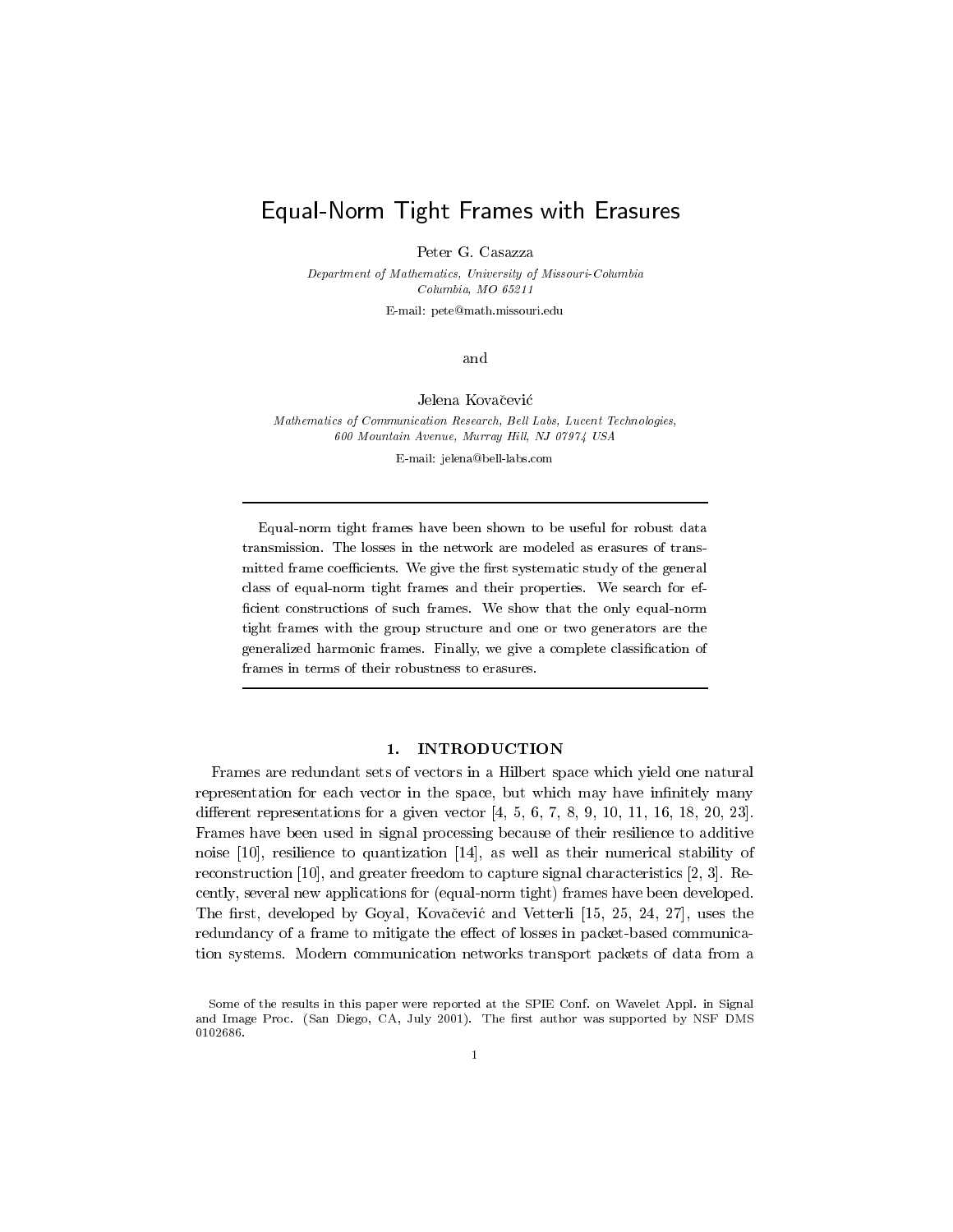source to a recipient. These packets are sequences of information bits of a certain length surrounded by error-control, addressing, and timing information that assure that the packet is delivered without errors. This is accomplished by not delivering the packet if it contains errors. Failures here are due primarily to buffer overflows at intermediate nodes in the network. So to most users, the behavior of a packet network is not characterized by random loss, but by unpredictable transport time. This is due to a protocol, invisible to the user, that retransmits lost packets. Retransmission of packets takes much longer than the original transmission. In many applications, retransmission of lost packets is not feasible and the potential for large delay is unacceptable.

If a lost packet is independent of the other transmitted data, then the information is truly lost to the receiver. However, if there are dependencies between transmitted packets, one could have partial or complete recovery despite losses. This leads us naturally to use frames for encoding. The question, however, is: What are the best frames for this purpose? With an additive noise model for quantization, in [25], the authors show that an equal-norm frame minimizes mean-squared error if and only if it is tight. So it is this class of frames - the equal-norm Parseval tight frames which we seek to identify and study.

Another recent important application of equal-norm Parseval tight frames is in multiple-antenna code design [17]. Much theoretical work has been done to show that communication systems which employ multiple antennas can have very high channel capacities  $[13, 21]$ . These methods rely on the assumption that the receiver knows the complex-valued Rayleigh fading coefficients. To remove this assumption, in [19] new classes of unitary space-time signals are proposed. If we have  $N$  transmitting antennas and we transmit in blocks of  $M$  time samples (over which the fading coefficients are approximately constant), then a *constellation of K unitary* space-time signals is a (weighted by  $\sqrt{M}$ ) collection of  $M \times N$  complex matrices  $\{\Phi_k\}$  for which  $\Phi_k^* \Phi_k = I$ . The *n*th column of any  $\Phi_k$  contains the signal transmitted on antenna  $n$  as a function of time. The only structure required in general is the time-orthogonality of the signals.

Originally it was believed that designing such constellations was a too cumbersome and difficult optimization problem for practice. However, in [19], it was shown that constellations arising in a "systematic" fashion can be done with relatively little effort. Systematic here means that we need to design high-rate space-time constellations with low encoding and decoding complexity. It is known that full transmitter diversity (that is, where the constellation is a set of unitary matrices whose differences have nonzero determinant) is a desirable property for good performance. In a tour-de-force, in  $[17]$ , the authors used fixed-point-free groups and their representations to design high-rate constellations with full diversity. Moreover, they classified all full-diversity constellations that form a group, for all rates and numbers of transmitting antennas.

For these applications, and a host of other applications in signal processing, it has become important that we understand the class of equal-norm Parseval tight frames. In this paper, we make the first systematic study of such frames. In Section 2 we review basic notions on frames. In particular, we state the Naimark's Theorem [1] which has been rediscovered several times in recent years [16, 12] although it has been used for several decades in operator theory. We give examples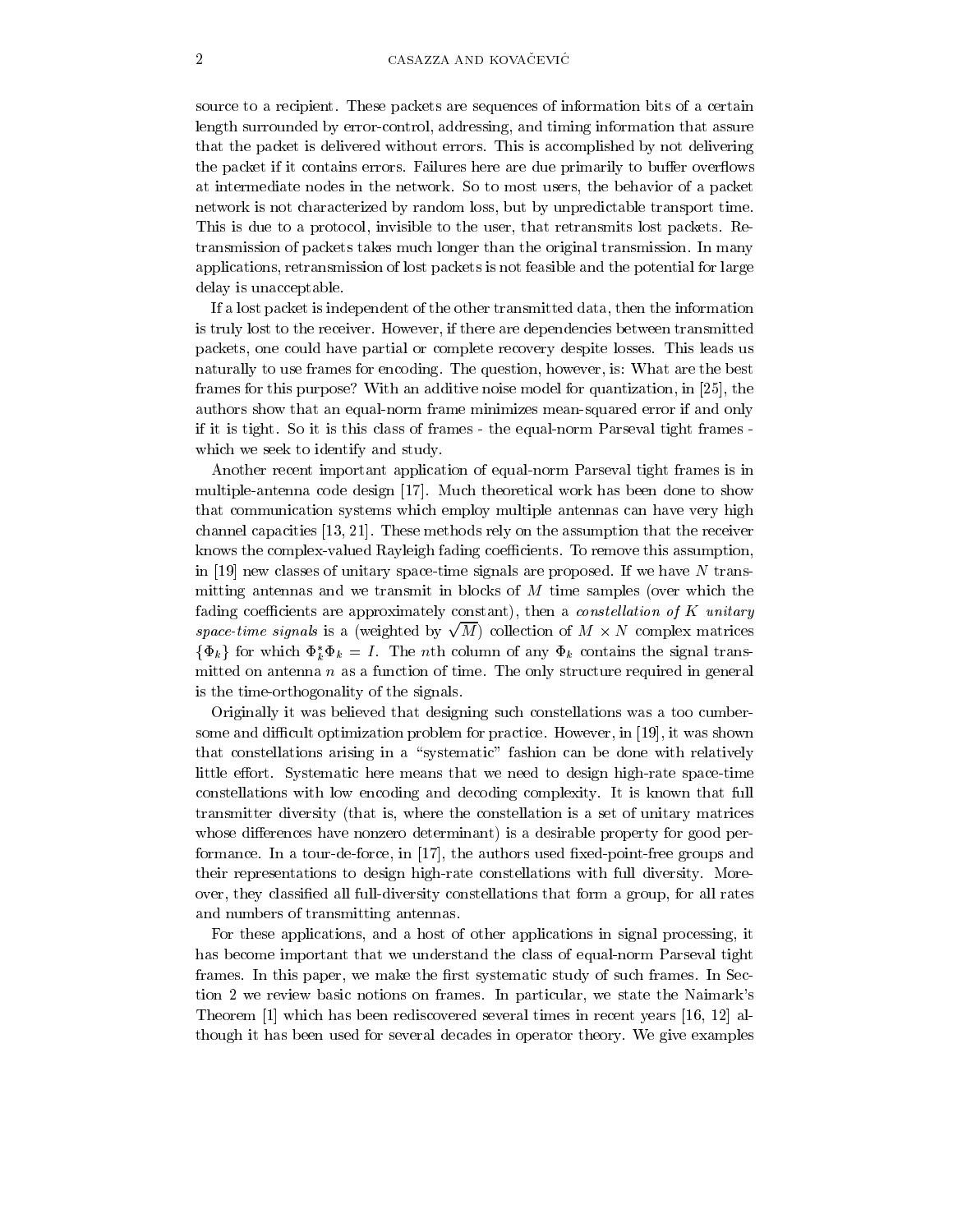of equal-norm Parseval tight frames such as harmonic and Gabor frames. For harmonic frames, we define a more general class – general harmonic frames (GHF) – and study when harmonic frames are equivalent to each other and general harmonic frames. In Proposition 2.5, we give a simple equivalence condition on general harmonic frames which states that the inner product between any two frame vectors  $\varphi_i$  and  $\varphi_j$  in a GHF is equal to the inner product between  $\varphi_{i+1}$  and  $\varphi_{j+1}$ . Section 3 concentrates on equal-norm tight frames (ENTF). We start with a review in Section 3.1 and proceed with several ways of classifying ENTFs including providing a correspondence between subspaces of the original space and the ENTFs, obtaining ENTFs as alternate dual frames for a given frame as well as finding ENTFs through frames equivalent to them. In Section 4, we shift our attention to ENTFs with group structure. We show that the ENPTFs generated by the set  ${U^k \varphi_0}_{k=0}^{M-1}$  (where U is unitary and  $\varphi_0 \in \mathbb{H}$ ) are precisely the GHFs. We then extend our discussion to ENPTFs generated by  $\{U^kV^j\varphi_0\}$  and higher numbers of generators. Finally, Section 5 introduces erasures modeled as losses of transform coefficients  $\langle f, \varphi_i \rangle$ , where f is the signal to be transmitted and  $\{\varphi_i\}_{i \in I}$  is a set of frames vectors corresponding to erased transform coefficients. We give a complete classification of frames with respect to their robustness to erasures. We study when we can obtain frames robust to a certain number of erasures as a projection from another frame with a different number of erasures.

### 2. FRAME REVIEW

A set of vectors  $\Phi = {\varphi_i}_{i \in I}$  in a Hilbert space  $\mathbb{H}$ , is called a *frame* if

$$
0 < A||x||^2 \le \sum_{i \in I} |\langle x, \varphi_i \rangle|^2 < B||x||^2 \le +\infty, \quad x \ne 0,\tag{2.1}
$$

where I is the index set and the constants  $A, B$  are called *frame bounds*. Although many of our results hold in more general settings, in this paper, we concentrate mostly on the N-dimensional real or complex Hilbert spaces  $\mathbb{R}^N$  and  $\mathbb{C}^N$  (which we denote  $\mathbb{H}_N$ ) with the usual Euclidean inner product. When results generalize to the infinite-dimensional setting, we will point it out.

When  $A = B$  the frame is tight (TF). If  $A = B = 1$ , the frame is *Parseval tight* (PTF). A frame is equal-norm (ENF) if all its elements have the same norm  $c$ ,  $\|\varphi_i\|=c.$  When  $c=1$ , the frame is called *unit-norm* (UNF). For an equal-norm tight frame (ENTF), the frame bound A gives the redundancy ratio. A UNPTF, that is, an ENPTF with norm-1 vectors is an orthonormal basis (ONB).

### 2.1. A Digression: Notation Battle

When Vivek Goyal and Jelena Kovačević started working on frames in multiple description systems [26], they called the frames where all the frame vectors were of norm  $1$  – normalized frames. As they went through the more mathematicallyoriented frame literature, they realized that the term "normalized" was used by many frame researchers, most notably Han and Larson [16], to denote tight frames with a frame bound equal to 1. Consequently, bowing to the frame authorities, Vivek and Jelena changed their notation from "normalized" to "uniform" and reserved the term "normalized" for tight frames with a frame bound equal to 1. This switch shows the ambiguity in notation which has arisen thanks to the two camps.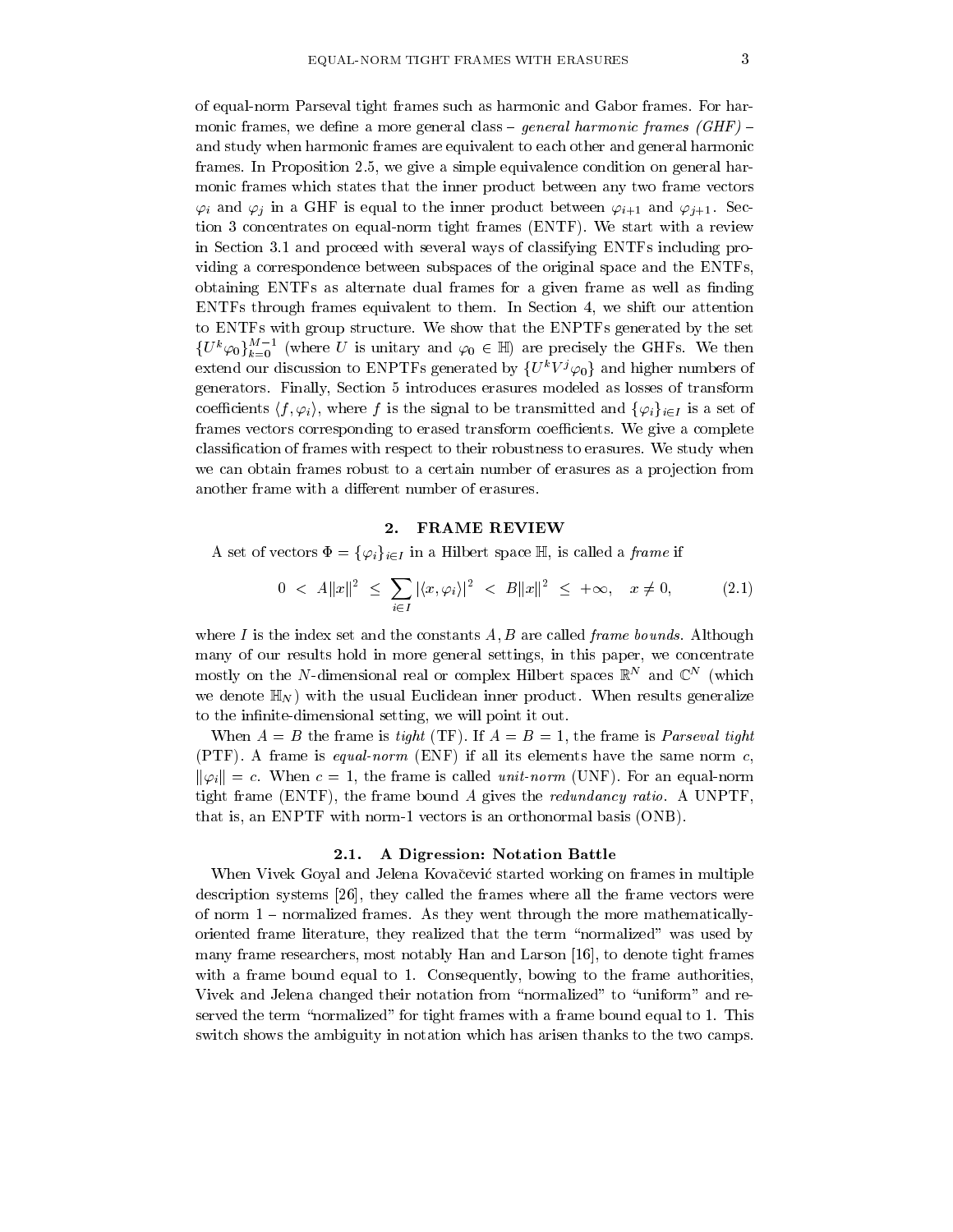At the DIMACS Workshop on Source Coding and Harmonic Analysis, at Rutgers, NJ, in May of 2002, the self-elected "Frame Nomenclature Standardization Committee" consisting of Matt Fickus, John Benedetto, Radu Balan, Carlos Cabrelli, Pete Casazza and Jelena Kovačević, agreed to solve this problem as follows:

1. Equal-norm frame (ENF): Frame where all the elements have the same norm,  $\|\varphi_m\| = \|\varphi_n\|$ , for all m and n.

2. Unit-norm frame (UNF): Frame where all the elements have norm 1,  $\|\varphi_m\| =$ 1, for all  $m$ .

3.  $\lambda$ -tight frame ( $\lambda$ -TF): Tight frame with frame bound  $\lambda$ .

4. Parseval tight frame (PTF): Tight frame with frame bound  $\lambda = 1$ . This could also be denoted as a 1-tight frame. The motivation for this name comes from the Parseval's equality, best known in Fourier analysis, which states that the norm of the signal we are considering is equal to the norm of the signal in the "transformed" domain".

This diplomatic solution was agreeable to everyone and thus we decided to adopt it. Whether it will be followed, remains to be seen.

## 2.2. Back to Frames

The analysis frame operator<sup>1</sup> F maps the Hilbert space  $\mathbb H$  into  $\ell_2(I)$ 

$$
(Fx)_i = \langle \varphi_i, x \rangle, \tag{2}
$$

for  $i \in I$ . When  $\mathbb{H} = \mathbb{H}_N$ , the analysis frame operator is an  $M \times N$  matrix whose rows are the transposed frame vectors  $\varphi_i^*$ :

$$
F = \begin{pmatrix} \varphi_{11}^* & \cdots & \varphi_{1N}^* \\ \vdots & \cdots & \vdots \\ \varphi_{M1}^* & \cdots & \varphi_{MN}^* \end{pmatrix} . \tag{3}
$$

We say that two frames  $\{\varphi_i\}_{i\in I}$  and  $\{\psi_i\}_{i\in I}$  for  $\mathbb H$  are *equivalent* if there is an invertible operator L on  $\mathbb H$  for which  $L\varphi_i = \psi_i$  for all  $i \in I$ , and they are *unitarily equivalent* if L can be chosen to be a unitary operator. If  $\{\varphi_i\}_{i\in I}$  is a frame with frame bounds A, B, and if P is an orthogonal projection on  $\mathbb{H}$ , then by (2.1) we have that  $\{P\varphi_i\}_{i\in I}$  is a frame for PH with frame bounds A and B. In particular, if  $\{\varphi_i\}_{i\in I}$  is a Parseval tight frame for  $\mathbb H$  (for example, if it is an orthonormal basis for H, then  $\{P\varphi_i\}_{i\in I}$  is a Parseval tight frame for PH.

The following theorem tells us that every Parseval tight frame can be realized as a projection of an orthonormal basis from a larger space. It serves as a converse to the observation above that orthogonal projections of Parseval tight frames produce Parseval tight frames for their span.

THEOREM 2.1 (Naimark [1], Han & Larson [16]). <sup>2</sup> A set  $\{\varphi_i\}_{i\in I}$  in a Hilbert space  $\mathbb H$  is a Parseval tight frame for  $\mathbb H$  if and only if there is a larger Hilbert space

 ${}^{1}F$  is sometimes called just frame operator. Here, we use analysis frame operator for F, synthesis frame operator for  $F^*$  and frame operator for  $F^*F$ .

 $2$ This theorem has been rediscovered by several people in recent years: The second author first heard it from I. Daubechies in the mid-90's. Han and Larson rediscovered it in [16]; they came up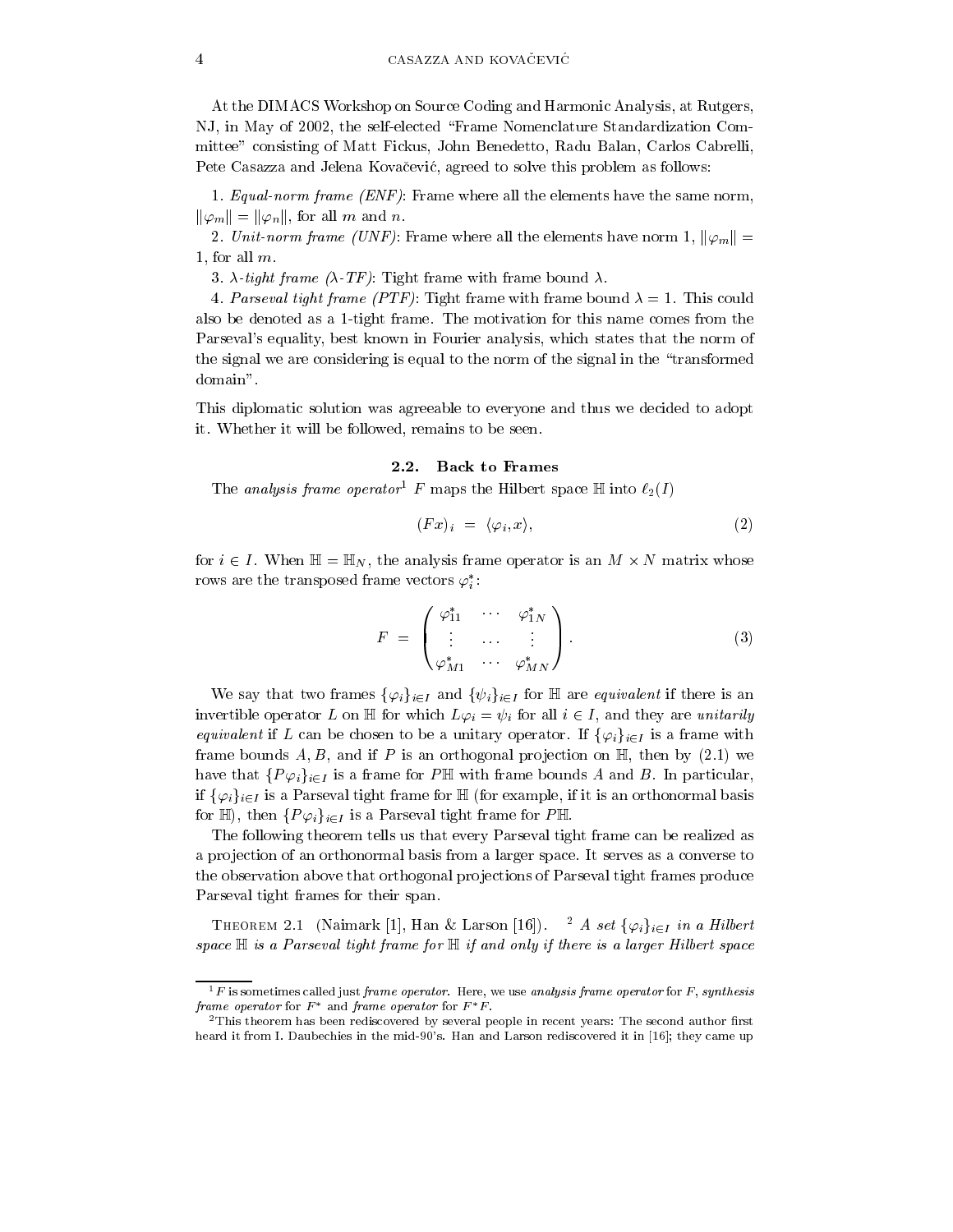$\mathbb{H} \subset \mathbb{K}$  and an orthonormal basis  $\{e_i\}_{i \in I}$  for  $\mathbb{K}$  so that the orthogonal projection P of  $\mathbb K$  onto  $\mathbb H$  satisfies:  $Pe_i = \varphi_i$ , for all  $i \in I$ .

Let us now go through certain important frame notions. Using the analysis frame operator  $F$ , (2.1) can be rewritten as

$$
AI \leq F^*F \leq BI. \tag{4}
$$

We call  $S = F^*F$  the frame operator. It follows that S is invertible (Lemma 3.2.2) in  $[10]$ , and furthermore

$$
B^{-1}I \leq S^{-1} \leq A^{-1}I. \tag{5}
$$

It follows that  $\{\varphi_i\}_{i\in I}$  is a Parseval tight frame if and only if F is an isometry. Also, S is a positive self-adjoint invertible operator on  $\mathbb H$  and  $S = AI$  if and only if the frame is tight. In finite dimensions, the *canonical dual frame* of  $\Phi$  is a frame defined as  $\tilde{\Phi} = {\{\tilde{\varphi}_i\}}_{i=1}^M = {S^{-1}\varphi_i}_{i=1}^M$ , where

$$
\tilde{\varphi}_i = S^{-1} \varphi_i,\tag{6}
$$

for  $k = 1, \dots, M$ . Now,

$$
f = \sum_{i \in I} \langle f, S^{-1} \varphi_i \rangle \varphi_i, \text{ for all } f \in H.
$$

So the canonical dual frame can be used to reconstruct the elements of  $\mathbb H$  from the frame. However, there may be other sequences in  $\mathbb H$  which give reconstruction. This formula points out both the strengths and weaknesses of frames. First, we see that every element  $f \in \mathbb{H}$  has at least one natural series representation in terms of the frame elements. Also, this element may have infinitely many other representations. However, in order to find this natural representation of  $f$ , we need to invert the frame operator, which may be difficult or even impossible in practice. The best frames then are clearly the tight frames since in this case the frame operator becomes a multiple of the identity.

Noting that  $\tilde{\varphi}_i^* = \varphi_i^* S^{-1}$  and stacking  $\tilde{\varphi}_1^*, \tilde{\varphi}_2^*, \cdots, \tilde{\varphi}_M^*$  in a matrix, the frame operator associated with  $\Phi$  is

$$
\tilde{F} = FS^{-1}.\tag{7}
$$

Since  $\tilde{F}^* \tilde{F} = S^{-1}$ , (5) shows that  $B^{-1}$  and  $A^{-1}$  are frame bounds for  $\tilde{\Phi}$ .

Another important concept is that of a *pseudo-inverse*  $F^{\dagger}$ . It is the analysis frame operator associated with the dual frame,

$$
F^{\dagger} = \tilde{F}^*.
$$
 (8)

with the idea that a frame could be obtained by compressing a basis in a larger space and that the process is reversible (the statement in this paper is due to Han and Larson). Finally, it was pointed out to the second author by E. Soljanin [22] that this is, in fact, the Naimark's theorem, which has been widely known in operator theory and has been used in quantum theory.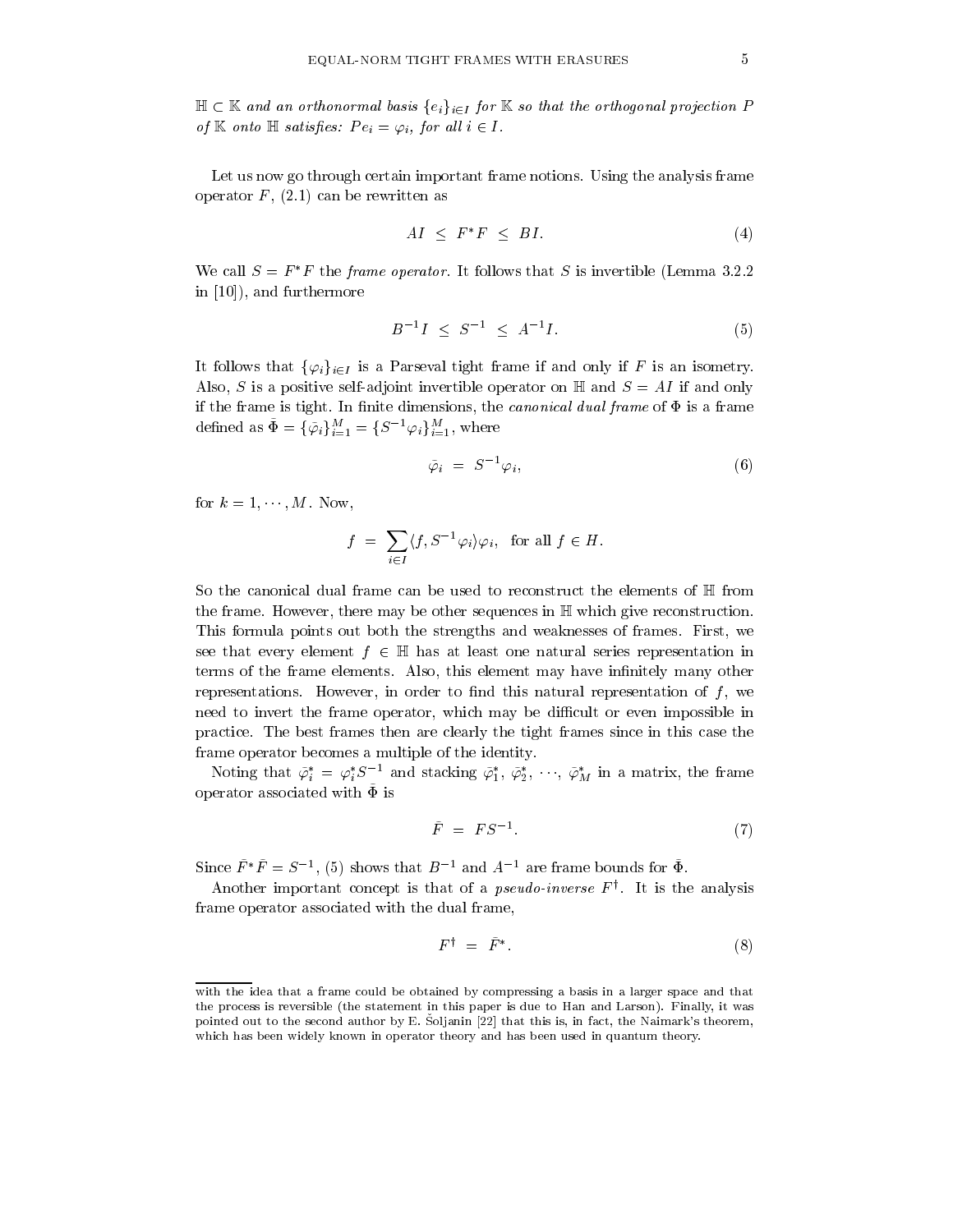Note that for any matrix F with rows  $\varphi_i^*$ 

$$
S = F^*F = \sum_{i=1}^M \varphi_i \varphi_i^*.
$$
 (9)

This identity will prove to be useful in many proofs.

Another interesting fact is that  $\{S^{-1/2}\varphi_i\}$  is a Parseval tight frame for any frame  $\{\varphi_i\}$ . Thus, every frame is *equivalent* to a Parseval tight frame.

### 2.3. The Role of Eigenvalues

The product  $S = F^*F$  will appear everywhere and its eigenstructure will play an important role. Denote by  $\lambda_k$ 's the eigenvalues of  $S = F^*F$ . We now summarize the important eigenvalue properties.

*General Frame.* For any frame in  $\mathbb{H}_N$ , the sum of the eigenvalues of  $S = F^*F$ , equals the sum of the lengths of the frame vectors:

$$
\sum_{k=1}^{N} \lambda_k = \sum_{i=1}^{M} ||\varphi_i||^2.
$$
 (10)

Equal-Norm Frame. For an equal-norm frame, that is, when  $\|\varphi_i\| = c$ ,  $i =$  $1, \cdots, M,$ 

$$
\sum_{k=1}^{N} \lambda_k = \sum_{i=1}^{M} ||\varphi_i||^2 = M \cdot c^2.
$$
 (11)

Tight Frame. Since tightness means  $A = B$ , for a TF, we have from (2.1)

$$
\sum_{i=1}^{M} |\langle f, \varphi_i \rangle|^2 = A \|f\|^2, \tag{12}
$$

for all  $f \in \mathbb{H}_N$ . Moreover, according to (5), a frame is a TF if and only if

$$
F^*F = A \cdot I_N. \tag{13}
$$

Thus, for a TF, all the eigenvalues of the frame operator  $S = F^*F$  are equal to A. Then, using (10), the sum of the eigenvalues of  $S = F^*F$  is as follows:

$$
N \cdot A = \sum_{k=1}^{N} \lambda_k = \sum_{i=1}^{M} ||\varphi_i||^2.
$$
 (14)

*Parseval Tight Frame.* If a frame is a PTF, that is,  $A = B = 1$ , then

$$
\sum_{i=1}^{M} |\langle f, \varphi_i \rangle|^2 = ||f||^2, \tag{15}
$$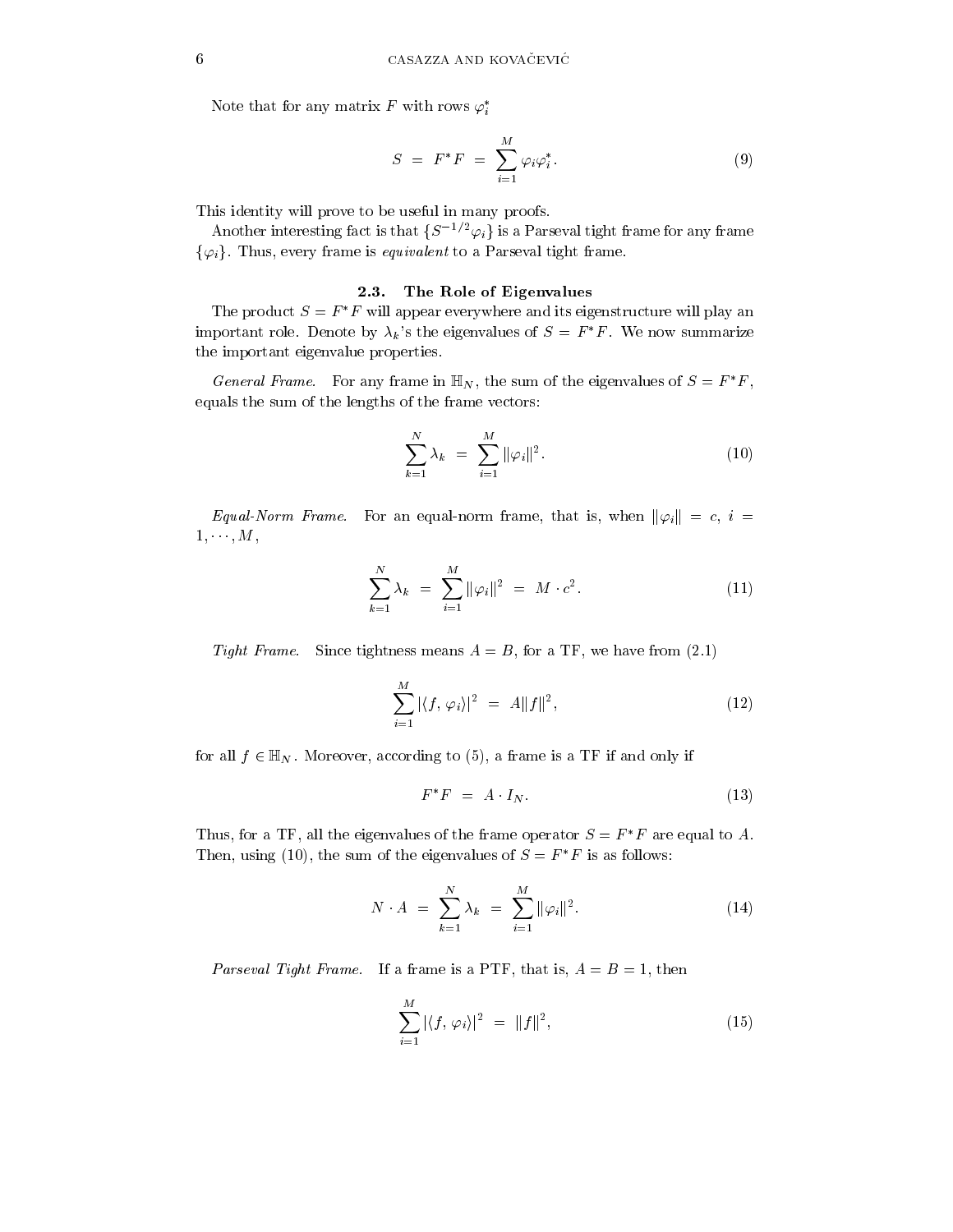for all  $f \in \mathbb{H}_N$ . In operator notation, a frame is a PTF if and only if

$$
S = F^*F = I_N. \t\t(16)
$$

For a PTF, all the eigenvalues of  $S = F^*F$  are equal to 1. Then, using (10), the sum of the eigenvalues of  $S = F^*F$  is as follows:

$$
N = \sum_{k=1}^{N} \lambda_k = \sum_{i=1}^{M} ||\varphi_i||^2.
$$
 (17)

Equal-Norm Tight Frame. From  $(11)$  and  $(14)$ , we see that

$$
N \cdot A = \sum_{k=1}^{N} \lambda_k = \sum_{i=1}^{M} ||\varphi_i||^2 = M \cdot c^2.
$$
 (18)

Then, from  $(12)$  and  $(18)$ ,

$$
\sum_{i=1}^{M} |\langle f, \varphi_i \rangle|^2 = \frac{M}{N} c^2 \|f\|^2,
$$
\n(19)

for all  $f \in \mathbb{H}_N$ . The *redundancy ratio* is then

$$
A = \frac{M}{N} \cdot c^2. \tag{20}
$$

Since  $S = F^*F = (M/N)I$ , the following is obvious:

$$
\sum_{i=1}^{M} |\varphi_{ik}|^2 = \frac{M}{N}.
$$
 (21)

Equal-Norm Parseval Tight Frame. If a frame is an ENPTF, that is, we also ask for  $A = B = 1$ , and if the frame vectors have norm c, then

$$
N = \sum_{k=1}^{N} \lambda_k = \sum_{i=1}^{M} ||\varphi_i||^2 = c^2 M.
$$

Thus, an UNPTF, that is, when  $c = 1$ , is an orthonormal basis.

The following proposition describes unitary equivalence for ENPTFs.

PROPOSITION 2.1. If  $\{\varphi_k\}$  is a frame for  $\mathbb H$  with the frame operator S, and T is an invertible operator on  $\mathbb{H}$ , then  $TST^*$  is the frame operator for the frame  $\{T\varphi_k\}$ . In particular, if  $\{\varphi_k\}$  is an ENPTF then every frame unitarily equivalent to  $\{\varphi_k\}$ is also a ENPTF.

*Proof* (Proposition 2.1). Let L be the frame operator for  $\{T\varphi_k\}$ . For any  $f \in H$ we have:

$$
Lf = \sum_{k} \langle f, T\varphi_k \rangle T \varphi_k = T \left( \sum_{k} \langle T^* f, \varphi_k \rangle \varphi_k \right) = T[S(T^*)f].
$$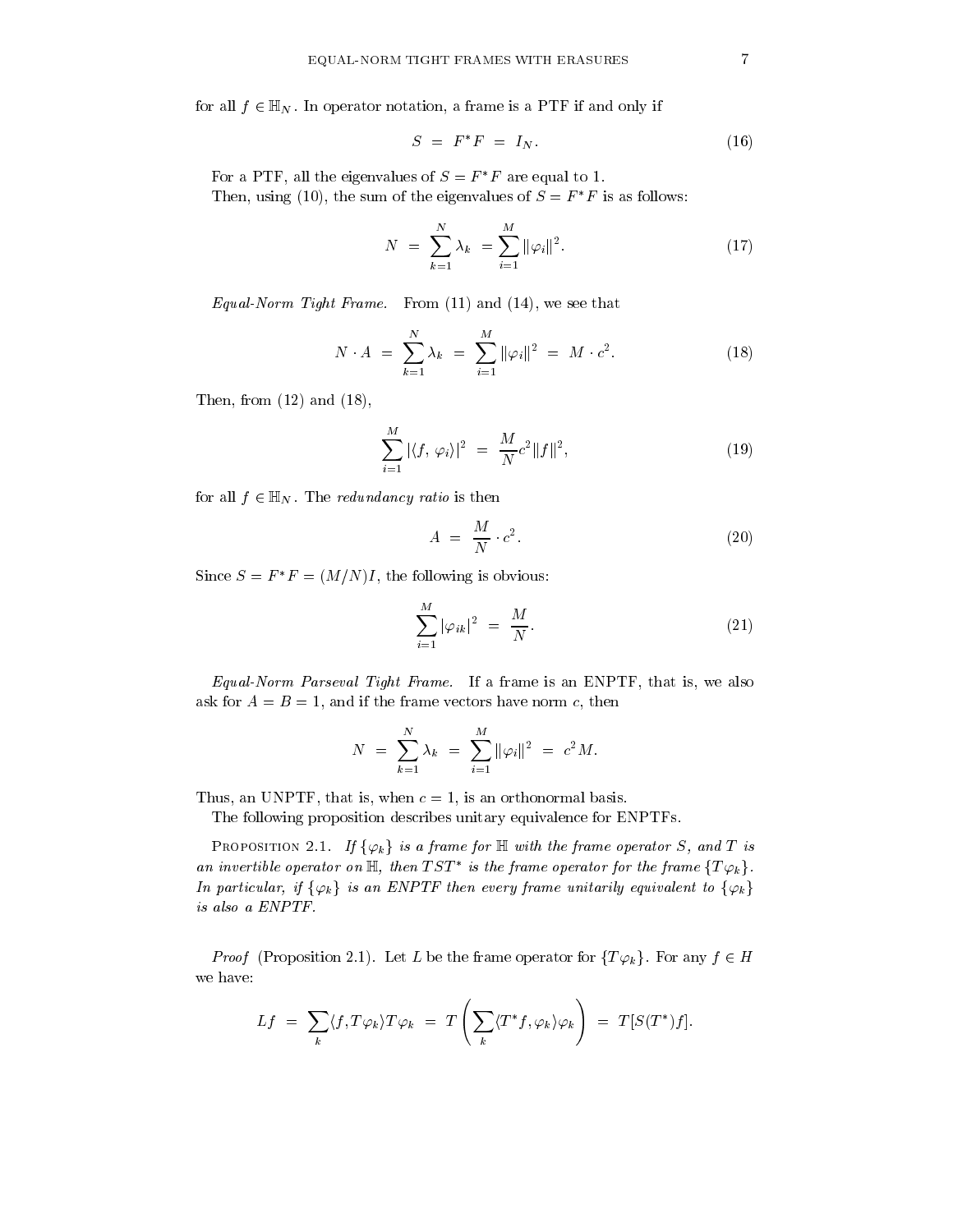### 2.4. Examples of Equal-Norm Parseval Tight Frames

We start with a simple example of a frame; three vectors in two dimensions. The particular frame we examine is termed Mercedes-Benz  $(MB)$  frame (for obvious reasons, just draw the vectors). The ENPTF version of it is given by the analysis frame operator

$$
F = \sqrt{\frac{2}{3}} \begin{pmatrix} 0 & 1 \\ -\sqrt{3}/2 & -1/2 \\ \sqrt{3}/2 & -1/2 \end{pmatrix} . \tag{22}
$$

This is obviously an ENPTF since  $(2/3)F^*F = I$ . We could make this frame just an ENTF with norm 1 (as in [25]) by having the analysis frame operator be simply  $F$ .

We now review two general classes of equal-norm tight frames which are commonly used. The (general) harmonic frames and the tight Gabor frames. More general classes of equal-norm tight frames are the full-diversity constellations that form a group given in  $[17]$ .

### 2.5. Harmonic Frames

*Harmonic tight frames* (HTF) are obtained by keeping the first N coordinates of an  $M \times M$  discrete Fourier transform basis as in Naimark's Theorem 2.1. They have been proven to be useful in applications [19].

An HTF is given by:

$$
\varphi_k = \frac{1}{\sqrt{M}} (w_1^k, w_2^k \cdots, w_N^k), \qquad (23)
$$

for  $k = 0, \dots, M - 1$ , where  $w_i$  are distinct Mth roots of unity.<sup>3</sup> This is thus a PTF, that is,  $F^*F = I$ . A more general definition of the harmonic frame (general harmonic frame) is as follows:

DEFINITION 2.1. Fix  $M \geq N$ ,  $|c| = 1$  and  $\{b_i\}_{i=1}^N$  with  $|b_i| = \frac{1}{\sqrt{M}}$ . Let  $\{c_i\}_{i=1}^N$ be distinct M<sup>th</sup> roots of c, and for  $0 \le k \le M - 1$ , let

$$
\varphi_k = (c_1^k b_1, c_2^k b_2, \cdots, c_N^k b_N).
$$

Then  $\{\varphi_k\}_{k=0}^{M-1}$  is an equal-norm Parseval tight frame for  $\mathbb{H}_N$ . Any frame unitarily equivalent to one of these is called a general harmonic frame (GHF).

We will now examine the general harmonic frames in detail. Our goal is to determine their relationship to HTFs. We start by showing that the harmonic frames (not GHFs) are unique up to a permutation of the orthonormal basis (that is, if and only if their columns are permutations of each other).

PROPOSITION 2.2. Let  $\{\varphi_k\}_{k=0}^{M-1}$  and  $\{\psi_k\}_{k=0}^{M-1}$  be harmonic frames on  $\mathbb{H}_N$ .<br>Then  $\{\varphi_k\}_{k=0}^{M-1}$  is equivalent to  $\{\psi_k\}_{k=0}^{M-1}$  if and only if there is a permutation  $\sigma$  of

<sup>&</sup>lt;sup>3</sup>Note that in the engineering literature, the normalization is  $1/\sqrt{N}$ .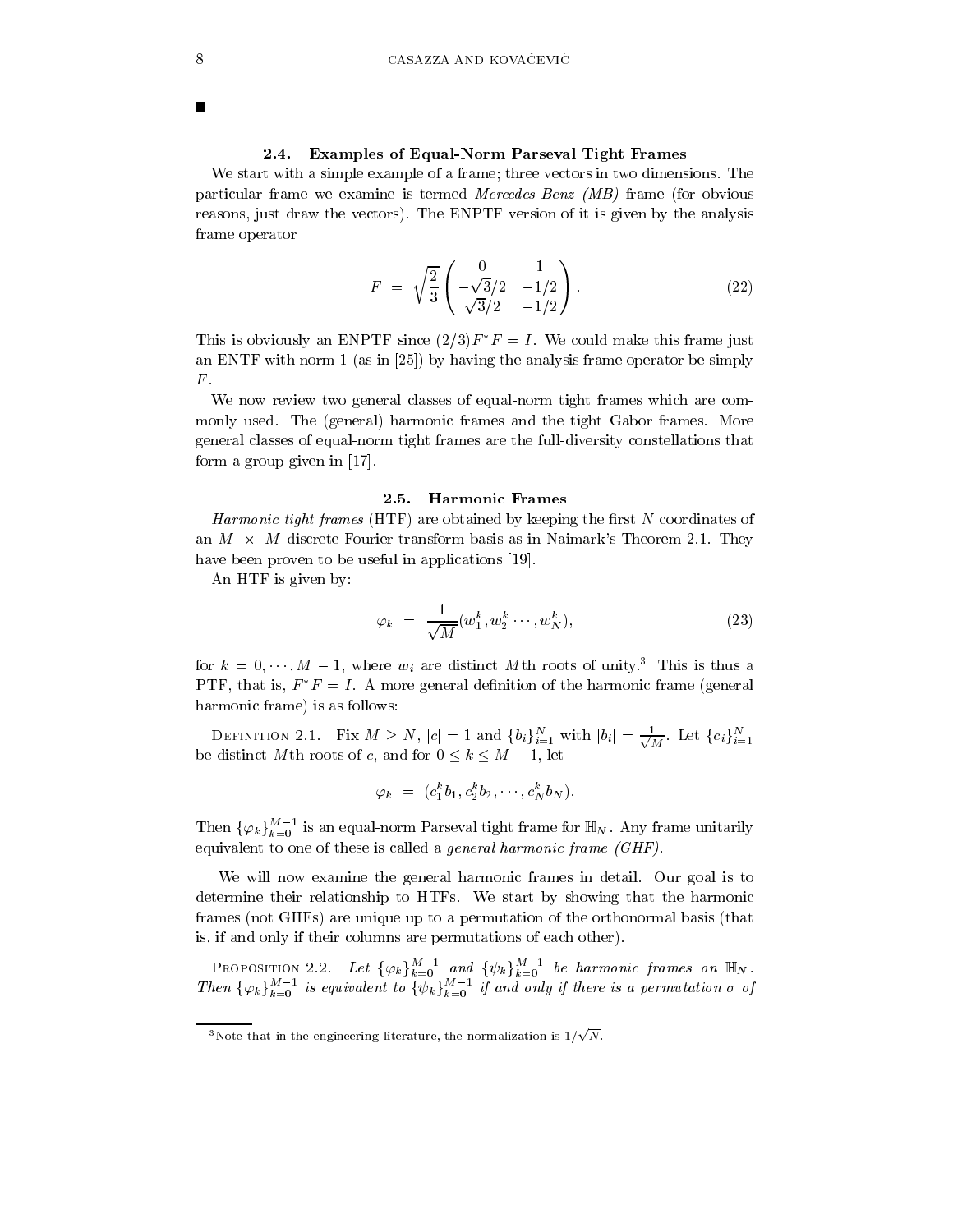$\{1, 2, \dots, N\}$  so that  $\varphi_{kj} = \psi_{k\sigma(j)}$ , for all  $0 \leq k \leq M-1$  and all  $1 \leq j \leq N$ . Hence, two harmonic frames are equivalent if and only if they are unitarily equivalent.

*Proof* (Proposition 2.2). Let  $\{e_j\}_{j=1}^N$  be the natural orthonormal basis for  $\mathbb{H}_N$ and

$$
\varphi_k = (w_1^k, w_2^k \cdots, w_N^k) = \sum_{j=1}^N w_j^k e_j,
$$

and

$$
\psi_k = (v_1^k, v_2^k, \cdots, v_N^k) = \sum_{j=1}^N v_j^k e_j,
$$

where  $w_i, v_i$  are sets of distinct Mth roots of unity. If

$$
\{w_j|1\leq j\leq N\}\ \neq\ \{v_j|1\leq j\leq N\},
$$

then, without loss of generality, we may assume that  $v_1 \notin \{w_j | 1 \leq j \leq N\}.$ Therefore,

$$
\sum_{k=0}^{M-1} \overline{v}_1^k \varphi_k = \sum_{j=1}^N \left( \sum_{k=0}^{M-1} (\overline{v}_1 w_j)^k \right) e_j = \sum_{j=1}^N 0 \cdot e_j = 0.
$$

On the other hand,

$$
\sum_{k=0}^{M-1} \overline{v}_1^k \psi_k(1) = \sum_{k=0}^{M-1} |v_1^k|^2 = M.
$$

It follows that  $\{\varphi_k\}_{k=0}^{M-1}$  is not equivalent to  $\{\psi_k\}_{k=0}^{M-1}$ . The other direction is immediate.

We now show that every general harmonic frame is unitarily equivalent to a simple variation of a harmonic frame.

PROPOSITION 2.3. Every general harmonic frame is unitarily equivalent to a frame of the form  ${c^k \psi_k}_{k=0}^{M-1}$ , where  $|c|=1$  and  ${\psi_k}_{k=0}^{M-1}$  is a harmonic frame.

*Proof* (Proposition 2.3). Let  $M \geq N$ ,  $|c| = 1$  and  $|b_k| = 1/\sqrt{M}$ , for all  $1 \leq k \leq$ *N*. Let  ${c_j}_{j=1}^N$  be distinct *M*<sup>th</sup> roots of *c* and consider the GHF,

$$
\varphi_k = (c_1^k b_1, c_2^k b_2, \cdots, c_N^k b_N),
$$

for all  $0 \leq k \leq M-1$ . If  $c = e^{i\theta}$ , let  $d = e^{i\theta/M}$ . Then there exist distinct Mth roots of unity  $w_1, w_2 \cdots, w_N$  with  $c_j = e^{i\theta/M} w_j = dw_j$ . For all sets of complex<br>numbers  $\{a_k\}_{k=0}^{M-1}$  we have:

$$
\|\sum_{k=0}^{M-1} a_k \varphi_k\|^2 = \sum_{j=1}^N |\sum_{k=0}^{M-1} a_k c_j^k b_j|^2 = \frac{1}{M} \sum_{j=1}^N |\sum_{k=0}^{M-1} a_k c_j^k|^2 =
$$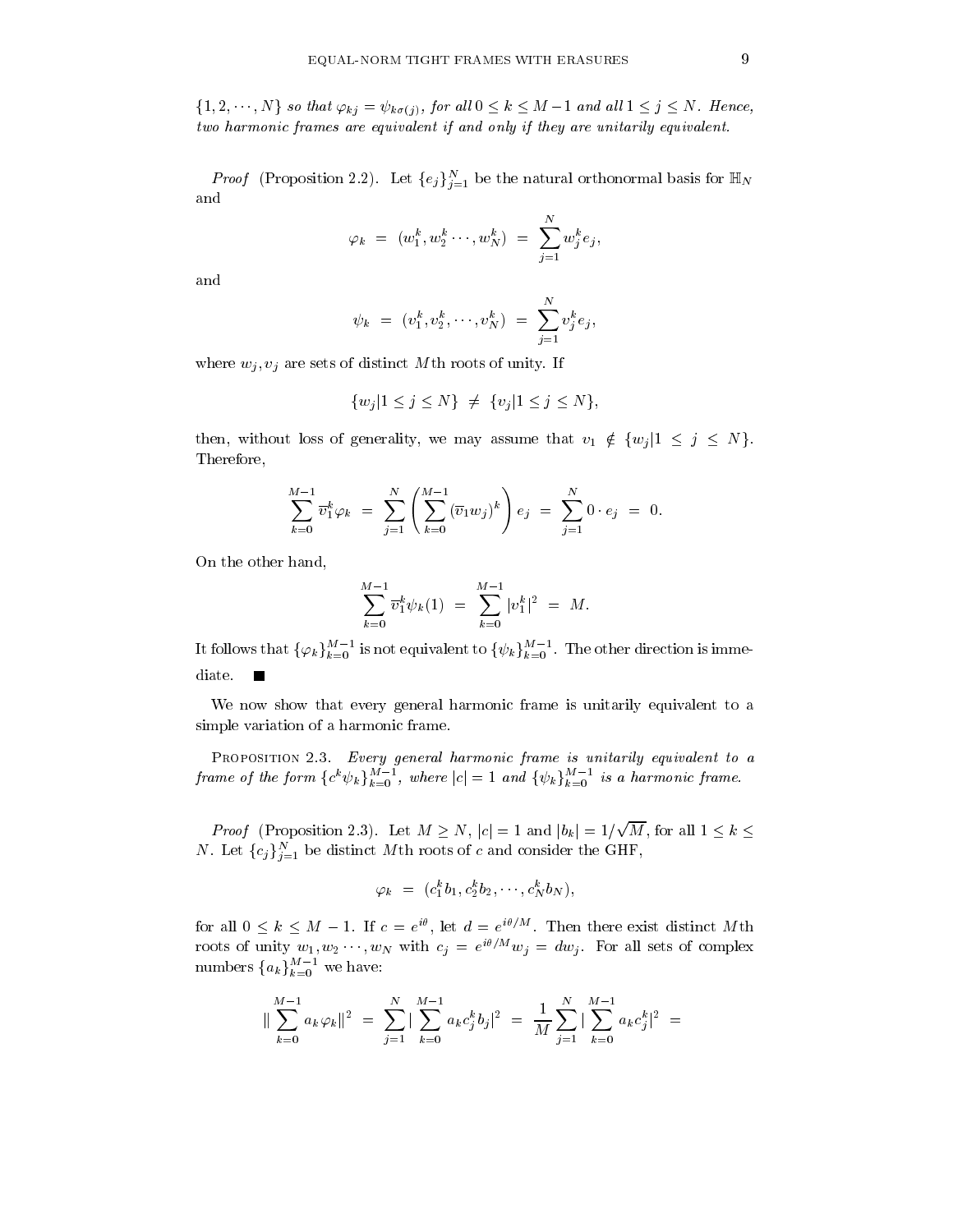$$
\frac{1}{M}\sum_{j=1}^N \|\sum_{k=0}^{M-1} a_k e^{ik\theta/M} w_j^k\|^2 = \frac{1}{M} \|\sum_{k=0}^{M-1} a_k d^k \psi_k\|^2,
$$

where  $\psi_k = (w_1^k, w_2^k, \dots, w_N^k)$ . Thus, the GHF  $\{\varphi_k\}_{k=0}^{M-1}$  is unitarily equivalent to  $\frac{1}{\sqrt{M}} \{\psi_k\}_{k=0}^{M-1}$ , with  $\{\psi_k\}_{k=0}^{M-1}$  an HTF.

Finally, we show that the frames given in Proposition 2.3 are not unitarily equivalent to each other or to harmonic frames except in the trivial case.

PROPOSITION 2.4. Let  $\{\varphi_k\}_{k=0}^{M-1}$  and  $\{\psi_k\}_{k=0}^{M-1}$  be harmonic frames and let  $|c| = 1$ . Then  $\{c^k \varphi_k\}_{k=0}^{M-1}$  is equivalent to  $\{\psi_k\}_{k=0}^{M-1}$  if and only if c is an Mth root of unity and there is a per  $0 \leq k \leq M-1$  and all  $1 \leq j \leq N$ . In particular, a general harmonic frame is unitarily equivalent to a harmonic tight frame if and only if it equals a harmonic tight frame.

**Proof** (Proposition 2.4). Let  $\varphi_k = \sum_{j=1}^N w_j^k e_j$ , for all  $0 \le k \le M-1$ . If  $c = w_j^{-1}$ , for some j, we are done. Otherwise, since  $\sum_{k=0}^{M-1} \psi_k = 0$ , if  $\{c^k \varphi_k\}$  is equivalent to  $\begin{bmatrix} 0 & \cdots & \cdots & \cdots & \cdots & \cdots & \cdots$  $\{\psi_k\}$  then also  $\sum_{k=0}^{M-1} c^k \varphi_k = 0$ . Hence, for all  $1 \leq j \leq N$  we have

$$
\sum_{k=0}^{M-1} c^k w_j^k = \sum_{k=0}^{M-1} (cw_j)^k = \frac{1 - (cw_j)^M}{1 - cw_j} = 0.
$$

Hence,  $(cw_j)^M = c^M w_i^M = c^M = 1$ . The proposition now follows from Proposition 2.2.

We now have immediately,

COROLLARY 2.1. Let  $\{\varphi_k\}_{k=0}^{M-1}$  and  $\{\psi_k\}_{k=0}^{M-1}$  be harmonic frames and let  $|c| = |d| = 1$ . The frames  $\{c^i \varphi_k\}_{k=0}^{M-1}$  and  $\{d^i \psi_k\}_{k=0}^{M-1}$  are equivalent if and only if  $c = d$ and there is a permutation  $\sigma$  of  $\{1,2,\cdots,N\}$  so that  $\varphi_{kj} = \psi_{k\sigma(j)}$ , for all  $0 \leq k \leq$  $M-1$ .

The next proposition gives a classification of GHFs.

PROPOSITION 2.5. A set  $\{\varphi_i\}_{i=0}^{M-1}$  in  $\mathbb{H}_N$  is a GHF if and only if for all  $0 \leq$  $i, j \leq M-1$  we have

$$
\langle \varphi_i, \varphi_j \rangle = \langle \varphi_{i+1}, \varphi_{j+1} \rangle,
$$

where  $\varphi_M = \varphi_0$ .

*Proof.* Note that  $\{\varphi_i\}_{i=0}^{M-1}$  satisfies the equality in the proposition if and only if  $\{V\varphi_i\}_{i=0}^{M-1}$  satisfies it for every unitary operator V on  $\mathbb{H}_N$ . So, by Proposition 4.1, we may assume our GHF is of the form  $\{U^i\varphi_0\}_{i=0}^{M-1}$  where U is a unitary operator on  $\mathbb{H}_N$ . Hence, for all  $0 \leq i, j \leq M-1$  we have

$$
\langle \varphi_{i+1}, \varphi_{j+1} \rangle = \langle U^{i+1} \varphi_0, U^{j+1} \varphi_0 \rangle = \langle U^i \varphi_0, U^j \varphi_0 \rangle = \langle \varphi_i, \varphi_j \rangle
$$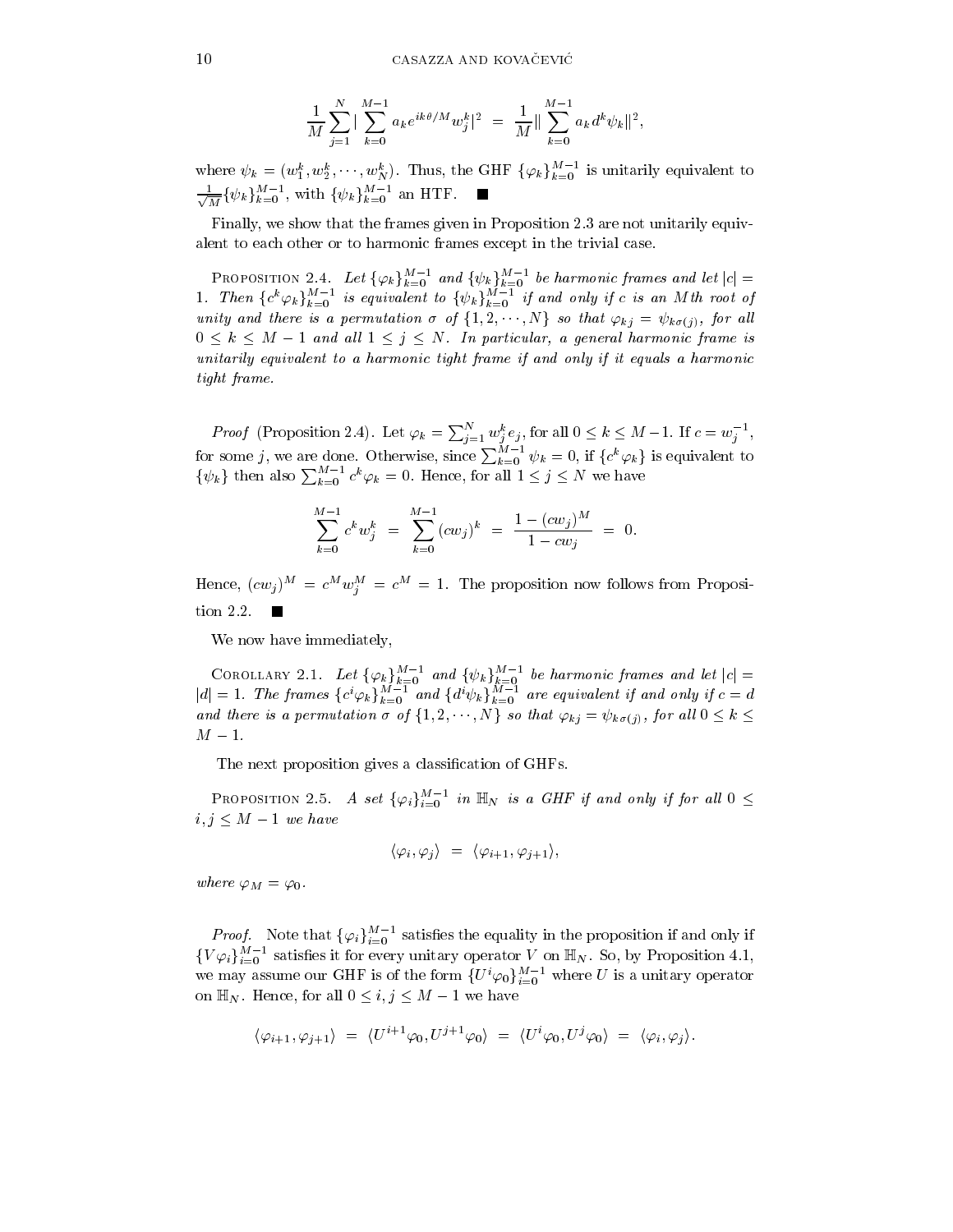Conversely, given our equality, for any sequence of scalars  $\{a_i\}_{i=0}^{M-1}$ ,

$$
\|\sum_{i=0}^{M-1} a_i \varphi_{i+1}\|^2 = \langle \sum_{i=0}^{M-1} a_i \varphi_{i+1}, \sum_{i=0}^{M-1} a_i \varphi_{i+1} \rangle
$$
  
= 
$$
\sum_{i,j=0}^{M-1} a_i \overline{a_j} \langle \varphi_{i+1}, \varphi_{j+1} \rangle = \sum_{i,j=0}^{M-1} a_i \overline{a_j} \langle \varphi_i, \varphi_j \rangle
$$
  
= 
$$
\langle \sum_{i=0}^{M-1} a_i \varphi_i, \sum_{i=0}^{M-1} a_i \varphi_i \rangle = \|\sum_{i=0}^{M-1} a_i \varphi_i\|^2.
$$

It follows that  $U\varphi_i = \varphi_{i+1}$  is a unitary operator and  $U^i\varphi_0 = \varphi_i$ , for all  $0 \leq i \leq M$ 

 $1.$ 

As we will see in the next section, ENTFs with  $M = N + 1$  are all unitarily equivalent. Thus, as a direct consequence of Theorem 3.3, any ENTF with  $M =$  $N+1$  is unitarily equivalent to the HTF with  $M = N+1$ . This is a very useful result since we have HTFs for any N and M; thus, for  $M = N + 1$ , we always have an expression for all ENTFs. For example, this means that the MB frame we introduced earlier is equivalent to the HTF with  $M = 3$  and  $N = 2$ .

Another interesting property of an HTF is that it is the only ENPTF such that its elements are generated by a group of unitary operators with one generator, as we will see in Section 4. That is,  $\Phi = {\{\varphi_i\}}_{i=1}^M = \{U^i\varphi_0\}_{i=1}^M$ , where U is a unitary operator.

Moreover, HTFs have a very convenient property when it comes to erasures. We can erase any  $e \leq (M-N)$  elements from the original frame and what is left is still a frame (Theorem 4.2 from [25]). We provide a complete classification of frames in terms of their robustness to erasures in Section 5.

### 2.6. Gabor or Weyl-Heisenberg Frames

For the other general class of frames, we introduce two special operators on  $L_2(\mathbb{R})$ . Fix  $0 < a, b$  and for  $f \in L_2(\mathbb{R})$  define translation by a as

$$
T_a f(t) = f(t-a),
$$

and *modulation* by b as

$$
E_b f(t) = e^{2\pi i mbt} f(t).
$$

Now, fix  $g \in L_2(\mathbb{R})$ . If  $\{E_{mb}T_{na}g\}_{m,n\in\mathbb{Z}}$  is a frame for  $L_2(\mathbb{R})$ , we call it a *Gabor* frame (or a Weyl-Heisenberg frame). It is clear that in this class the frames are equal-norm. Also, since the frame operator S for a Gabor frame  $\{E_{mb}T_{na}g\}_{m,n\in\mathbb{Z}}$ must commute with translation and modulation, each Gabor frame is equivalent to the (equal-norm) Parseval tight Gabor frame  ${E_{mb}}{T_{na}}S^{-1/2}g_{m,n\in\mathbb{Z}}$ . For an introduction to Gabor frames we refer the reader to [7] and [18].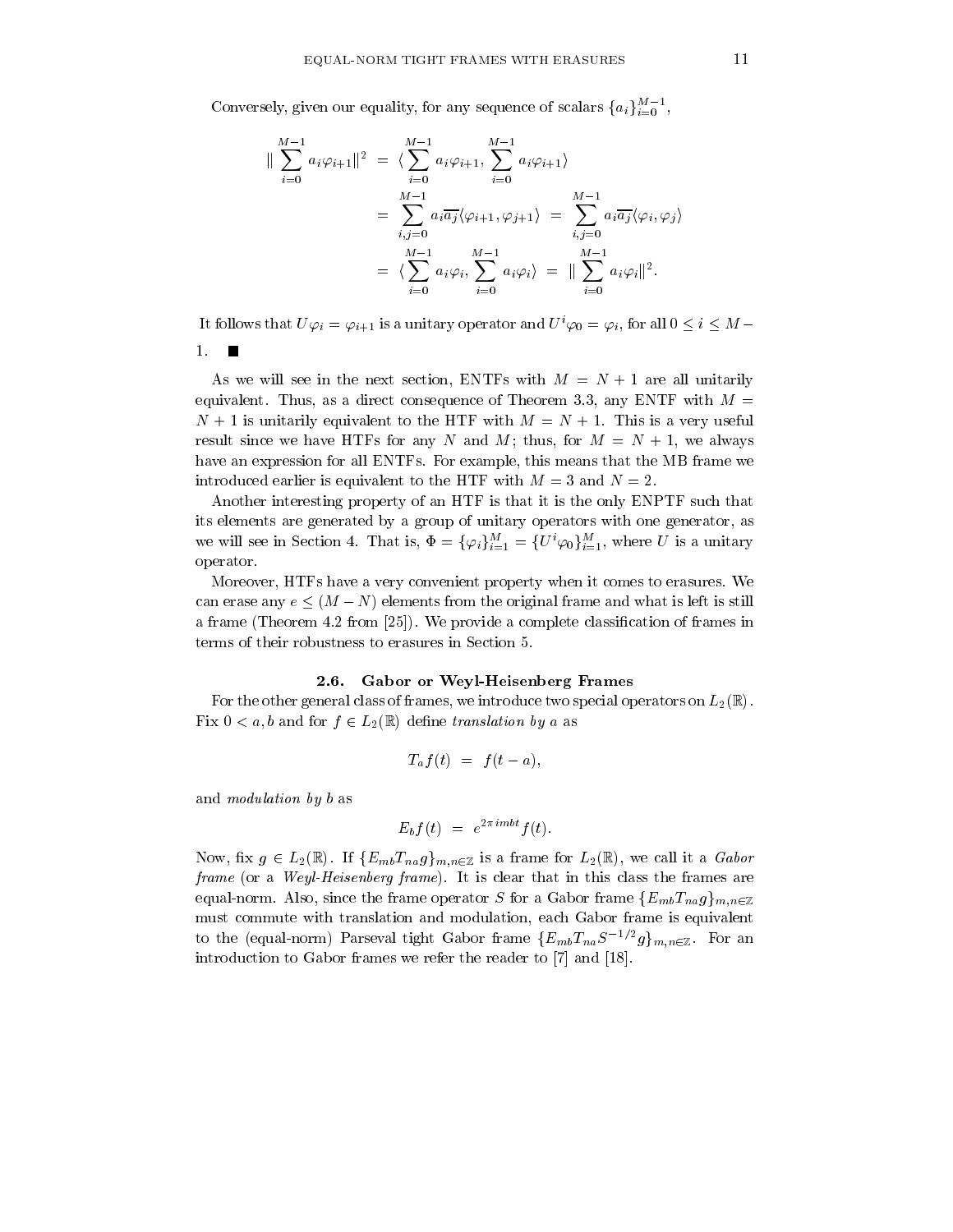## 3. EQUAL-NORM TIGHT FRAMES 3.1. What is Known about ENTFs?

As we have mentioned in the introduction, ENTFs have become popular in applications. In particular, in [25], the authors attack the problem of robust transmission over the Internet by using frames. Being redundant sets of vectors, they provide robustness to losses, which are modeled as erasures of certain frame coefficients. It is further shown in [25] that, assuming a particular quantization model, an equalnorm frame with quantized coefficients, minimizes mean-squared error if and only if it is tight. Moreover, the same is true when we consider one erasure and look at both the average- and worst-case MSE.

As a result, our aim is to construct useful sets of frames for such applications. To that end, it is important to classify equal-norm Parseval tight frames in order to facilitate the search for useful sets.

Our notion of usefulness includes any sets which would be computationally efficient; for example, those that can be obtained from one or more generating vectors or those with a simple structure, for example, such that any of the frame operators could be expressed as a product of sparse matrices.

Finally, we are interested in the robustness of our frames to coefficient (frame vector) erasures. These and other issues will be explored in the rest of the paper.

#### $3.1.1.$ Construction of ENTFs

There is a general well known method for getting finite ENTFs. We state this result here in its standard form and will give a new proof of the result in Section 5. In Section 5 we will also extend this result to equal-norm frames.

THEOREM 3.1. There is a unique way to get ENTFs with M elements in  $\mathbb{H}_N$ . Take any orthonormal set  $\{w_k\}_{k=1}^N$  in  $\mathbb{H}_M$  which has the property

$$
\sum_{k=1}^N |w_{ki}|^2 = \frac{N}{M}, \text{ for all } i.
$$

Thinking of the  $w_k$  as row vectors, switch to the M column vectors and divide by  $\sqrt{N/M}$ . That is, our ENTF  $\{\varphi_i\}_{i=1}^M$  is

$$
\varphi_i = \sqrt{\frac{M}{N}} \sum_{k=1}^N w_{ki} e_k,
$$

where  $\{e_k\}_{k=1}^N$  is an orthonormal basis for  $\mathbb{H}_N$ . Then  $\|\varphi_i\|^2 = 1$ . This set is a equal-norm tight frame for  $\mathbb{H}_M$  with M elements, and all ENTFs for  $\mathbb{H}_N$  with M elements are obtained in this way

There is a detailed discussion concerning the unit-norm tight frames for  $\mathbb{R}^2$  in [25]. In [17], there is a deep classification of groups of unitary operators which generate unit-norm tight frames. The simplest case of this is the harmonic frames. In Section 4 we do not assume that we have a "group" of unitaries, but instead conclude that our set of unitaries must be a group.

The picture becomes much more complicated if the unit-norm tight frame is generated by a group of unitaries with more than one generator (see [17]) or worse, if the equal-norm tight frame comes from a subset of the elements of such a group.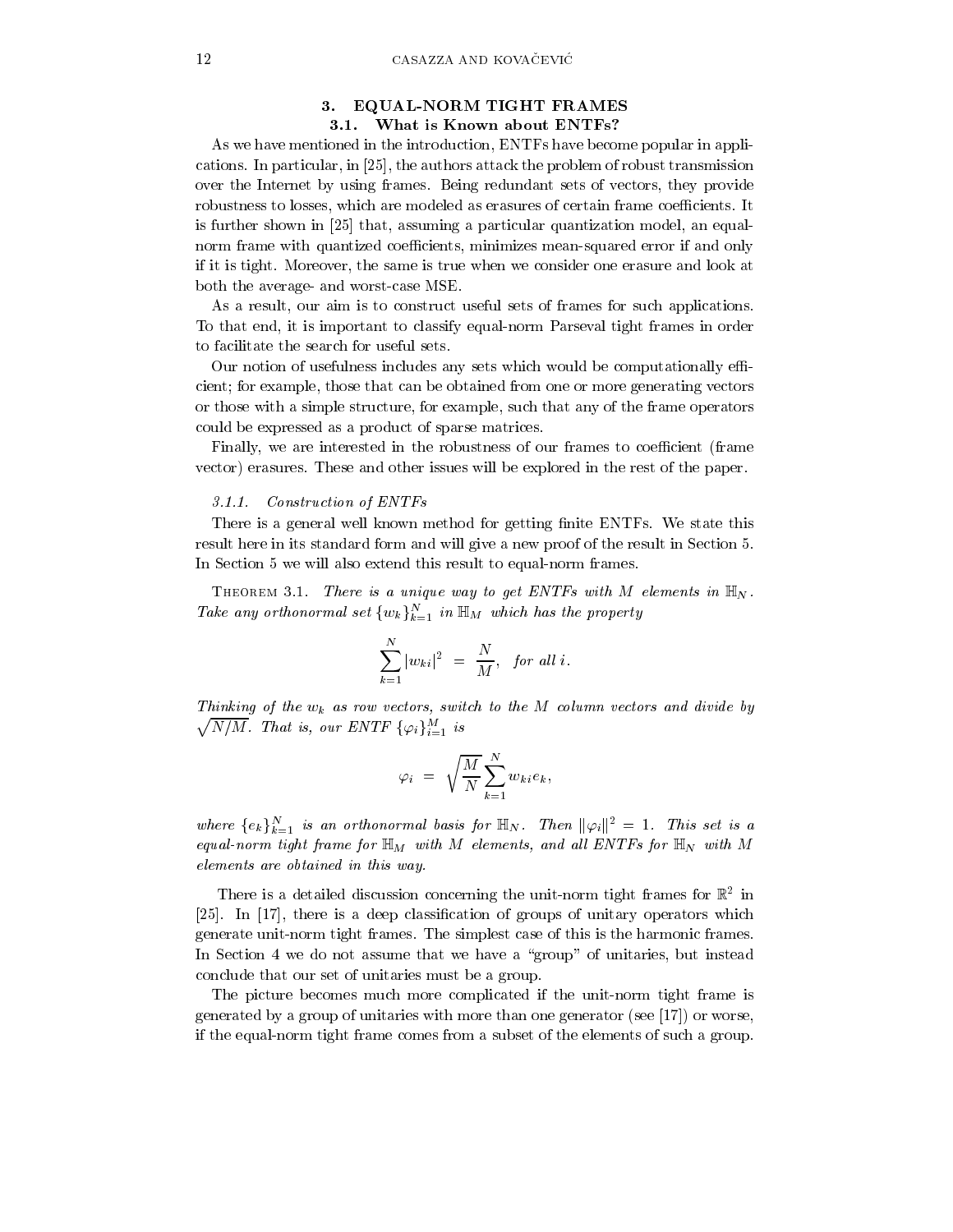#### $3.1.2.$ Classification of ENTFs

Although we would like to classify all equal-norm tight frames, especially those which can be obtained by reasonable algorithms, this is an impossible task in general. The following theorem shows that every finite set of norm-1 vectors in a Hilbert space can be extended to become an equal-norm tight frame.

THEOREM 3.2. If  $\{\varphi_i\}_{i=1}^M$  is a set of norm-1 vectors in a Hilbert space  $\mathbb{H}$ , then there is a unit-norm tight frame for  $\mathbb H$  which contains the set  $\{\varphi_i\}_{i=1}^M$ .

*Proof* (Theorem 3.2). For each  $1 \leq i \leq M$  choose an orthonormal basis  $\{e_{ij}\}_{i \in J}$ for H which contains the vector  $\varphi_i$ . Now the set  $\{e_{ij}\}_{i=1,j\in J}^M$  is made up of norm-1 vectors and for any  $f \in \mathbb{H}$  we have

$$
\sum_{i=1}^{M} \sum_{j \in J} |\langle f, e_{ij} \rangle|^2 = \sum_{i=1}^{M} ||f||^2 = M ||f||^2.
$$

In the above construction we get as a tight frame bound the number of elements M in the set  $\{\varphi_i\}_{i=1}^M$ . In general, this is the best possible. For example, just let  $\varphi_i = \varphi_j$  be norm-1 vectors for all  $1 \leq i, j \leq M$ . Then

$$
\sum_{j=1}^M |\langle \varphi_i, \varphi_j \rangle|^2 = M.
$$

Hence, any tight frame containing the set  $\{\varphi_i\}$  has the tight frame bound at least  $M$  .

There is another general class of equal-norm tight frames (see [25]). The result below tells us that all ENPTFs with  $M = N + 1$  are unitarily equivalent. It is a direct consequence of Theorem 2.6 from [25] where it is stated for UNTFs.

THEOREM 3.3 (Goyal, Kovačević and Kelner [25]). A set  $\{\varphi_i\}_{i=1}^{N+1}$  is an equalnorm Parseval tight frame for  $\mathbb{H}_N$  if and only if  $\{\varphi_i\}_{i=1}^{N+1}$  is unitarily equivalent<br>to the frame  $\{Pe_i\}_{i=1}^{N+1}$  where  $\{e_i\}_{i=1}^{N+1}$  is an orthonormal basis for  $\mathbb{H}_{N+1}$  and P is the orthogonal projection of  $\mathbb{H}_{N+1}$  onto the orthogonal complement of the onedimensional subspace of  $\mathbb{H}_{N+1}$  spanned by  $\sum_{i=1}^{N+1} e_i$ .

Since there are HTFs with  $N+1$  elements in  $\mathbb{H}_N$ , it follows that every ENPTF for  $\mathbb{H}_N$  with  $N+1$  elements is unitarily equivalent to an HTF.

## 3.2. Parseval and Equal-Norm Tight Frames and Subspaces of the **Hilbert Space**

Here, we begin to classify PTFs and ENPTFs by providing a correspondence with subspaces of the original Hilbert space. We give two results, one for PTFs and another for ENPTFs. Note that these results hold for equivalence classes of PTFs and ENPTFs. The material in this section grew out of conversations between the first author and V. Paulsen.

As we saw in Theorem 2.1, there is a unique way to get Parseval tight frames in  $\mathbb{H}_N$  with M elements. Namely, we take an orthonormal basis  $\{e_i\}_{i=1}^M$  for  $\mathbb{H}_M$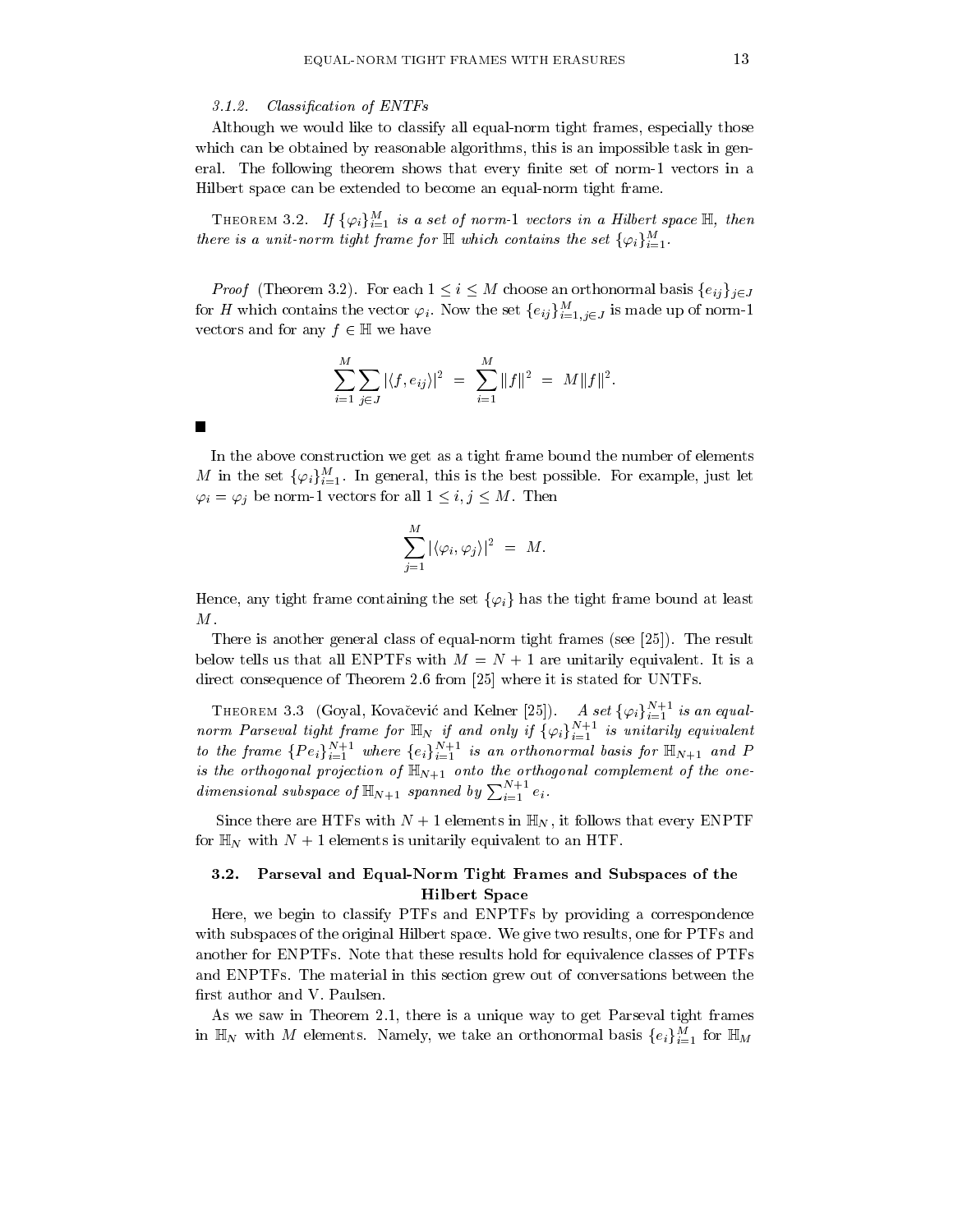and take the orthogonal projection  $P_{\mathbb{H}_N}$  of  $\mathbb{H}_M$  onto  $\mathbb{H}_N$ . Then  $\{P_{\mathbb{H}_N}e_i\}_{i=1}^M$  is a Parseval tight frame for  $\mathbb{H}_N$  with M elements. In particular, there is a natural correspondence between the Parseval tight frames for  $\mathbb{H}_N$  with M elements and the orthonormal bases for  $\mathbb{H}_M$ . Then, the equal-norm Parseval tight frames for  $\mathbb{H}_N$  are the ones for which  $||Pe_i|| = ||Pe_j||$ , for all  $1 \le i, j \le M$ . We use this to exhibit a natural correspondence between these sets and certain subspaces of  $\mathbb{H}_M$ . Here we treat two frames as the same if they are unitarily equivalent.

THEOREM 3.4. Let P be a rank-N orthogonal projection on  $\mathbb{H}_M$  and let  $\{e_i\}_{i=1}^M$ be an orthonormal basis for  $\mathbb{H}_M$ . There is a natural one-to-one correspondence between the equivalence classes of Parseval tight frames for  $P \mathbb{H}_M$  with M elements and the set of all N-dimensional subspaces of  $\mathbb{H}_M$ .

*Proof* (Theorem 3.4). If  $\{\varphi_i\}_{i=1}^M$  is any Parseval tight frame for  $P\mathbb{H}_M$ , then by Naimark's Theorem, there is an orthonormal basis  $\{e'_i\}_{i=1}^M$  for  $\mathbb{H}_M$  so that  $Pe'_i = \varphi_i$ . Define a unitary operator U on  $\mathbb{H}_M$  by  $Ue_i = e'_i$ . Now,  $\varphi_i = PUe_i$  which is unitarily equivalent to  $\varphi_i = U^*P U e_i$ . So we will associate our Parseval tight frame  $\{\varphi_i\}$  with the subspace  $U^*P U \mathbb{H}_M$ . Now we need to check that this correspondence is one-to-one. Let  $\{\psi_i\}$  be another Parseval tight frame for  $P \mathbb{H}_M$  which is associated with the same subspace of  $\mathbb{H}_M$ , namely  $U^*P U \mathbb{H}_M$ . Then there is an orthonormal basis  $\{e_i^{\prime\prime}\}\$ and a unitary operator  $Ve_i = e_i^{\prime\prime}$  with  $V^*PV = U^*PU$ and  $PV e_i = e_i''$ . Hence,  $V^* P V e_i = V^* \psi_i = U^* P U e_i = U^* \varphi_i$ . This implies that the Parseval tight frames  $\{\varphi_i\}$  and  $\{\psi_i\}$  are unitarily equivalent (and hence the same). Finally, we need to see that this correspondence covers all subspaces. If W is any subspace of  $\mathbb{H}_M$  of dimension N, we can define a unitary operator U on  $\mathbb{H}_M$  so that  $UW = P\mathbb{H}_M$ . Then  $U^*PU = P_W$  while  $\{PUe_i\}_{i=1}^M$  is a Parseval tight frame for  $P \mathbb{H}_M$  (which under our association corresponds to W). П

One of the consequences of the above result is that if we have one Parseval tight frame for  $\mathbb{H}_N$ , then all the others can be obtained from it by this process. We now turn our attention to equal-norm frames:

THEOREM 3.5. Fix an orthonormal basis  $\{e_i\}_{i=1}^M$  for  $\mathbb{H}_M$  so that if P is the orthogonal projection of  $\mathbb{H}_M$  onto  $\mathbb{H}_N$  then  $\{Pe_i\}_{i=1}^M$  is an equal-norm Parseval tight frame for  $\mathbb{H}_N$ . Then there is a natural one-to-one correspondence between the equivalence classes of equal-norm Parseval tight frames for  $\mathbb{H}_N$  with M elements and the subspaces W of  $\mathbb{H}_M$  for which  $||P_We_i||^2 = M/N$ , for all  $1 \leq i \leq M$ .

*Proof* (Theorem 3.5). We already have our classification of the Parseval tight frames in terms of all subspaces. Now we need to see which of these subspaces correspond to the equal-norm Parseval tight frames. Suppose  $U$  is any unitary operator on H so that  $\{PUe_i\}$  is an equal-norm Parseval tight frame for  $P\mathbb{H}_M$ . Then this frame is associated to the subspace  $W = U^* P \mathbb{H}_M$  and  $P_W = U^* P U$ . Hence,  $PUe_i = UP_We_i$ , for all i. But,  $\{PUe_i\}$  is a equal-norm Parseval tight frame for  $P\mathbb{H}_M$  and so  $||P U e_i|| = N/M$ , for all *i*. Hence,

$$
||P U e_i|| = \frac{N}{M} = ||U P_W e_i|| = ||P_W e_i||.
$$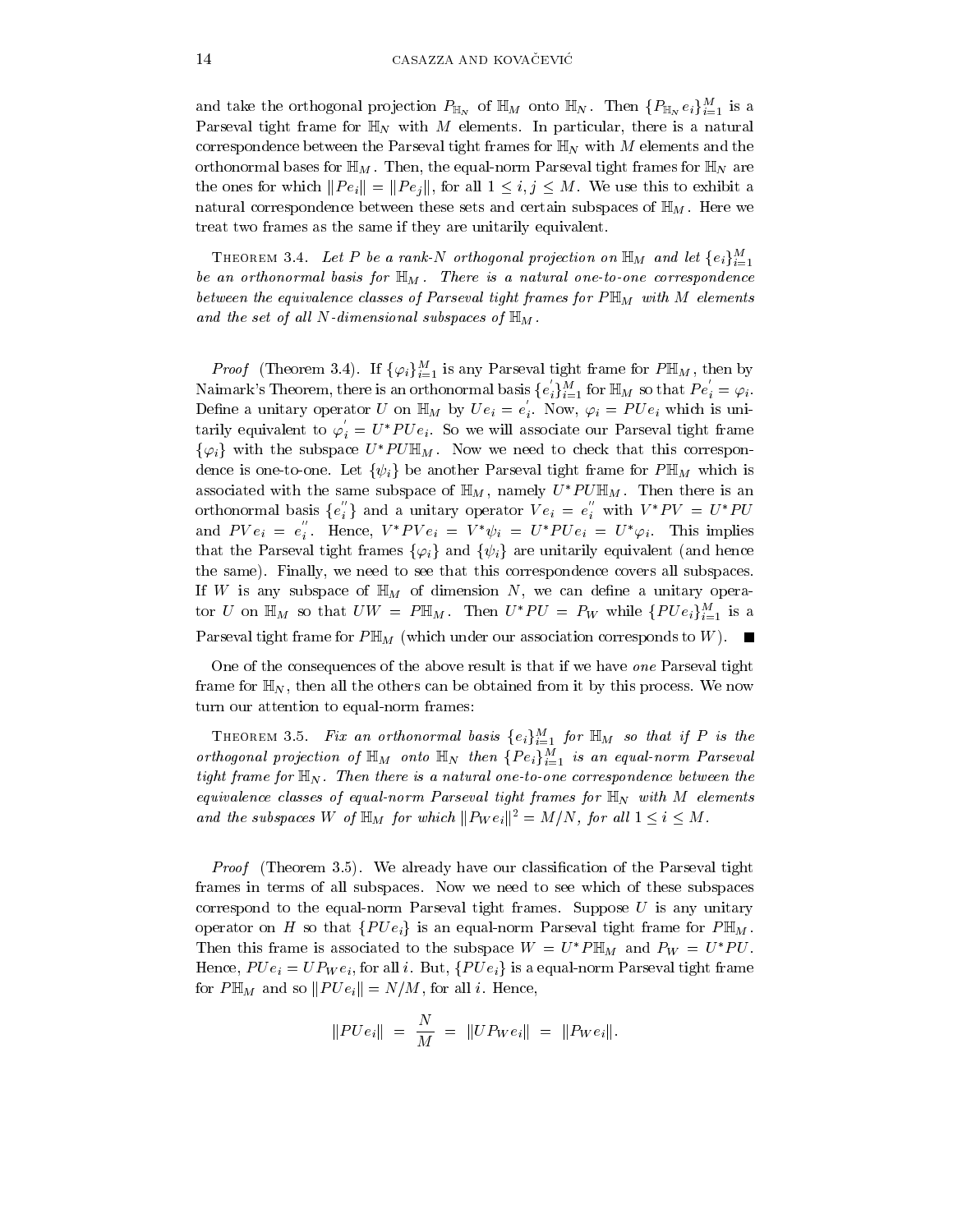So our association between Parseval tight frames and subspaces given in Theorem 3.4 identifies the subspaces W of  $\mathbb{H}_M$  for which  $||P_W e_i|| = N/M$ , for all *i*.

#### $3.3.$ **Equal-Norm Dual Frames**

Another method for classifying ENTFs uses a back door: get ENTFs as alternate dual frames for a given frame. To do this, we need the definition of alternate dual frames:

DEFINITION 3.1. Let  $\{\varphi_i\}_{i\in I}$  be a frame for a Hilbert space  $\mathbb H$  A set  $\{\psi_i\}_{i\in I}$  is called an *alternate* dual frame for  $\{\varphi_i\}_{i\in I}$  if

$$
f = \sum_{i \in I} \langle f, \psi_i \rangle \varphi_i, \text{ for all } f \in \mathbb{H}.
$$

In Definition 3.1, if we let  $F_1$  (respectively,  $F_2$ ) be the analysis frame operators for  $\{\varphi_i\}$  (respectively  $\{\psi_i\}$ ), then we see that  $F_2^*F_1 = I$ .

There are many alternate dual frames for a given frame. In fact, a frame has a unique alternate dual frame (the canonical dual frame) if and only if it is a Riesz basis  $[16]$ . Moreover, no two distinct alternate dual frames for a given frame are equivalent [16]. For a Parseval tight frame, its canonical dual frame is the frame itself since  $\tilde{F} = FS^{-1} = F \cdot I = F$ . Moreover,

**PROPOSITION 3.1.** If  $\{\varphi_i\}_{i\in I}$  is a Parseval tight frame for  $\mathbb{H}_N$ , then the only Parseval tight alternate dual frame for  $\{\varphi_i\}_{i\in I}$  is  $\{\varphi_i\}_{i\in I}$  itself.

*Proof* (Proposition 3.1). Let  $F_1$  be the analysis frame operator for  $\{\varphi_i\}_{i\in I}$ . Let  $\{\psi_i\}_{i\in I}$  be any Parseval tight alternate dual frame for  $\{\varphi_i\}_{i\in I}$  with analysis frame operator  $F_2$ . It follows that  $F_1, F_2$  are isometries. Now,

$$
F_2^*(F_1 - F_2) = F_2^*F_1 - F_2^*F_2 = I - I = 0.
$$

Hence, for every  $f, g \in \mathbb{H}$  we have

$$
\langle F_2g, (F_1-F_2)f \rangle = \langle g, F_2^*(F_1-F_2)f \rangle = \langle g, 0 \rangle = 0
$$

Since  $\{\varphi_i\}_{i\in I}$  is a PTF, for every  $f \in \mathbb{H}$  we have

$$
||f||^2 = \sum_{i=1}^{M} |\langle f, \varphi_i \rangle|^2 = ||F_1 f||^2.
$$
 (24)

We can further expand this as

$$
||F_1f||^2 = ||(F_1 \pm F_2)f||^2
$$
  
= 
$$
||F_2f||^2 + ||(F_1 - F_2)f||^2 + \underbrace{\langle F_2^*(F_1 - F_2)f, f \rangle}_{0} + \underbrace{\langle F_2^*(F_1 - F_2)f, f \rangle}_{0}^*.
$$

However, since  $F_2$  corresponds to a PTF as well,

$$
||F_2f||^2 + ||(F_1 - F_2)f||^2 = ||f||^2 + ||(F_1 - F_2)f||^2.
$$
 (25)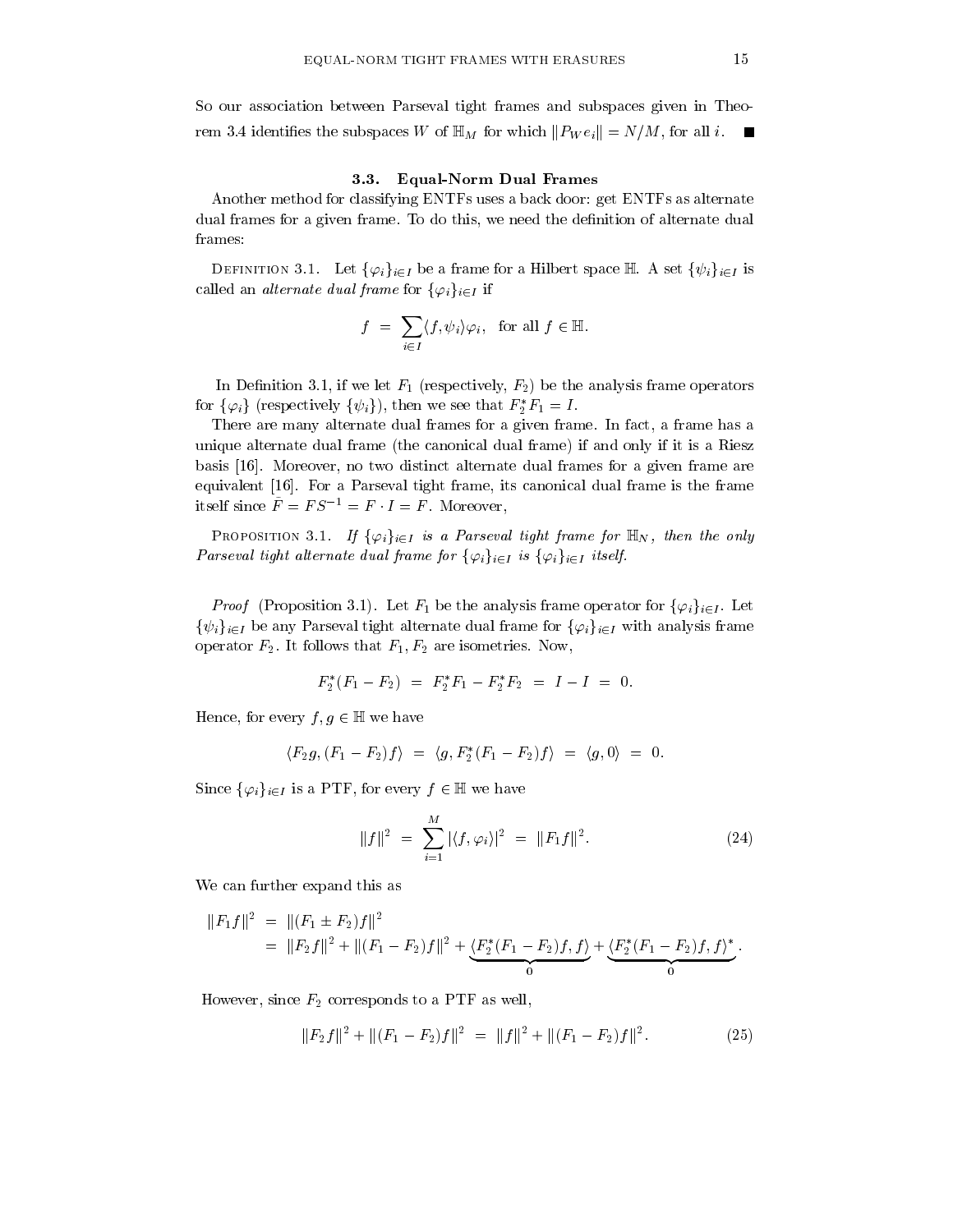Equating  $(24)$  and  $(25)$ , we get

$$
||(F_1-F_2)f||^2 = 0.
$$

Hence,  $F_1 = F_2$  and so  $\varphi_i = \psi_i$ , for all  $i \in I$ .

If we ask for the dual frame just to be tight, but not Parseval, then:

PROPOSITION 3.2. If  $\{\varphi_i\}_{i=1}^M$  is a Parseval tight frame for  $\mathbb{H}_N$  and  $M < 2N$ , then the only tight dual frame for  $\{\varphi_i\}_{i=1}^M$  is  $\{\varphi_i\}_{i=1}^M$  itself. If  $M \geq 2N$  then there are infinitely many (nonequivalent) tight alternate dual frames for  $\{\varphi_i\}_{i=1}^M$ .

*Proof* (Proposition 3.2). With the notation of the proof of Proposition 3.1, the only change is that, since the dual frame is only tight and not Parseval tight, there is a frame bound  $A > 0$  so that

$$
||F_2f||^2 = A||f||^2
$$
, for all  $f \in \mathbb{H}$ 

Hence, as in the proof of Proposition 3.1 we have

$$
||f||2 = ||F1f||2 = ||F2f||2 + ||(F1 - F2)f||2 = A||f||2 + ||(F1 - F2)f||2.
$$

Hence,  $||(F_1 - F_2)f||^2 = (1 - A)||f||^2$  for all  $f \in \mathbb{H}$ . Hence, either  $F_1 - F_2 = 0$  and  $A = 1$  which gives us the PTF as in the previous proposition, (and so  $\varphi_i = \psi_i$  for all  $1 \leq i \leq M$ ) or  $(1/\sqrt{1-A})(F_2-F_1)$  is an isometry on  $\mathbb{H}_N$ . In the latter case it follows that dim  $(F_1 \mathbb{H}_N)^{\perp} \geq N$ , and so  $M \geq 2N$ . Thus, if  $M < 2N$ , the only tight dual frame is the frame itself.

On the other hand, if  $M \geq 2N$  given any  $F : \mathbb{H}_N \to \ell_2^M$  which is a constant times an isometry, and with  $F_1 \mathbb{H}_N \perp F \mathbb{H}_N$ ,  $F_1 + F$  defines a tight frame which is an alternate dual frame for  $\{\varphi_i\}$ . П

However, since it is really the equal-norm case we are interested in,

**PROPOSITION 3.3.** Let  $M = 2N$  and let  $\{\varphi_i\}_{i=1}^M$  be a Parseval tight frame for  $\mathbb{H}_N$ with analysis frame operator  $F_1 : \mathbb{H}_N \to l_2^M$ . If there is an isometry  $F : \mathbb{H}_N \to l_2^M$ with  $F_1 \mathbb{H}_N \perp F \mathbb{H}_N$  and  $F_1^* e_i \perp F^* e_i$ , for all  $1 \leq i \leq M$ , then  $\{\varphi_i\}_{i=1}^M$  has infinitely many equal-norm tight alternate dual frames.

*Proof* (Proposition 3.3). Again we use the notation of the proof of Proposition 3.1. Let  $F_2 = aF$ , where  $a \neq 0$ . Then  $F_1 + F_2$  defines a tight alternate dual frame for  $\{\varphi_i\}_{i=1}^M$ , say  $\psi_i = (F_1^* + F_2^*)e_i$ , for all  $1 \leq i \leq M$ . We just need to check that this frame is equal-norm. Let  $P: \ell_2^M \to \overline{F_1} \mathbb{H}_N$  be the orthogonal projection, so that  $Pe_i = F_1 \varphi_i$ , for all  $1 \leq i \leq M$ . It follows that  $||Pe_i||^2 = N/M$  and  $||(I - P)e_i||^2 = 1 - N/M$ , for all  $1 \le i \le M$ . Now,

$$
\psi_i = F_1^* e_i + F_2^* e_i = \varphi_i + F_2^* (I - P) e_i.
$$

Also, there is an  $a > 0$  so that for every  $1 \leq i \leq M$  we have

$$
\|\psi_i\|^2 = \|\varphi_i\|^2 + \|F_2^*(I - P)e_i\|^2 = \frac{N}{M} + a\|(I - P)e_i\|^2
$$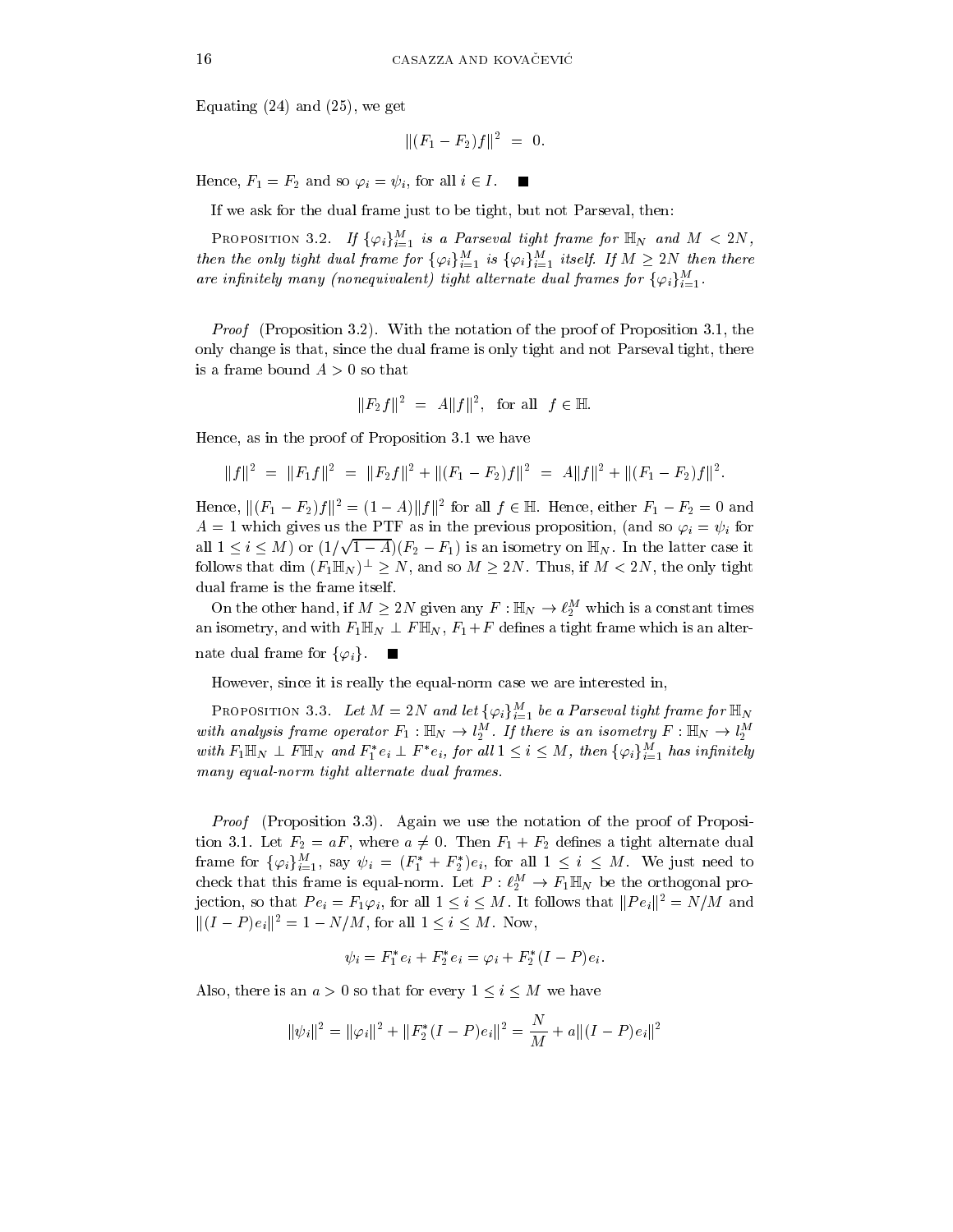$$
= \frac{N}{M} + a\left(1 - \frac{N}{M}\right) = a + (1 - a)\frac{N}{M}.
$$

ш

Hence,  $\{\psi_i\}_{i=1}^M$  is an equal-norm tight frame.

It can be shown that the results of this section actually classify when PTFs or ENPTFs have tight (respectively equal-norm tight) alternate dual frames, that is, all tight alternate dual frames for  $\{\varphi_i\}$  are obtained by the methods of this section. We do not know in general which frames (not tight) have tight (respectively equalnorm tight) alternate dual frames.

## 3.4. Frames Equivalent to ENTFs

Another approach to the classification of ENTFs looks into sets of frames obtained from an ENTF by equivalence relations. For example, we know that every frame is equivalent to a Parseval tight frame. That is, given any frame  $\{\varphi_i\}_{i\in I}$ with the frame operator S, the frame  $\{S^{-1/2}\varphi_i\}_{i\in I}$  is a Parseval tight frame which is equivalent to  $\{\varphi_i\}_{i\in I}$ . Therefore, it is natural to try to find ways to turn frames into equal-norm Parseval tight frames. As it turns out, this is not possible in most cases:

THEOREM 3.6. If a frame  $\{\varphi_i\}_{i\in I}$  with the frame operator S is equivalent to an ENTF, then  $\{S^{-1/2}\varphi_i\}_{i\in I}$  is an ENPTF. In particular, a tight frame which is not equal-norm cannot be equivalent to any ENPTF.

*Proof* (Theorem 3.6). It is known that  $\{S^{-1/2}\varphi_k\}$  is a Parseval tight frame which is equivalent to  $\{\varphi_k\}$ . So if  $\{\varphi_k\}$  is equivalent to an equal-norm tight frame, say  $\{\psi_k\}$ , and  $\|\psi_k\| = c$ , for all k, then  $\{S^{-1/2}\varphi_k\}$  is equivalent to  $\{\psi_k\}$ . That is, there is an invertible operator T on  $\mathbb H$  so that  $TS^{-1/2}\varphi_k = \psi_k$ .

Now we show that  $T/\sqrt{A}$  is a unitary operator. Let A be the tight frame constant of  $\{TS^{-1/2}\varphi_k\}$ . Then for all  $f \in \mathbb{H}$ , the tightness of  $\{TS^{-1/2}\varphi_k\}$  implies

$$
A||f||^2 = \sum_{k} |\langle f, TS^{-1/2} \varphi_k \rangle|^2 = \sum_{k} |\langle T^* f, S^{-1/2} \varphi_k \rangle|^2. \tag{26}
$$

However, since  $\{S^{-1/2}\varphi_k\}$  is a PTF, then this leads us to

$$
\sum_{k} |\langle T^* f, S^{-1/2} \varphi_k \rangle|^2 = ||T^* f||^2. \tag{27}
$$

Equating  $(26)$  and  $(27)$ , we get that

$$
A||f||^2 = ||T^*f||^2,
$$

that is,  $T/\sqrt{A}$  is unitary. Hence, the frame

$$
S^{-1/2}\varphi_k = T^{-1}\psi_k,
$$

is an ENPTF since

$$
||T^{-1}\psi_k|| = \frac{1}{\sqrt{A}} ||\psi_k|| = \frac{1}{\sqrt{A}}c
$$
, for all  $k = 1, \dots, M$ .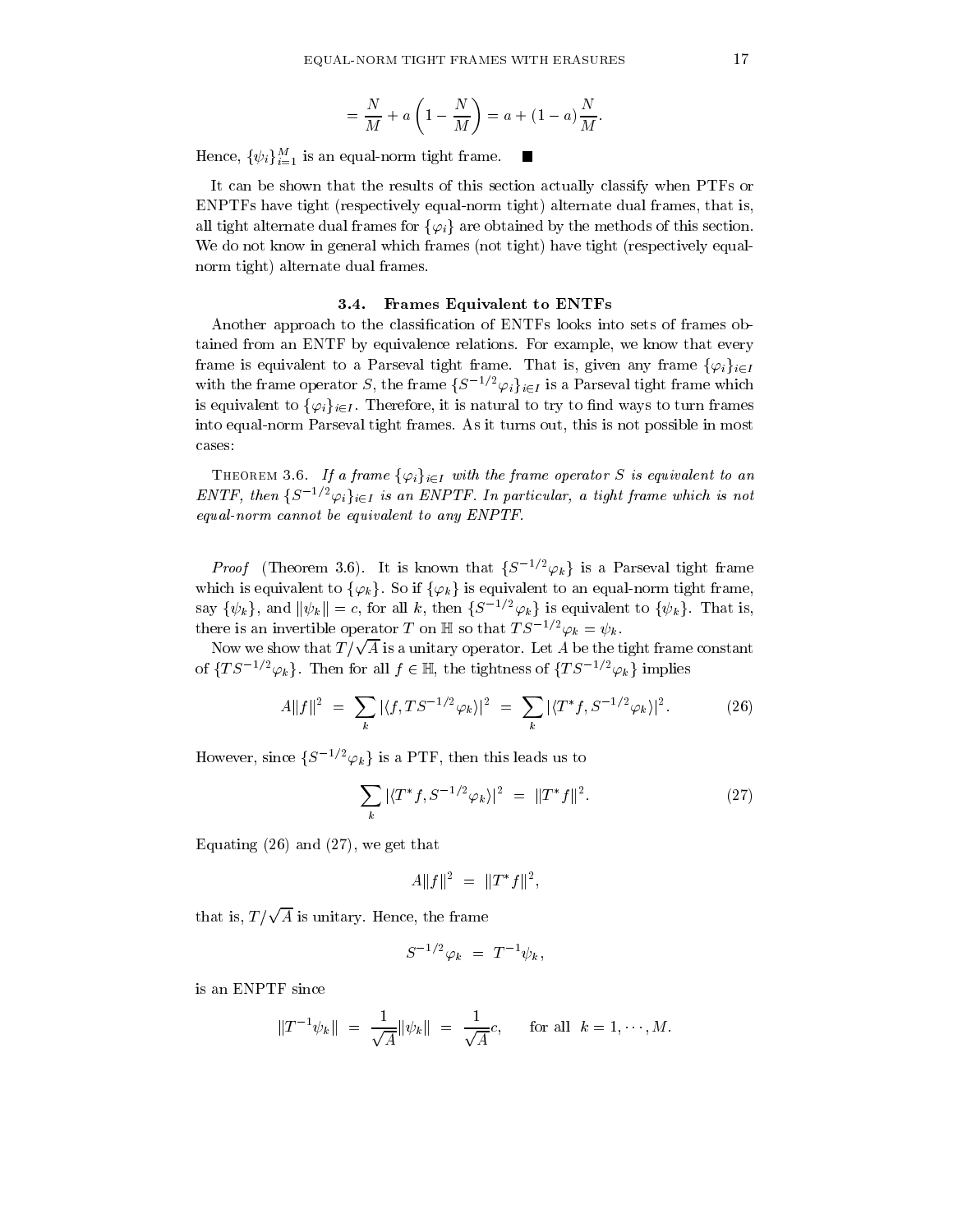×

#### EQUAL-NORM TIGHT FRAMES WITH GROUP STRUCTURE 4.

In this section, we examine frames which are generated by a group of unitary operators applied to a fixed vector in the Hilbert space. These classes are especially important in applications. The traditional use of one of these classes is in the Gabor frames used in signal/image processing. These are groups with two generators. There is also a class of wavelet frames which has two generators [9]. Recently, several new applications have arisen. In [25], the authors proposed using the redundancy of frames to mitigate the losses in packet-based communication systems such as the Internet. In [17], frames are used for multiple antenna coding/decoding (see the discussion Section 4.3 for further explanation). In [22, 12], connections between quantum mechanics and tight frames are established. Although each of these applications requires a different class of ENPTFs, they all have one important common constraint. Namely, calculations for the frame must be easily implementable on the computer. Since ENPTFs generated by a group of unitary operators satisfy this constraint, this class is one of the most important to understand.

In this section we will show that up to unitary equivalence, the ENPTFs generated by the set  $\{U^k\varphi_0\}_{k=0}^{M-1}$  (where U is unitary and  $\varphi_0 \in \mathbb{H}$ ) are precisely the GHFs. We then extend our discussion to ENPTFs generated by  $\{U^kV^j\varphi_0\}$  and higher numbers of generators. In the discussion Section 4.3 we will relate the results of this section to the literature.

#### $4.1.$ **ENTFs with a Single Generator**

Here, we give a complete classification of ENPTFs of the form  $\{U^k\varphi_0\}_{k=0}^{M-1}$  where U is a unitary operator on  $\mathbb{H}_N$ . We will, in fact, find that in this case  $\{U^k\}_{k=0}^{M-1}$ must be a group. Moreover, we will see that the GHFs will be that special class.

Since the proofs of the following results are long, the reader can find them in the Appendix. Our first result classifies GHFs as those frames generated by powers of a special class of unitary operators applied to a fixed vector in H.

**PROPOSITION** 4.1. There is a unitary operator V on  $\mathbb{H}_N$  with  $\varphi_k = V \psi_k$  and  $\{\psi_k\}_{k=0}^{M-1}$  is a general harmonic frame for  $\mathbb{H}_N$ , if and only if there is a vector  $\varphi_0 \in \mathbb{H}_N$  with  $\|\varphi_0\|^2 = \frac{N}{M}$ , an orthonormal basis  $\{e_i\}_{i=1}^N$  for  $\mathbb{H}_N$  and a unitary operator U on  $\mathbb{H}_N$  with  $Ue_i = c_i e_i$ , with  $\{c_i\}_{i=1}^N$  distinct M th roots of some  $|c| = 1$ so that  $\varphi_k = U^k \varphi_0$ , for all  $0 \leq k \leq M - 1$ .

Proof. See Appendix A.1.

We now show that the only ENPTFs with group structure and a single generator are GHFs. This result is an excellent result and a disappointment at the same time. On the one hand, the fact that GHFs are the only ones with such a group structure proves once more why they are so universally used. It also spares us the trouble of looking for other such ENPTFs. On the other hand, we cannot find any other useful sets via this route as we were hoping for. Another important property of GHFs (Theorem 4.2 from [25]) is that GHFs are robust to the maximum number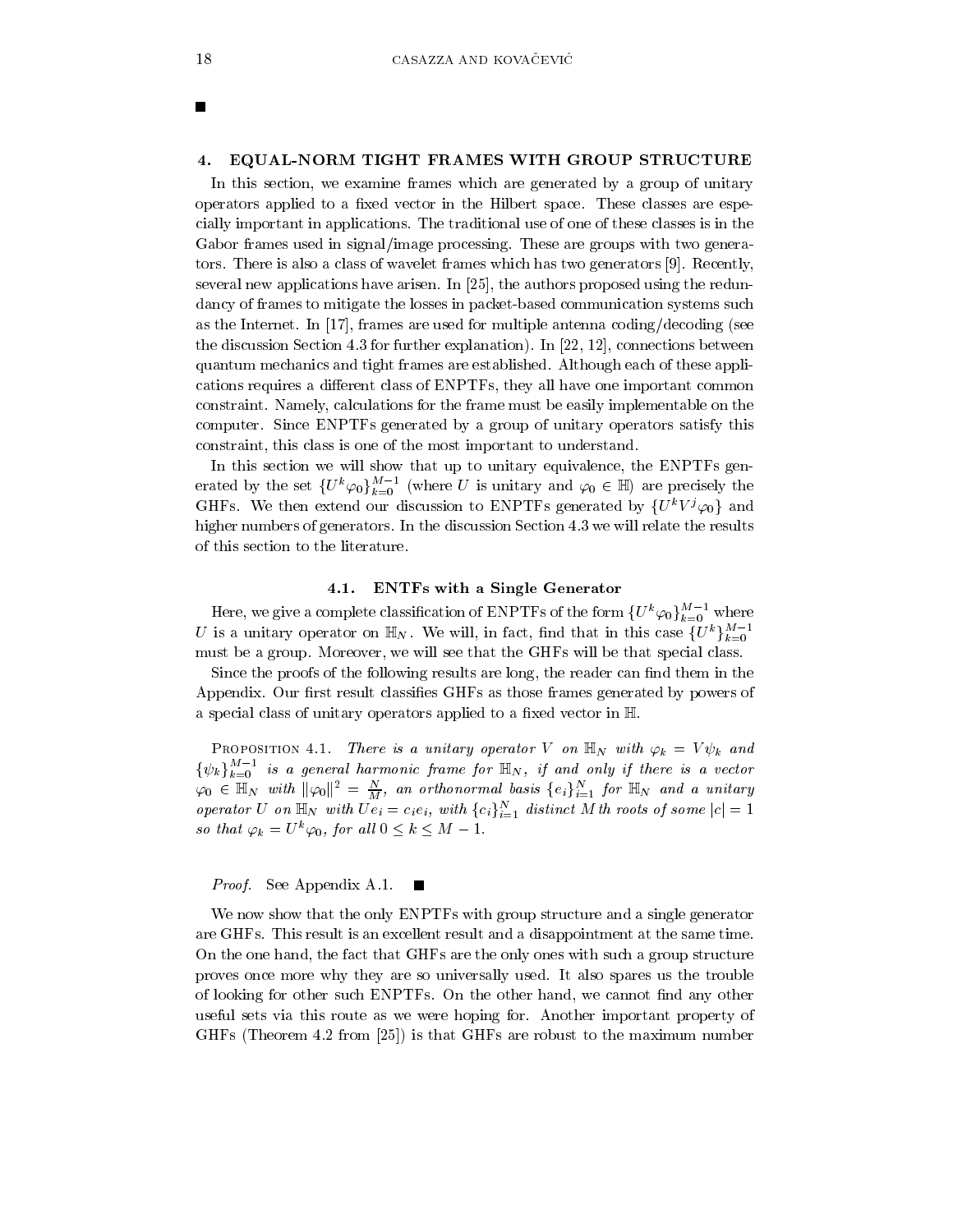of possible erasures, that is, a GHF with M elements in  $\mathbb{H}_N$  is robust to e erasures for any  $e \leq (M - N)$ .

Our next theorem completes the classification of GHFs as being unitarily equivalent to those ENPTFs of the form  $\{U^k\varphi_0\}_{k=0}^{M-1}$  where U is a unitary operator on  $\mathbb{H}$ . As a consequence, we discover that, in this case,  $\{U^k\}_{k=0}^{M-1}$  is a group.

THEOREM 4.1. Let U be a unitary operator on  $\mathbb{H}_N$ ,  $\varphi_0 \in \mathbb{H}_N$  and assume  $\{U^k\varphi_0\}_{k=0}^{M-1}$  is an ENPTF for  $\mathbb{H}_N$ . Then  $U^M = cI$  for some  $|c| = 1$  and  $\{U^k\varphi_0\}_{k=0}^{M-1}$ is a general harmonic frame. That is, the GHFs are the only frames unitarily equivalent to ENPTFs generated by a group of unitary operators with a single generator.

*Proof.* See Appendix A.2.

#### $4.2.$ **ENTFs with Two or More Generators**

Having completely characterized ENTFs which come from a group of unitary operators with one generator, we now turn our attention to those with more than one. The fundamental examples of frames with two generators are the Gabor frames  ${E_{mb}}T_{ma}g_{bm,n\in\mathbb{Z}}$  (or, in our case, the finite discrete Gabor frames). Each of these frames is equivalent to the ENPTF Gabor frame  ${E_{mb}}T_{na}S^{-1}g_{m,n\in\mathbb{Z}}$  where S is the frame operator for  $\{E_{mb}T_{ma}g\}_{m,n\in\mathbb{Z}}$ .

We will classify the ENPTFs of the form  $\{U^i V^j \varphi_0\}_{i=0,j=0}^{L-1,M-1}$  where  $\{V^j \varphi_0\}_{j=0}^{M-1}$ is an ENPTF for its span. In the process of proving these results, we introduce a general method for using special sets of finite-rank projections to produce frames for a space. If we associate a frame  $\{\varphi_i\}_{i=1}^M$  with the set of rank-1 orthogonal projections  $P_i$  taking  $\mathbb H$  onto span  $\varphi_i$ , then we can view the results of this section as a generalization of the very notation of a frame to the case where the  $P_i$  have arbitrary rank.

Our first result states that given a GHF generated by a unitary operator  $V$ , a unitary operator U and an integer  $M$ , we can always find a corresponding ENPTF generated by  $U, V$ .

PROPOSITION 4.2. Let V be a unitary operator on  $\mathbb{H}_N$ , let  $m \in \mathbb{N}$  and  $\psi_0 \in H$ so that  $\{V^i\psi_0\}_{i=0}^{m-1}$  is an ENPTF for  $\mathbb{H}_N$ . Then for every unitary operator U on  $\mathbb{H}_N$  and every  $M \in \mathbb{N}$ , there is a vector  $\varphi_0 \in \mathbb{H}_N$  such that  $\{U^k V^i \varphi_0\}_{k=0}^{M-1, m-1}$  is an equal-norm, Parseval tight frame for  $\mathbb{H}_N$ .

*Proof* (Proposition 4.2). Let  $\varphi_0 = \psi_0 / \sqrt{M}$ . Now, for every  $f \in \mathbb{H}_N$  we have

$$
\sum_{k=0}^{M-1} \sum_{i=0}^{m-1} |\langle f, U^k V^i \varphi_0 \rangle|^2 = \sum_{k=0}^{M-1} \sum_{i=0}^{m-1} |\langle U^{-k} f, V^i \varphi_0 \rangle|^2 = \frac{1}{M} \sum_{k=0}^{M-1} \sum_{i=0}^{m-1} |\langle U^{-k} f, V^i \psi_0 \rangle|^2
$$

Since  ${V^i \psi_0}_{i=0}^{m-1}$  is an ENPTF, the previous sum equals

$$
\frac{1}{M}\sum_{k=0}^{M-1}||U^{-k}f||^2 = \frac{1}{M}\sum_{k=0}^{M-1}||f||^2 = ||f||^2.
$$

 $\overline{\phantom{a}}$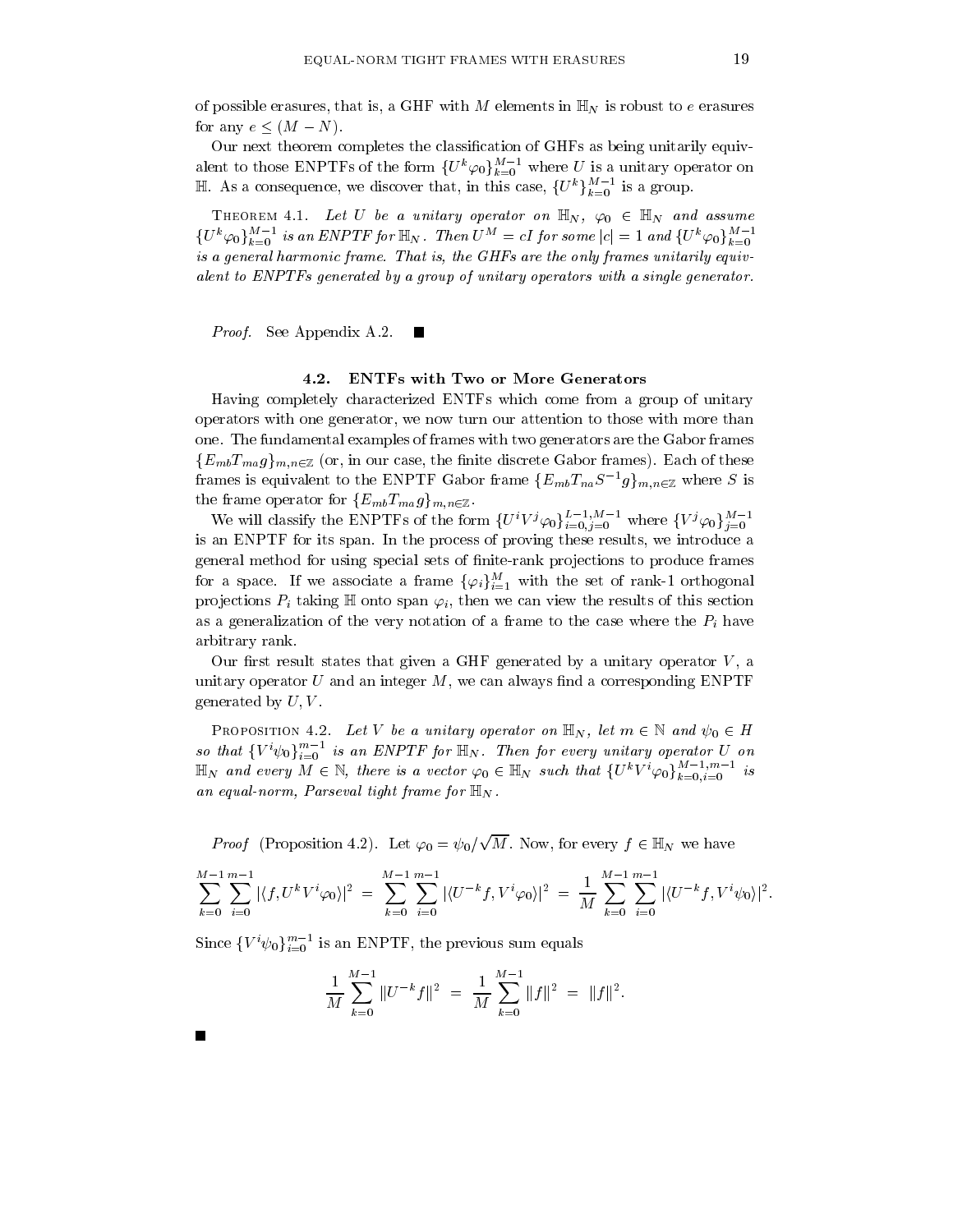It is easily seen that an invertible operator on  $\mathbb H$  maps a frame for  $\mathbb H$  to another frame for  $\mathbb{H}$ . As a consequence of Proposition 2.1, we can apply a unitary operator to any ENPTF and get a new ENPTF. If this unitary operator is part of the generating set for our ENPTF, then our new ENPTF has a special form as given in the next proposition.

**PROPOSITION 4.3.** If U is unitary and  $\{U^k V^j \varphi_0\}$  is an ENPTF for  $\mathbb{H}_N$ , then for every  $M \in \mathbb{Z}$  and for every  $f \in \mathbb{H}_N$  we have,

$$
f = \sum_{k,j} \langle f, U^{k+M} V^j \varphi_0 \rangle U^{k+M} V^j \varphi_0,
$$

that is,  $\{U^{k+M}V^j\varphi_0\}_{k,j}$  is an ENPTF as well.

*Proof* (Proposition 4.3). Since  $U^M$  is unitary and  $\{U^k V^j \varphi_0\}_{k,j}$  is an ENPTF for  $\mathbb{H}_N$ , it follows that  $\{U^M U^k V^j \varphi_0\}_{k,j}$  is also an ENPTF for  $\mathbb{H}_N$ .

To explain where we are going from here, let us revisit the notion of an ENPTF and look at it from a slightly different point of view. Suppose  $\{\varphi_i\}_{i\in I}$  is an ENPTF for a (finite or infinite-dimensional) Hilbert space  $\mathbb{H}$  with  $\|\varphi_i\|=c$ , for all  $i \in I$ . For each  $i \in I$ , let  $P_i$  be the orthogonal projection of  $\mathbb H$  onto the one-dimensional subspace of  $\mathbb H$  spanned by  $\varphi_i$ . Then, for all  $f \in \mathbb H$ 

$$
\sum_{i \in I} ||P_i f||^2 = \sum_{i \in I} ||\langle f, \varphi_i \rangle \varphi_i||^2
$$
  
= 
$$
\sum_{i \in I} |\langle f, \varphi_i \rangle|^2 ||\varphi_i||^2 = c^2 \sum_{i \in I} |\langle f, \varphi_i \rangle|^2 = c^2 ||f||^2.
$$

Conversely, let  $\{P_i\}_{i\in I}$  be rank-1 orthogonal projections on H satisfying

$$
\sum_{i\in I} ||P_i f||^2 = a||f||^2, \text{ for all } f \in \mathbb{H}
$$

Then  $\{\varphi_i\}_{i\in I}$  is an ENPTF for H where  $\varphi_i \in P_i$ H and  $\|\varphi_i\|^2 = 1/a$ . That is, if  $f \in \mathbb{H}$  then

$$
\sum_{i \in I} |\langle f, \varphi_i \rangle|^2 = \sum_{i \in I} |\langle P_i f, \varphi_i \rangle|^2 = \sum_{i \in I} ||P_i f||^2 ||\varphi_i||^2
$$
  
= 
$$
\frac{1}{a} \sum_{i \in I} ||P_i f||^2 = \frac{1}{a} a ||f||^2 = ||f||^2.
$$

It follows that the condition on  $\{\varphi_i\}$  which guarantees that we have an ENPTF is really a condition on the rank-1 orthogonal projections of  $\mathbb H$  onto the span of  $\varphi_i$ . It is this which we now generalize to find our next general class of ENPTFs. Since this material is also new for general frames, we start here.

**PROPOSITION** 4.4. Let  $\{P_i\}_{i\in I}$  be a set of projections (of any rank) on a (finite or infinite-dimensional) Hilbert space  $\mathbb H$  and assume there are constants  $0 < A, B$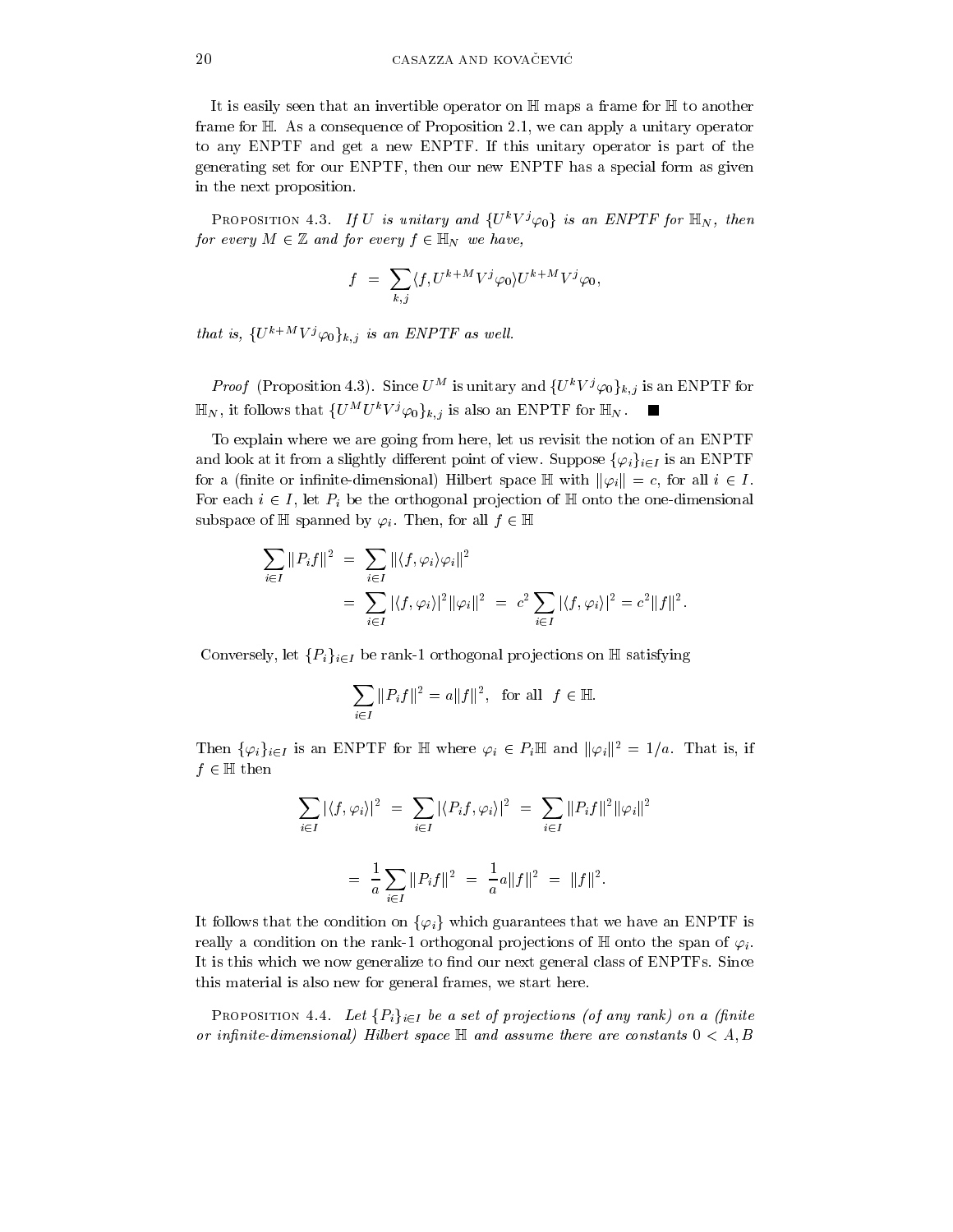$satisfying,$ 

$$
A||f||^2 \leq \sum_{i \in I} ||P_i f||^2 \leq B||f||^2, \text{ for all } f \in \mathbb{H}.
$$

For each  $i \in I$ , let  $\{\varphi_{ij}\}_{j=1}^{M_i}$  be a frame for  $P_i \mathbb{H}$  with frame bounds  $A_i, B_i$ . Then  $\{\varphi_{ij}\}_{j=1,i\in I}^{M_i}$  has frame bounds,

$$
A \ (inf_{i \in I} A_i), \ B \ (sup_{i \in I} B_i).
$$

*Proof.* For any  $f \in H$  we have

$$
\sum_{j=1, i \in I}^{M_i} |\langle f, \varphi_{ij} \rangle|^2 = \sum_{i \in I} \sum_{j=1}^{M_i} |\langle f, \varphi_{ij} \rangle|^2
$$
  
= 
$$
\sum_{i \in I} \sum_{i=1}^{M_i} |\langle P_i f, \varphi_{ij} \rangle|^2 \le \sum_{i \in I} B_i ||P_i f||^2
$$
  

$$
\le \sup_{i \in I} B_i \sum_{i \in I} ||P_i f||^2 \le (\sup_{i \in I} B_i) B ||f||^2
$$

The lower frame bound is computed similarly.  $\blacksquare$ 

The cases of interest to us are the next two corollaries: the first for PTFs and the second for ENPTFs.

COROLLARY 4.1. Let  $\{P_i\}_{i\in I}$  be a set of projections on a Hilbert space  $\mathbb H$  satisfying:

$$
\sum_{i \in I} ||P_i f||^2 = a^2 ||f||^2, \text{ for all } f \in \mathbb{H}.
$$

Then  $a \geq 1$ , and if, for all  $i \in I$ ,  $\{\varphi_{ij}\}_{j=1}^{M_i}$  is a PTF for  $P_i \mathbb{H}$ , then  $\{\frac{1}{a}\varphi_{ij}\}_{j=1, i \in I}^{M_i}$ is a  $PTF$  for  $H$ .

In the next corollary we assume that the projections  $P_i$  all have the same rank and the frames for  $P_i \mathbb{H}$  all have the same number of elements. This assumption is necessary to guarantee that our frame is equal-norm. That is, as we observed in Section 2.3, if dim  $P_i \mathbb{H} = N$  and  $\{\varphi_{i,j}\}_{j \in J}$  is an ENPTF for  $P_i \mathbb{H}$  then

$$
\|\varphi_{ij}\|^2 = \frac{N}{|J|}
$$

COROLLARY 4.2. Let  $\{P_i\}_{i\in I}$  be a sequence of projections (all with the same  $rank)$  on a Hilbert space  $\mathbb H$  satisfying:

$$
\sum_{i \in I} \|P_i f\|^2 = a^2 \|f\|^2, \text{ for all } f \in \mathbb{H}.
$$

Then  $a \geq 1$ , and if, for all  $i \in I$ ,  $\{\varphi_{ij}\}_{j \in J}$  is an ENPTF for  $P_i \mathbb{H}$ , then  $\{\frac{1}{a}\varphi_{ij}\}_{j \in J, i \in I}$ is an ENPTF for  $H$ .

We are now ready to consider ENPTFs with two generators.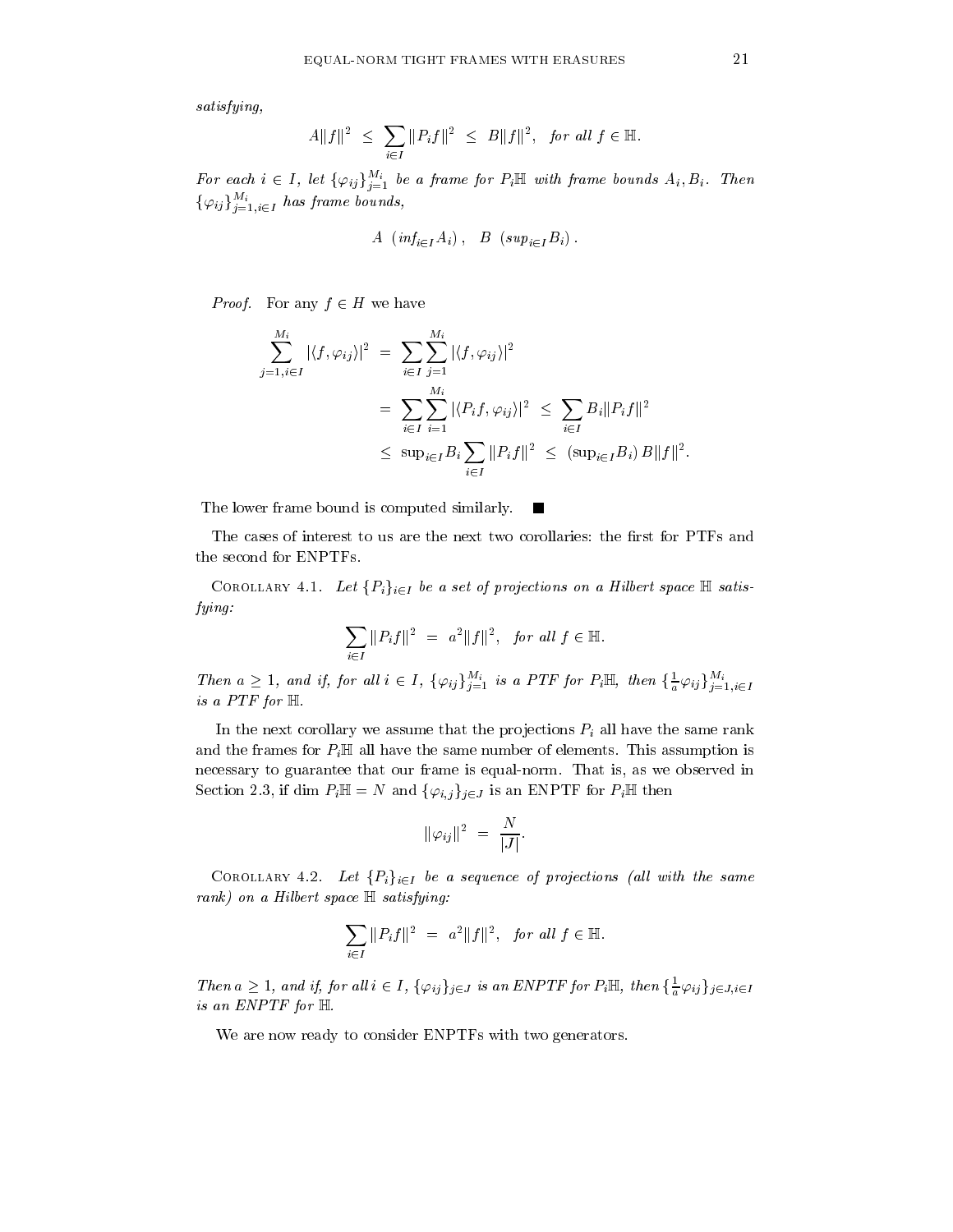THEOREM 4.2. Let U be a unitary operator on  $\mathbb{H}$ , and let  $\{V^j\phi_0\}_{j=0}^{M-1}$  be an ENTF (with tight frame bound  $1/a$ ) for its closed linear span in  $\mathbb{H}$ . Let  $P_0$  be the orthogonal projection of  $\mathbb H$  onto this span. Assume that  $\{U^i V^j \varphi_0\}_{i=0,j=0}^{L-1,M-1}$  is an ENPTF for  $\mathbb{H}$ . If  $P_i$  is the orthogonal projection of  $\mathbb{H}$  onto the span of  $U^i P_0 \mathbb{H}$ , for all  $1 \leq i \leq L-1$ , then

$$
\sum_{i=0}^{L-1} ||P_i f||^2 = a||f||^2, \text{ for all } f \in \mathbb{H}.
$$

*Proof.* Note that for all  $1 \leq i \leq K-1$  we have  $P_i = U^i P_0 U^{-i}$ . Now, for any  $f \in \mathbb{H}$  we compute,

$$
\sum_{i=0}^{L-1} ||P_i f||^2 = \sum_{i=0}^{L-1} ||U^i P_0 U^{-i} f||^2
$$
  
= 
$$
\sum_{i=0}^{L-1} ||P_0 U^{-i} f||^2 = \sum_{i=0}^{L-1} a \sum_{j=0}^{M-1} |\langle U^{-i} f, V^j \varphi_0 \rangle|^2
$$
  
= 
$$
a \sum_{i=0}^{K-1} \sum_{j=0}^{M-1} |\langle f, U^i V^j \varphi_0 \rangle|^2 = a ||f||^2.
$$

The next theorem is the converse of the above.

THEOREM 4.3. Let  $\{P_i\}_{i=0}^{L-1}$  be a set of orthogonal projections on  $\mathbb H$  satisfying

$$
\sum_{i=0}^{L-1} \|P_i f\|^2 = a^2 \|f\|^2, \text{ for all } f \in \mathbb{H}.
$$

Assume that U is a unitary operator on  $\mathbb H$  so that  $U^i P_0 \mathbb H = P_i \mathbb H$ . Let  $\varphi_0 \in P_0 \mathbb H$ and let V be a unitary operator on  $P_0 \mathbb{H}$  such that  $\{V^j \varphi_0\}_{j=0}^{M-1}$  is an ENPTF for<br>  $P_0 \mathbb{H}$ . Then  $\{\frac{1}{a}U^i V^j \varphi_0\}_{i=0,j=0}^{L-1,M-1}$  is an ENPTF for  $\mathbb{H}$ .

*Proof.* For all  $f \in \mathbb{H}$  we have,

$$
\sum_{i=0}^{L-1} \sum_{j=0}^{M-1} |\langle f, \frac{1}{a} U^i V^j \varphi_0 \rangle|^2 = \frac{1}{a^2} \sum_{i=0}^{L-1} \sum_{j=0}^{M-1} |\langle U^{-i} f, V^j \varphi_0 \rangle|^2 =
$$
  

$$
\frac{1}{a^2} \sum_{i=0}^{L-1} ||P_0 U^{-i} f||^2 = \frac{1}{a^2} \sum_{i=0}^{L-1} ||U^i P_0 U^{-i} f||^2 = \frac{1}{a^2} \sum_{i=0}^{L-1} ||P_i f||^2 = ||f||^2.
$$

### 4.3. Discussion

Some remarks are in order: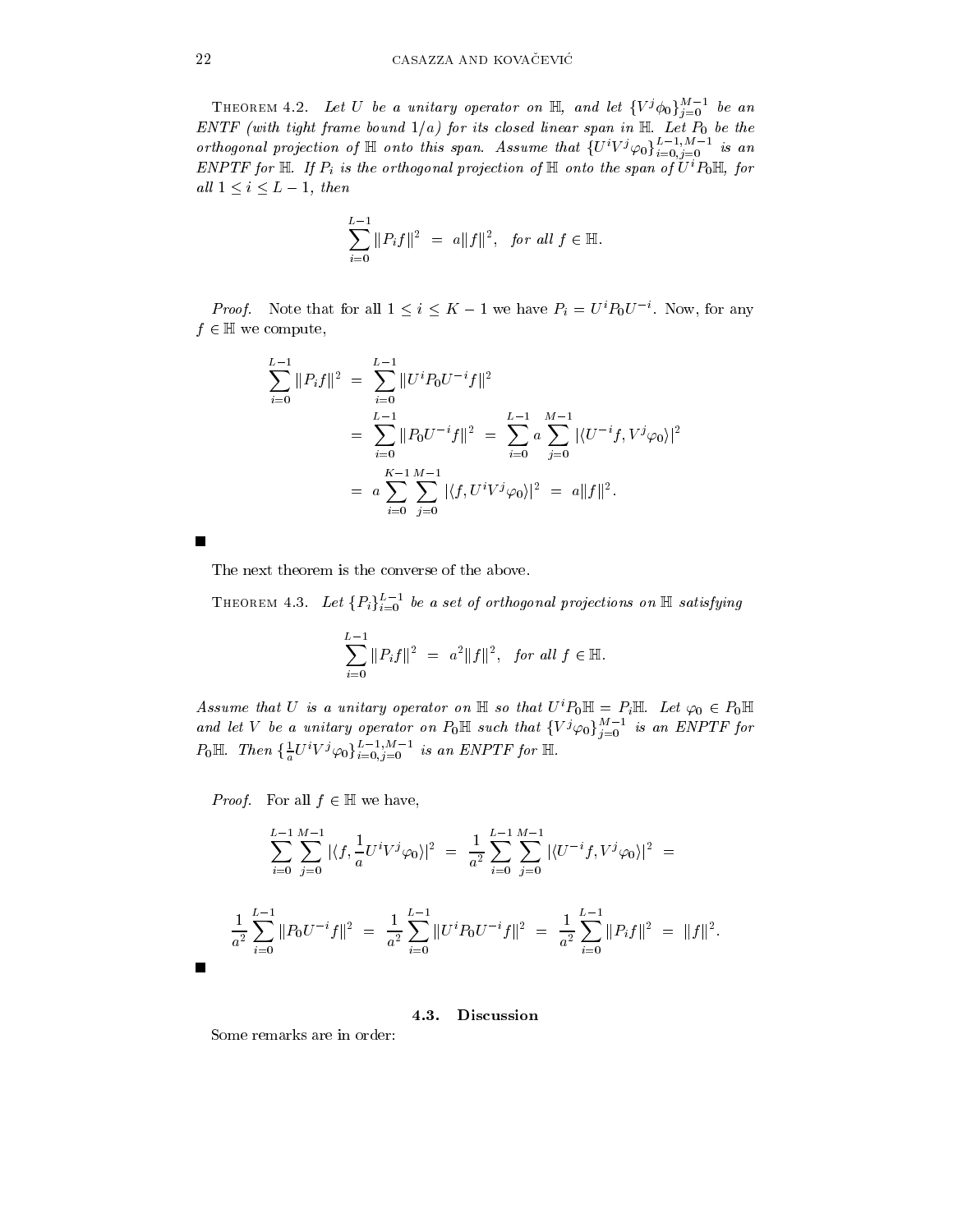1. The assumptions in Theorems 4.2 and 4.3 that  $\{V^j\varphi_0\}_{j=0}^{M-1}$  is a ENPTF for its span is sufficient for the conclusion of the theorems but not necessary. For example, it is known to Gabor frame specialists that for  $ab < 1$ , there are Gabor frames  $\{E_{mb}T_{na}g\}_{m,n\in\mathbb{Z}}$  for which neither of  $\{E_{mb}T_{na}g\}_{m\in\mathbb{Z}}$  nor  $\{E_{mb}T_{na}g\}_{n\in\mathbb{Z}}$  is a frame for its closed linear span. The equivalent ENPTF Gabor frame  $\{E_{mb}T_{na}S^{-1/2}g\}_{m,n\in\mathbb{Z}}$ fails the hypotheses of Theorems 4.2 and 4.3 but satisfies the conclusion.

2. The results of Section 4.2 generalize to three or more generators. For example, for three generators, Theorem 4.3 becomes:

THEOREM 4.4. Let U, V be unitary operators with  $\{U^i V^j \varphi_0\}_{i=0,j=0}^{L-1,M-1}$  a ENPTF for its span. Let  $P_0$  be the projection of the Hilbert space H onto this span. Let W be a unitary operator on H so that

$$
\sum_{k=0}^{K-1} ||W^k P_0 W^{-k} f||^2 = a^2 ||f||^2, \text{ for all } f \in \mathbb{H}.
$$

Then  $\{\frac{1}{a}W^kU^iV^j\varphi_0\}_{k=0,i=0,j=0}^{K-1,L-1,M-1}$  is an ENPTF for H.

3. It would be very interesting to classify when a finite group of unitaries G generates an ENPTF for  $\mathbb H$  of the form  $\{U\varphi_0\}_{U\in G}$ . Since finite Abelian groups are isomorphic to a direct product of cyclic groups, the results of this section give sufficient conditions for  ${U\varphi_0}_{U \in G}$  to generate an ENPTF for  $\mathbb H$  Frames generated by Abelian groups of unitaries were studied in [4] where they are called *geometrically* equal-norm frames (GU frames). It is shown there that the canonical dual frame of a GU frame is also a GU frame and that the equivalent PTF frame is also GU. Since GU frames have strong symmetry properties, they are particularly useful in applications. In [4], it is further shown that the frame bounds resulting from removing a single vector of a GU frame are the same regardless of the particular vector removed. This result for HTFs was observed in [25].

4. Frames generated by possibly noncommutative groups of unitaries are important in multiple antenna coding and decoding [17]. Here, one needs classes of unitary space-time signals (that is, frames generated by classes of unitary operators) called *constellations*. It is also desirable in this setting to have full transmitter *diversity*, meaning that

$$
\det (I - U) \neq 0, \text{ for all } I \neq U \in G.
$$

Groups with this property are called *fixed-point free groups*. In a tour-de-force, the authors in [17] classify all full-diversity constellations that form a group, for all rates and numbers of transmitting antennas. Along the way they correct some errors in the classification theory of fixed point free groups.

### CLASSIFICATION OF EQUAL-NORM TIGHT FRAMES WITH 5. **ERASURES**

As mentioned in the introduction, one of the main applications that motivated us to examine equal-norm tight frames is that of robust data transmission. This means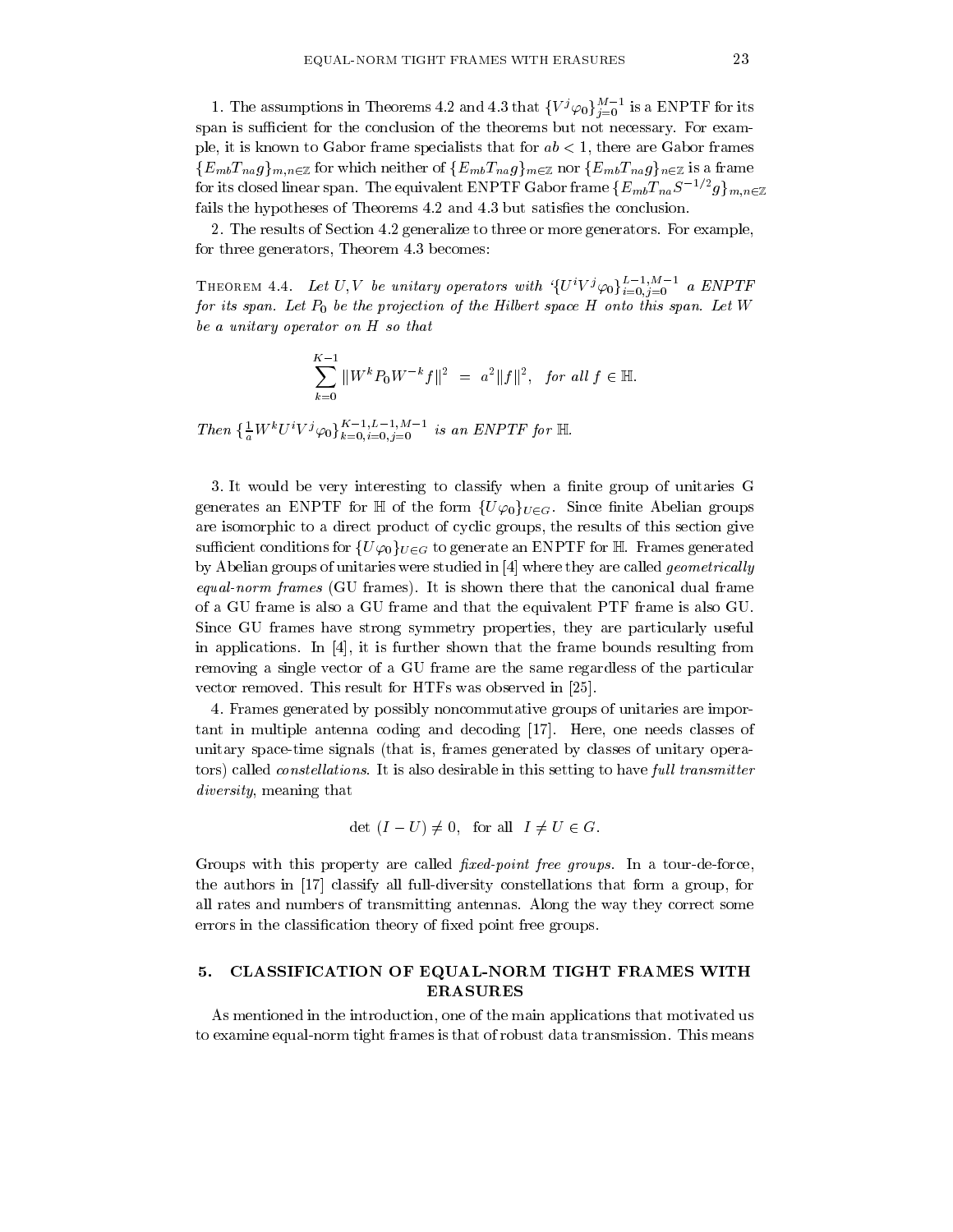that at some point, the system experiences losses. These losses are modeled as erasures of transmitted frame coefficients. Since at the receiver side, this looks like the original frame was the one without vectors corresponding to erased coefficients, we examine the structure of our frames after losses.

The first question is whether after erasures what we have is still a frame? For the MB frame, if we erase any one element, the remaining two are enough for reconstruction. However, if we erase any two, we have lost one subspace and reconstruction is not possible. We can provide more robustness by adding more vectors. For example, take a equal-norm tight frame in  $\mathbb{R}^2$  made up of two orthonormal bases  $(1,0), (0,1), (-1,0), (0,-1)$ . This frame is robust to any one erasure; what is left contains at least one of the two bases. However, if two elements are erased, the situation is not that clear anymore. We could erase coefficients corresponding to one of the bases and still have a basis able to reconstruct. If, on the other hand, we lose coefficients corresponding to two collinear vectors, we are stuck; we have lost one entire subspace and cannot reconstruct. We could, however, take another ENPTF with  $M = 4$  vectors in  $\mathbb{R}^2$  – the HTF with the analysis frame operator

$$
F = \begin{pmatrix} 1 & 0 \\ \sqrt{2}/2 & \sqrt{2}/2 \\ 0 & 1 \\ -\sqrt{2}/2 & \sqrt{2}/2 \end{pmatrix}.
$$
 (28)

This frame is also made up of two orthonormal bases. However, this frame is robust to any two erasures. It is thus more robust than the MB frame; we pay for this added benefit with more redundancy (more vectors). It is also more robust than the previous frame with 4 vectors.

These simple examples demonstrate the types of questions we will be asking in this section. One might think that starting with a tight frame might provide some resilience to losses (as opposed to starting with a general frame). As we have seen in our example, this is not the case. Thus, we are searching for frames robust to a certain number of erasures. That is, frames which remain frames after erasures. There are frames on  $\mathbb{H}_N$  with M elements which are robust to  $M - N$  erasures, namely the HTFs (Theorem 4.2 from [25]). Such frames are the best. This is clearly optimal since any more erasures would not leave enough elements to span  $\mathbb{H}_N$ . In this section, we will characterize frames based on their robustness to erasures.

## 5.1. ENTFs and ENPTFs Robust to One Erasure

In this section we will consider ENPTFs which are robust to one erasure. This contains the basic idea for the general case.

We start with the notion of a frame robust to  $k$  erasures, or a  $k$ -robust frame.

DEFINITION 5.1. A frame  $\{\varphi_i\}_{i=1}^M$  is said to be robust to k erasures if  $\{\varphi_i\}_{i\in I^c}$ is still a frame, for I any index set of k erasures,  $I \subset \{1, 2, \dots M\}$  and  $|I| = k$ .

The following property tells us we do not destroy the robustness of the frame by projection. This observation lead us to the idea that we could classify frames by starting from a large space and "step down" using projections. For example, we could start with a frame robust to one erasure and step down to frames (hopefully) robust to two erasures, then once more to frames robust to three erasures and so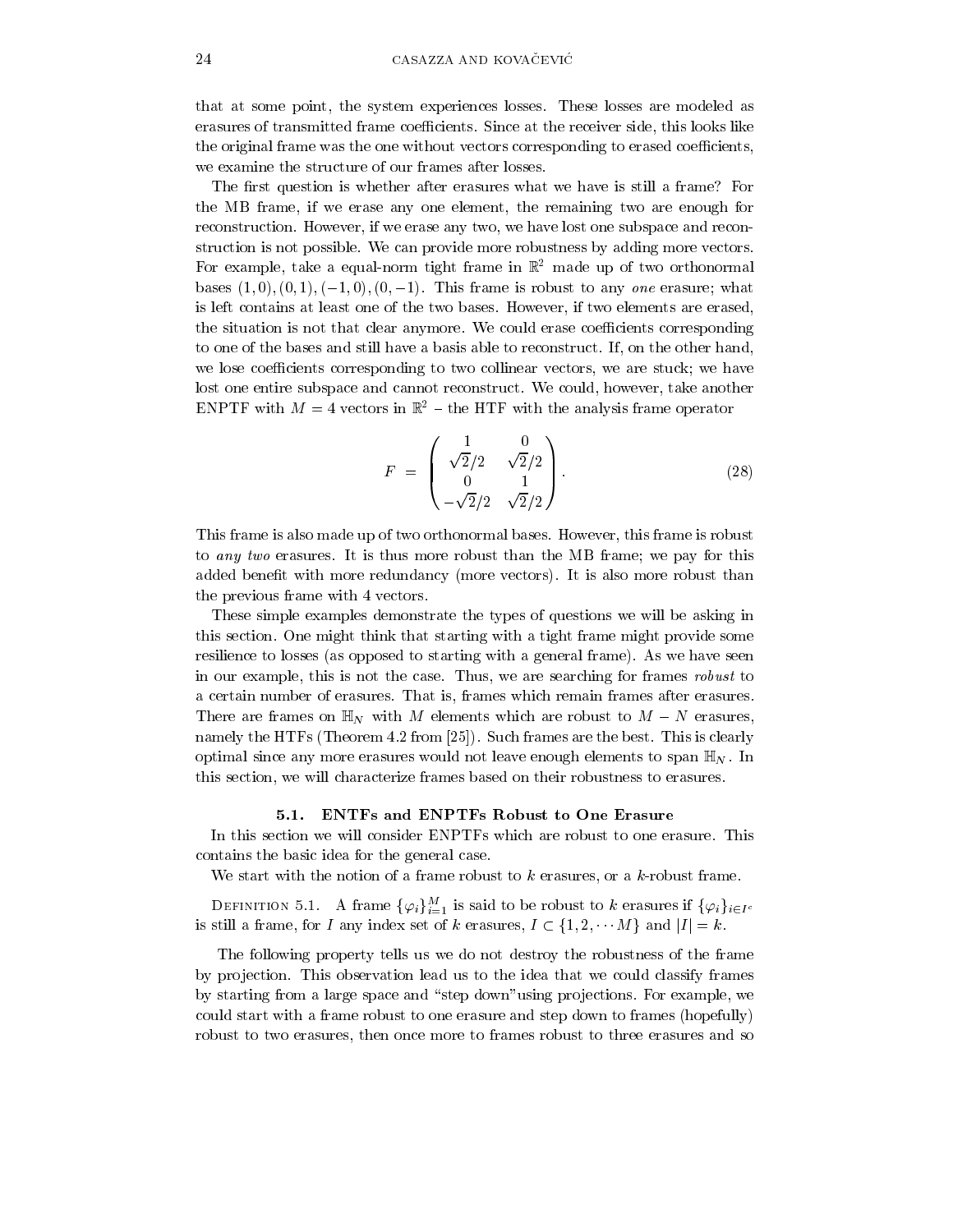on. Although this will not be the case, the idea of stepping down lead us to the results in this section.

Note that it is clear from the definition of a frame that if we apply an orthogonal projection P on  $\mathbb H$  to a frame we will get a frame for P $\mathbb H$  with the same frame bounds.

**PROPOSITION** 5.1. Let  $\{\varphi_i\}_{i=1}^M$  be a frame in  $\mathbb{H}_N$  robust to k erasures and let P be an orthogonal projection on  $\mathbb{H}_N$ . Then  $\{P\varphi_i\}_{i=1}^M$  is a frame for  $P\mathbb{H}_N$  robust to  $k$  erasures.

*Proof.* Let I be the index set of erasures,  $I \subset \{1, 2, \cdots M\}$  with  $|I| = k$ . Now,  $\{\varphi_i\}_{i\in I^c}$  spans  $\mathbb{H}_N$  and so  $\{P\varphi_i\}_{i\in I^c}$  is a frame for  $P\mathbb{H}_N$  with the same frame bounds.  $\blacksquare$ 

The main ingredient for classifying frames robust to one erasure is contained in the next proposition.

PROPOSITION 5.2. Let  $\{\varphi_i\}_{i=1}^M$  be a set of vectors in  $\mathbb{H}_N$ . The following are  $equivalent:$ 

 $1.\{\varphi_i\}_{i=1}^M$  is a frame robust to one erasure.

2. There are nonzero scalars  $a_i \neq 0$ , for  $1 \leq i \leq M$  so that

$$
\sum_{i=1}^{M} a_i \varphi_i = 0
$$

*Proof.* (1)  $\Rightarrow$  (2): Choose  $I \subset \{1, 2, \cdots M\}$  maximal for which there are nonzero  $a_i$ 's,  $i \in I$  and

$$
g = \sum_{i \in I} a_i \varphi_i = 0.
$$

We claim that  $|I| = M$ . We proceed by contradiction. If  $I \neq \{1, 2, \dots M\}$ , choose  $m \in I^c$ . Since  $\{\varphi_i\}_{i=1}^M$  is robust to one erasure, there are scalars  $\{b_i\}$ , not all zero, so that if  $\varphi_m$  is erased, it can be recovered from the rest as

$$
\varphi_m \,\,=\,\, \sum_{i\neq\, m} b_i \varphi_i,
$$

<sub>or</sub>

$$
h \ = \ \varphi_m \, - \sum_{i \in I} b_i \varphi_i \, - \sum_{m \neq i \in I^c} b_i \varphi_i \ = \ 0.
$$

We have two cases:

Case I: Assume that  $b_i = 0$  for all  $i \in I$ .

Then,  $h = \varphi_m - \sum_{m \neq i \in I^c} b_i \varphi_i = 0$ . In this case,  $g + h = 0$  and has nonzero coefficients on every  $\varphi_i, i \in I$ , plus a nonzero coefficient on  $\varphi_m$  contradicting the maximality of  $I$ .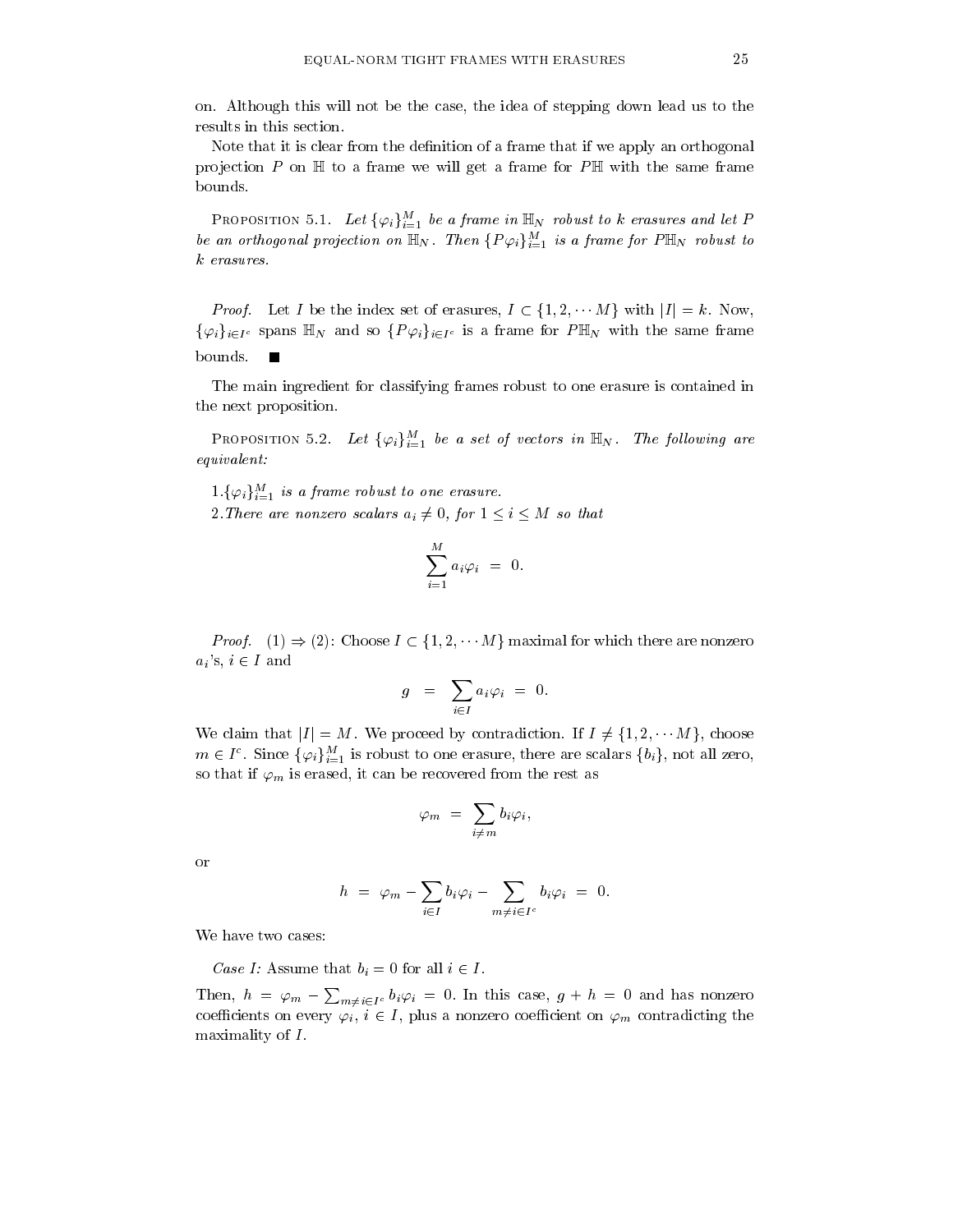Case II: At least one  $b_i \neq 0$  for some  $i \in I$ .

Since  $a_i \neq 0$  for all  $i \in I$ , we can choose an  $\epsilon > 0$  so that

$$
\epsilon \neq a_i/b_i
$$
, for all  $i \in I$ .

Now,  $g + \epsilon h = 0$  and has nonzero coordinates on  $\varphi_i$ , for all  $i \in I$ , as well as  $\epsilon$  for a coordinate on  $\varphi_m$ , again contradicting the maximality of I.

 $(2) \Rightarrow (1)$ : Assume  $a_i \neq 0$ , for all  $1 \leq i \leq M$  and

$$
\sum_{i\in I} a_i\varphi_i = 0
$$

Then for each  $m \in I$  we have:

$$
\varphi_m = -\sum_{m \neq i \in I} \frac{a_i}{a_m} \varphi_i,
$$

that is, any vector lost can be recovered using the rest and so  $\{\varphi_i\}_{i=1}^M$  is robust to the erasure of  $\varphi_m$ , for an arbitrary  $m \in I$ . ш

Note that to construct a frame guaranteed not to be robust to one erasure, it is enough to put one vector, say  $\varphi_M$ , orthogonal to the span of the rest. Erasing that vector destroys the frame property. Thus, we cannot find a nonzero coefficient  $a_M$ such that  $\sum_{i=1}^M a_i \varphi_i = 0$ .

For example, we know that the MB frame  $\{\varphi_i\}_{i=1}^3$  is robust to one erasure (Theorem 4.1 from [25]). Hence, we can find  $a_1 = a_2 = a_3 = 1$  such that  $\sum_{i=1}^{3} a_i \varphi_i = 0$ .

The next results will characterize frames robust to one erasure. Since we mentioned the idea of stepping down, we will start from an orthonormal basis  $\{e_i\}_{i=1}^M$ for  $\mathbb{H}_M$  and project it using a projection operator P (or  $I-P$ ). We thus look into a few facts connecting P and  $(I - P)$ .

1. If P is an orthogonal projection, then  $(I - P)$  is an orthogonal projection as well.

2. The subspaces P and  $(I - P)$  project onto are orthogonal. For any  $f \in \mathbb{H}$ ,

$$
\langle (I - P)f, Pf \rangle = \langle P^*(I - P)f, f \rangle = \langle (P - P)f, f \rangle = 0
$$

3.  $\{(I-P)e_i\}_{i=1}^M$  is equal-norm if and only if  $\{Pe_i\}_{i=1}^M$  is equal-norm. To see this we compute, for all  $i, j$ 

$$
\langle (I - P)e_i, (I - P)e_i \rangle = \langle (I - P)e_j, (I - P)e_j \rangle
$$

$$
\langle (I - P^*)(I - P)e_i, e_i \rangle = \langle (I - P^*)(I - P)e_j, e_j \rangle
$$

$$
\langle (I - P)e_i, e_i \rangle = \langle (I - P)e_j, e_j \rangle
$$

$$
1 - \langle Pe_i, e_i \rangle = 1 - \langle Pe_j, e_j \rangle
$$

$$
\langle P^*Pe_i, e_i \rangle = \langle P^*Pe_j, e_j \rangle
$$

$$
\langle Pe_i, Pe_i \rangle = \langle Pe_j, Pe_j \rangle.
$$

Here we used the fact that P is an orthogonal projection and thus  $P = P^2 = P^*P$ .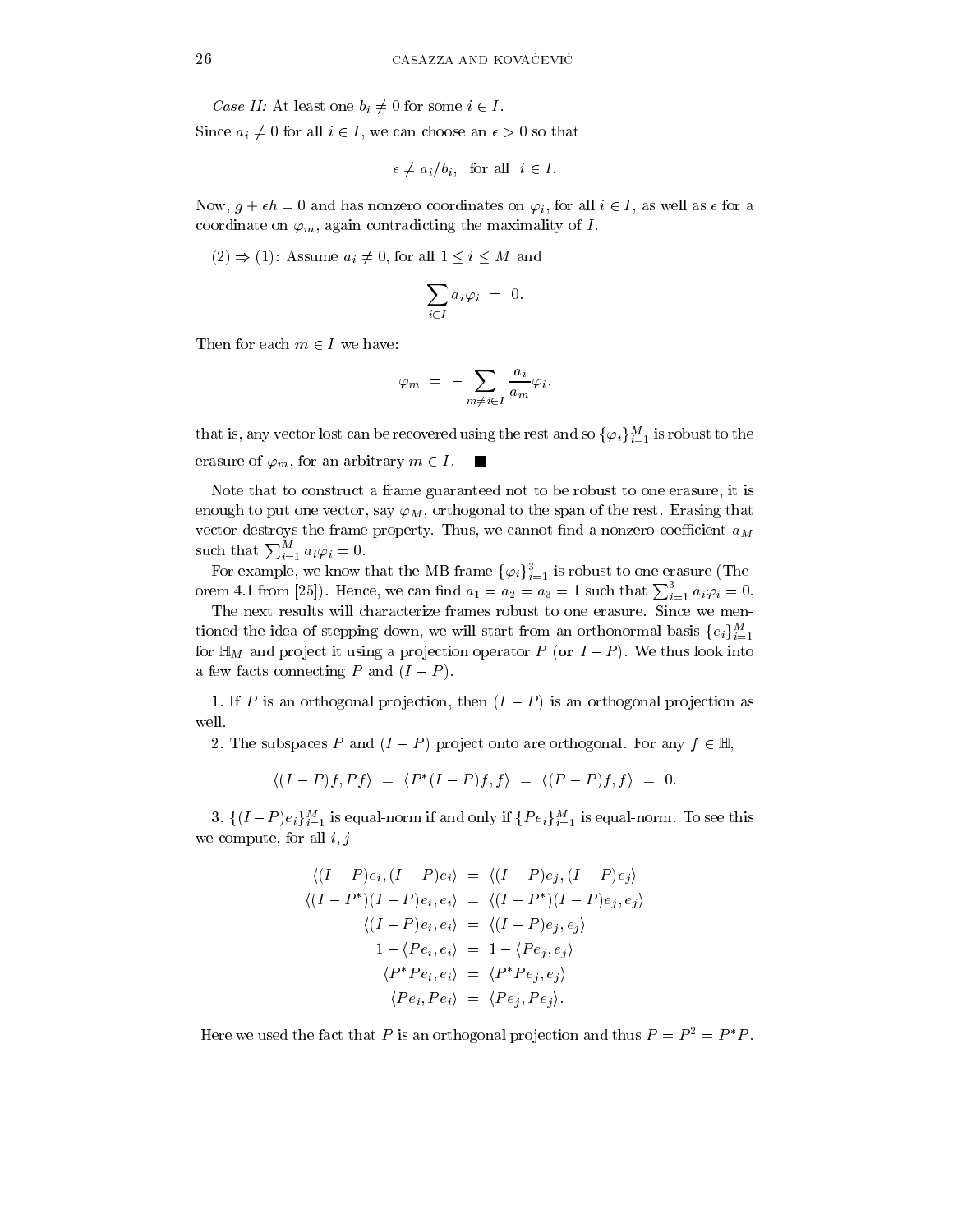4. Both  $\{Pe_i\}_{i=1}^M$  and  $\{(I-P)e_i\}_{i=1}^M$  are PTFs.

By Theorem 2.1, all PTFs are of the form  $\{Pe_i\}_{i=1}^M$ , where  $\{e_i\}_{i=1}^M$  is an orthonormal basis for  $\mathbb H$  and P is an orthogonal projection on  $\mathbb H$  The ENPTFs form a subclass of these frames. In the rest of this paper we will identify this subclass. So we will be working with frames of the form above. We will discover that the subspace  $P \mathbb{H}$  determines when the frame is an ENPTF. From our earlier discussion, if P is an orthogonal projection on H, we may work either with  $\{Pe_i\}$  or  $\{(I-P)e_i\}$ to classify ENPTFs. We will freely switch between these classes because each of them has certain advantages for specific results. The class  $\{Pe_i\}$  works well for classifications when the dimension of  $P \mathbb{H}$  is "large" relative to the dimension of  $\mathbb{H}$ . On the other hand,  $\{(I-P)e_i\}$  is easier to work with when the dimension of P\m is "small" relative to the dimension of H. Also, as we will see, important information about  $\{Pe_i\}$  is often contained in  $(I - P)\mathbb{H}$  (and vice-versa). So we will need to bring both of these into our discussion.

Now we give the general classification for frames robust to one erasure.

COROLLARY 5.1. Let  $\{e_i\}_{i=1}^M$  be an orthonormal basis for  $\mathbb{H}_M$  and let P be an orthogonal projection on  $\mathbb{H}_M$  . The following are equivalent:

 $1.\{(I-P)e_i\}_{i=1}^M$  is a frame robust to one erasure.

2. There are nonzero scalars  $a_i \neq 0$ , for  $1 \leq i \leq M$  so that

$$
\sum_{i=1}^M a_i (I - P) e_i = 0.
$$

3. There is an  $f \in span_{1 \leq i \leq M} Pe_i$  so that

$$
\langle f, e_i \rangle \neq 0
$$
, for all  $1 \leq i \leq M$ .

*Proof.* The equivalence of (1) and (2) comes from Proposition 5.2. Let us check the equivalence of  $(2)$  and  $(3)$ .

 $(2) \Rightarrow (3)$ : Given  $(2)$ , choose f to be

$$
f = \sum_{i=1}^{M} a_i e_i.
$$

By our assumption,  $\sum_{i=1}^{M} a_i e_i = \sum_{i=1}^{M} a_i Pe_i$  and thus

$$
f = \sum_{i=1}^{M} a_i Pe_i \in P\mathbb{H}_M
$$

Moreover,  $\langle f, e_i \rangle = a_i \neq 0$ , for all  $1 \leq i \leq M$ .

 $(3) \Rightarrow (2)$ : Choose  $f \in P \mathbb{H}_M$  as in (3) and call  $a_i = \langle f, e_i \rangle \neq 0$ , for all  $1 \leq i \leq M$ . Now

$$
\sum_{i=1}^{M} a_i (I - P) e_i = \sum_{i=1}^{M} \langle f, e_i \rangle (I - P) e_i = \sum_{i=1}^{M} \langle f, e_i \rangle e_i - \sum_{i=1}^{M} \langle Pf, e_i \rangle e_i = 0,
$$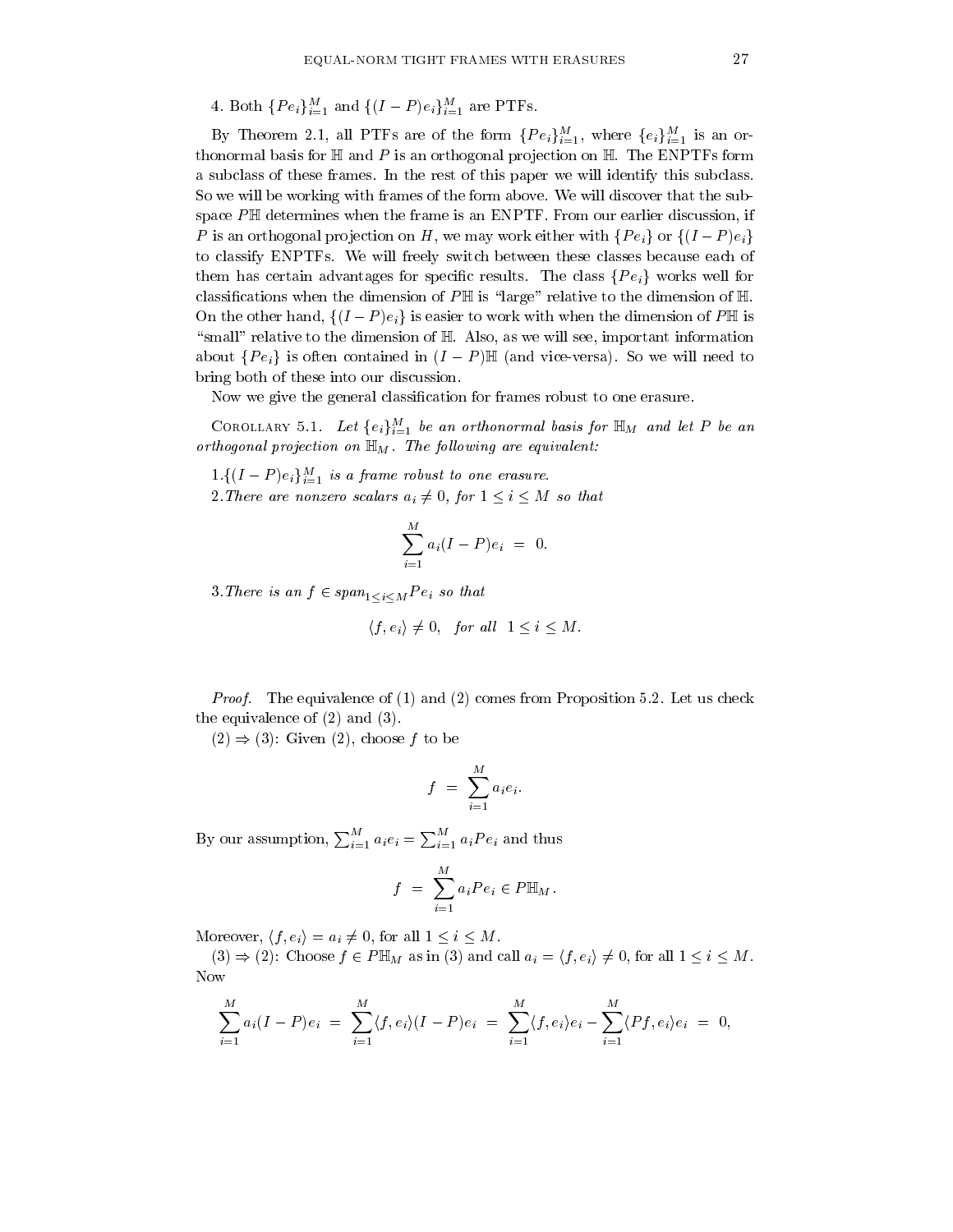since  $f \in P \mathbb{H}_M$ , and thus  $Pf = f$ .  $\blacksquare$ 

Corollary 5.1 classifies frames which are robust to one erasure. We now extend this to a classification of ENPTFs robust to one erasure.

COROLLARY 5.2. Let  $\{e_i\}_{i=1}^M$  be an orthonormal basis for  $\mathbb{H}_M$  and let P be an orthogonal projection on  $\mathbb{H}_M$ . The following are equivalent:

 $1.\{(I-P)e_i\}_{i=1}^M$  is a frame robust to one erasure.

2. There is a  $g = \sum_{i=1}^{M} a_i e_i$  with nonzero scalars  $a_i \neq 0$ , for all  $1 \leq i \leq M$  such that  $Pf = \langle f, g \rangle g$ , for all  $f \in \mathbb{H}_M$ , and  $||g|| = 1$ .

Moreover, if P is rank-1,  $\{(I-P)e_i\}_{i=1}^M$  is a equal-norm frame if and only if  $|a_i| = 1/\sqrt{M}$ , for all  $1 \leq i \leq M$ .

*Proof.* (1)  $\Leftrightarrow$  (2) is immediate from Corollary 5.1.

For the moreover part, we know that  $\{(I-P)e_i\}_{i=1}^M$  is equal-norm if and only if  ${Pe<sub>i</sub>}_{i=1}^M$  is equal-norm. Also, since P is rank-1, for all  $1 \le i \le M$  and using the expression expression  $Pf = \langle f, g \rangle g$  in Part 2. with  $f = e_i$  we have,

$$
Pe_i = a_i g.
$$

Hence,  $||Pe_i|| = ||Pe_j||$  is true if and only if  $|a_i| = |a_j|$ , for all  $1 \le i, j \le M$ . That is,  $\{Pe_i\}_{i=1}^M$  is equal-norm (and hence  $\{(I-P)e_i\}_{i=1}^M$  is equal-norm) if and only if  $|a_i| = |a_j|$ , for all  $1 \le i, j \le M$ . Finally,  $||Pe_i|| = |a_i|| ||g|| = |a_i|| = 1/\sqrt{M}$ .

## 5.2. ENTFs Robust to More than One Erasure

We now try to apply the same ideas from the previous section to classify frames robust to more than one erasure. The classification of ENPTFs with  $k$  erasures in this section is useful if we have M vectors in an N-dimensional space and  $M - N$ is "small". In the next section we will give another classification of this set which works best when  $M - N$  is "large".

In what follows,  $I \subset \{1, 2, \dots, M\}$  will denote the erasure index set.

**PROPOSITION** 5.3. Let  $\{e_i\}_{i=1}^M$  be an orthonormal basis for  $\mathbb{H}_M$ . Let P be an orthogonal projection of  $\mathbb{H}_M$  onto an L-dimensional subspace  $\mathbb{H}_L$ . Fix  $I \subset \{1,2,\cdots,M\}$ with  $|I| = k \leq L$  and let  $\mathbf{K} = span_{i \in I^c} e_i$ . If  $\{\varphi_j\}_{j=1}^L$  is any orthonormal basis for  $\mathbb{H}_L$  and we have the following  $L \times M$  matrix

$$
A = \langle \varphi_j, e_i \rangle \qquad j = 1, \dots, L, \qquad i = 1, \dots, M,
$$

then

$$
dim [ker (I - P)|K] = L - [row rank of the k columns of A indexed by I].
$$

*Proof.* We have

$$
\ker (I - P)|_{\mathbf{K}} = \{ f \in \mathbf{K} | (I - P)f = 0 \} = [\ker (I - P)] \cap \mathbf{K}
$$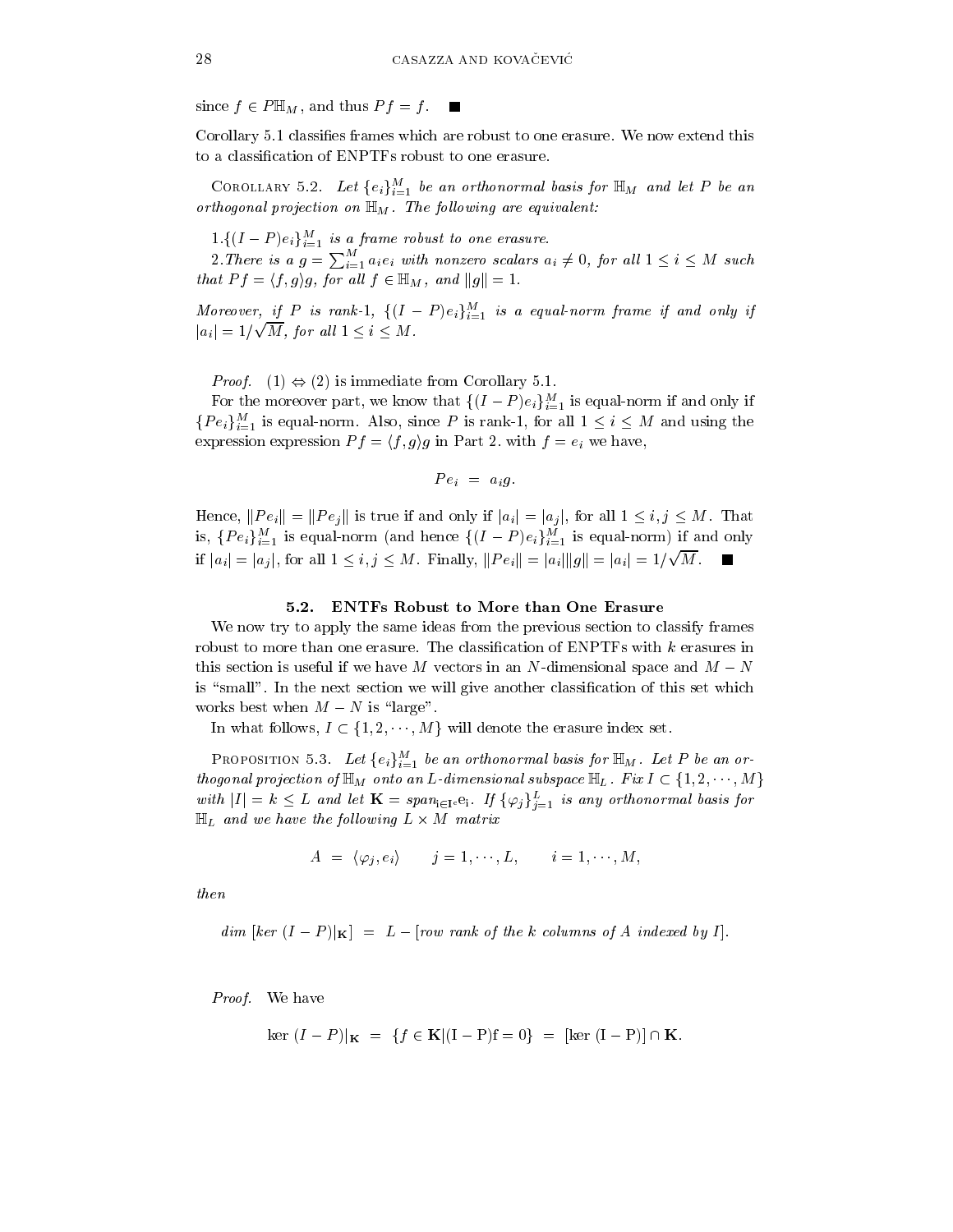Now, apply row reduction (relative to  $\{e_i\}_{i=1}^M$ ) to  $\{\varphi_i\}_{i=1}^L$  using the elements of the columns in *I*. This gives a linearly independent set  $\{g_j\}_{j=1}^s \cup \{g_j\}_{j=s+1}^L$  spanning K with

$$
s = \text{row rank of } \left( \langle \varphi_j, e_i \rangle \right)_{j=1, i \in I}^{L}
$$

 $g_j \in \mathbf{K}$  for  $s+1 \leq j \leq L$  and

$$
(\operatorname{span}_{1 \le i \le s} g_j) \cap \mathbf{K} = 0.
$$

Hence,

п

$$
\ker (I - P) \cap \mathbf{K} = \text{span}_{s+1 \le i \le L} g_i.
$$

Therefore,

dim (ker 
$$
(I - P)
$$
)  $\cap$  **K** = dim (ker  $(I - P)|K = L - (s + 1) + 1 = L - s$ 

We are looking for the PTFs which are robust to  $k$  erasures. Proposition 5.3 actually yields a stronger result. Namely, it gives necessary and sufficient conditions for  $\{Pe_i\}$  to be robust to one particular choice of k erasures. We state this stronger result in two different forms in the next two propositions.

PROPOSITION 5.4. With the notation of Proposition 5.3, the following are equivalent:

 $1.\{(I-P)e_i\}_{i=1}^M$  is robust to the erasure of the elements  $\{(I-P)e_i\}_{i\in I}$ . 2. We have rank  $(I - P)|_{\mathbf{K}} = M - L$ . 3. We have dim [ker  $(I - P)|_{\mathbf{K}} = L - k$ .

*Proof.* (1)  $\Leftrightarrow$  (2):  $\{(I-P)e_i\}_{i=1}^M$  is robust to the erasure of the elements  $\{(I-P)e_i\}_{i\in I}$  if and only if  $(I-P)|_K$  is full rank, which must be rank  $(I-P)$  =  $M-L$ .

 $(2) \Leftrightarrow (3)$ : By Proposition 5.3,

dim (ker  $(I - P)|_{\mathbf{K}} = L -$  [row rank of the k columns of A indexed by  $I] \geq L - k$ .

On the other hand,  $(I - P)|_{\mathbf{K}}$  is full rank if and only if  $(I - P)(I - P_i)$  is full rank, where  $P_i$  is the orthogonal projection of  $\mathbb{H}_M$  onto  $\text{span}_{i\in I}e_i$ . Hence,

$$
\dim (\ker (I - P)(I - P_i)) \leq L.
$$

But,  $e_i \in \text{ker } (I - P_i)$ , for all  $i \in I$ . Hence,

$$
\dim (\ker (I - P)(I - P_i) = \dim (\ker (I - P) + k < L)
$$

Therefore,

dim (ker 
$$
(I - P) \leq L - k
$$
.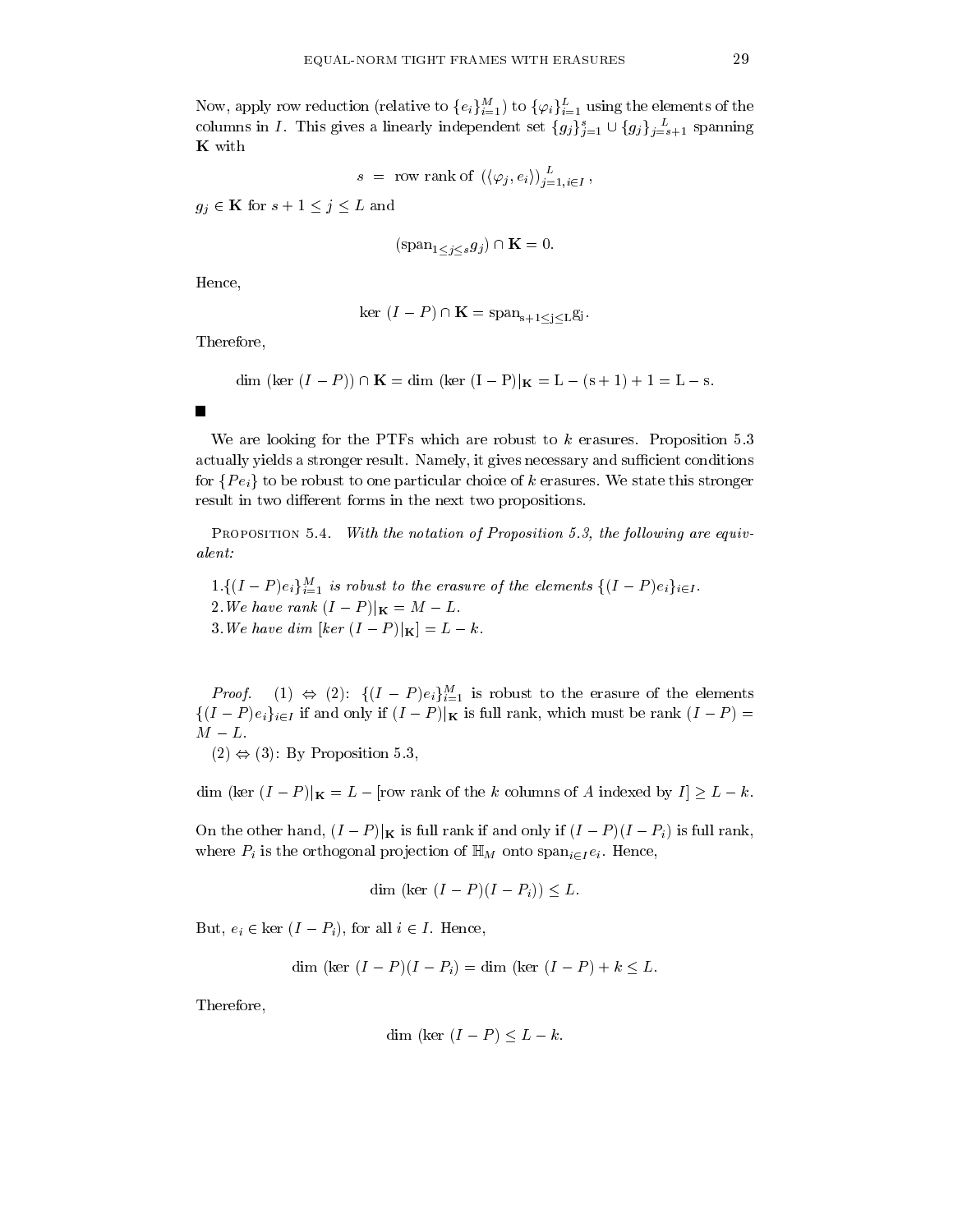Proposition 5.4 gives precise information when a frame is robust to the erasure of one particular choice of k elements in terms of the coefficients of  $\{\varphi_i\}$  relative to the unit vector basis of  $\mathbb{H}_L$ . The following corollary is a statement for a fixed choice of erasures as well.

COROLLARY 5.3. With the notation of Proposition 5.3, the following are equivalent:

 $1.\{(I-P)e_i\}_{i=1}^M$  is robust to the erasure of the elements  $\{(I-P)e_i\}_{i\in I}$ . 2. The row rank of  $(\langle \varphi_j, e_i \rangle)_{j=1, i \in I}^L = k$ .

Applying the above result to every choice of erasures results in Theorem 5.1 and a classification of when our frame is robust to any  $k$  erasures. We are dealing here with general frames. We will deal with equal-norm frames right afterwards.

THEOREM 5.1. With the notation of Proposition 5.3, the following are equivalent:

 $1.\{(I-P)e_i\}_{i=1}^M$  is robust to k erasures.

2. For every  $I \subset \{1, 2, \cdots M\}$  with  $|I| = k$ , the row rank of  $A = (\langle \varphi_j, e_i \rangle)_{i=1, i \in I}^L$ equals  $k$ .

Note the crucial role played by erased elements in the theorem, since in the statement, the indices are from  $I$ .

Next we see what it takes for such frames to be equal-norm. Here, we call the "angle" between two vectors the inner product when this is really the cosine of the angle. Note that this result classifies when  $\{(I-P)e_i\}$  is an ENPTF without any reference to erasures.

THEOREM 5.2. With the notation of Proposition 5.3, the following are equivalent:

 $1.\{Pe_i\}_{i=1}^M$  is equal-norm (and hence  $\{(I-P)e_i\}_{i=1}^M$  is equal-norm). 2. For every  $1 \leq i \leq M$  we have,

$$
(A^*A)_{ii} = \sum_{j=1}^{L} |\langle \varphi_j, e_i \rangle|^2 = \frac{L}{M}
$$

That is, the columns of  $A = {\{\varphi_j\}}_{j=1}^L$  all have the same square sums.

Moreover, the angle between  $(I - P)e_i$  and  $(I - P)e_j$  is given by the inner product of the ith and jth columns of  $\{\varphi_j\}_{j=1}^L$ .

*Proof.* (1)  $\Leftrightarrow$  (2): We know that  $\{(I-P)e_i\}_{i=1}^M$  is equal-norm if and only if  $\{Pe_i\}_{i=1}^M$  which, in turn, is equal-norm if and only if the diagonal elements of the matrix for P relative to  ${e_i}_{i=1}^M$  have constant modulus. We have,

$$
Pe_i = \sum_{n=1}^{L} \langle e_i, \varphi_n \rangle \varphi_n = \sum_{m=1}^{M} \left( \sum_{n=1}^{L} \langle e_i, \varphi_n \rangle \langle \varphi_n, e_m \rangle \right) e_m.
$$

П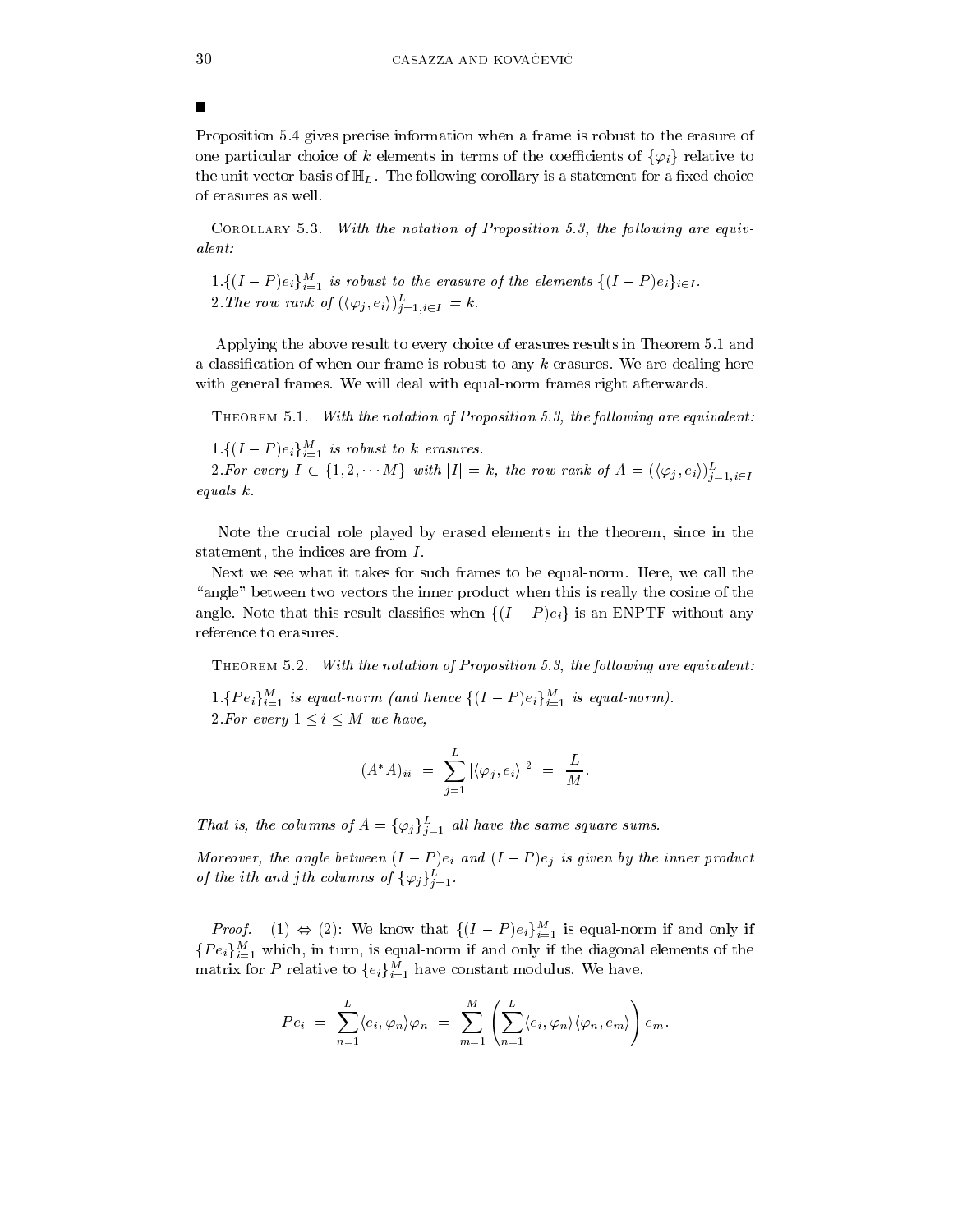The diagonal element of  $Pe<sub>i</sub>$  is:

$$
\sum_{n=1}^{L} \langle e_i, \varphi_n \rangle \langle \varphi_n, e_i \rangle = \sum_{n=1}^{L} |\langle \varphi_n, e_i \rangle|^2.
$$

So  $\{Pe_i\}_{i=1}^M$  is an equal-norm tight frame if and only if for all  $1 \leq i, j \leq M$  we have

$$
\sum_{n=1}^{L} |\langle \varphi_n, e_i \rangle|^2 = \sum_{n=1}^{L} |\langle \varphi_n, e_j \rangle|^2.
$$

For the moreover part, we compute for  $1 \leq i \neq j \leq M$ :

$$
\langle (I - P)e_i, (I - P)e_j \rangle = \langle e_i, e_j \rangle - \langle Pe_i, e_j \rangle - \langle e_i, Pe_j \rangle + \langle Pe_i, Pe_j \rangle
$$

$$
= \langle Pe_i, Pe_j \rangle = \langle e_i, Pe_j \rangle
$$

$$
\langle e_i, \sum_{n=1}^L \langle e_j, \varphi_n \rangle \varphi_n \rangle = \langle e_i, \sum_{m=1}^M \left( \sum_{n=1}^L \langle e_j, \varphi_n \rangle \langle \varphi_n, e_m \rangle \right) e_m \rangle = \sum_{n=1}^L \langle e_j, \varphi_n \rangle \langle \varphi_n, e_i \rangle.
$$

The right-hand side of the above equality is precisely the inner product of the *i*th and jth columns of  $\{\varphi_j\}_{j=1}^L$ .

The following consequence of the above is surprising at first. It says that we can almost never get (in the real case) frames robust to  $k$  erasures by stepping down from frames robust to one erasure, then to frames robust to two erasures etc.

COROLLARY 5.4. In the real case, if  $M \geq 3$ , there do not exist rank-1 orthogonal projections  $P_1, P_2$  with  $P_1P_2 = 0$  so that  $\{(I - P_1)e_i\}_{i=1}^M$  is equal-norm and  $\{(I - P_1)e_i\}_{i=1}^M$  $(P_2)(I-P_1)e_i\}_{i=1}^M$  is equal-norm and robust to two erasures.

*Proof.* Assume such  $P_1, P_2$  exist. Since  $\{(I - P_1)e_i\}_{i=1}^M$  is equal-norm, by Theorder 5.2, there is a vector  $\varphi_1 = \sum_{i=1}^M a_i e_i \in \mathbb{H}_M$  with  $P_1 f = \langle f, \varphi_1 \rangle \varphi_1$ , for all  $f \in \mathbb{H}_M$  and  $|a_i| = |a_j|$ , for all  $1 \le i, j \le M$ . Now choose  $\varphi_2 = \sum_{i=1}^M b_i e_i \in \mathbb{H}_M$ so the  $P_2 f = \langle f, \varphi_2 \rangle \varphi_2$ , for all  $f \in \mathbb{H}_M$ . Since  $P_1, P_2$  are rank-1,  $P_1 P_2 = 0$  implies  $P_2P_1 = 0$ . That is,  $\langle \varphi_1, \varphi_2 \rangle = 0$ . Let  $P = P_1 + P_2$ . Then  $(I - P_2)(I - P_1) = I - P$ . Since  $\{(I-P)\}_{i=1}^M$  is equal-norm, by Theorem 5.2 we have

$$
a_i^2 + b_i^2 = a_j^2 + b_j^2
$$
, for all  $a \le i, j \le M$ .

Hence,  $b_i^2 = b_i^2$ , for all  $1 \le i, j \le M$ . Since  $\|\varphi_1\| = \|\varphi_2\| = 1$ , it follows that

$$
a_i^2 = b_i^2 = \frac{1}{M}
$$
, for all  $1 \le i, j \le M$ 

Since  $\{(I-P)e_i\}_{i=1}^M$  is robust to two erasures, by Theorem 5.2

$$
a_i b_j - a_j b_i \neq 0, \text{ for all } 1 \le i, j \le M. \tag{29}
$$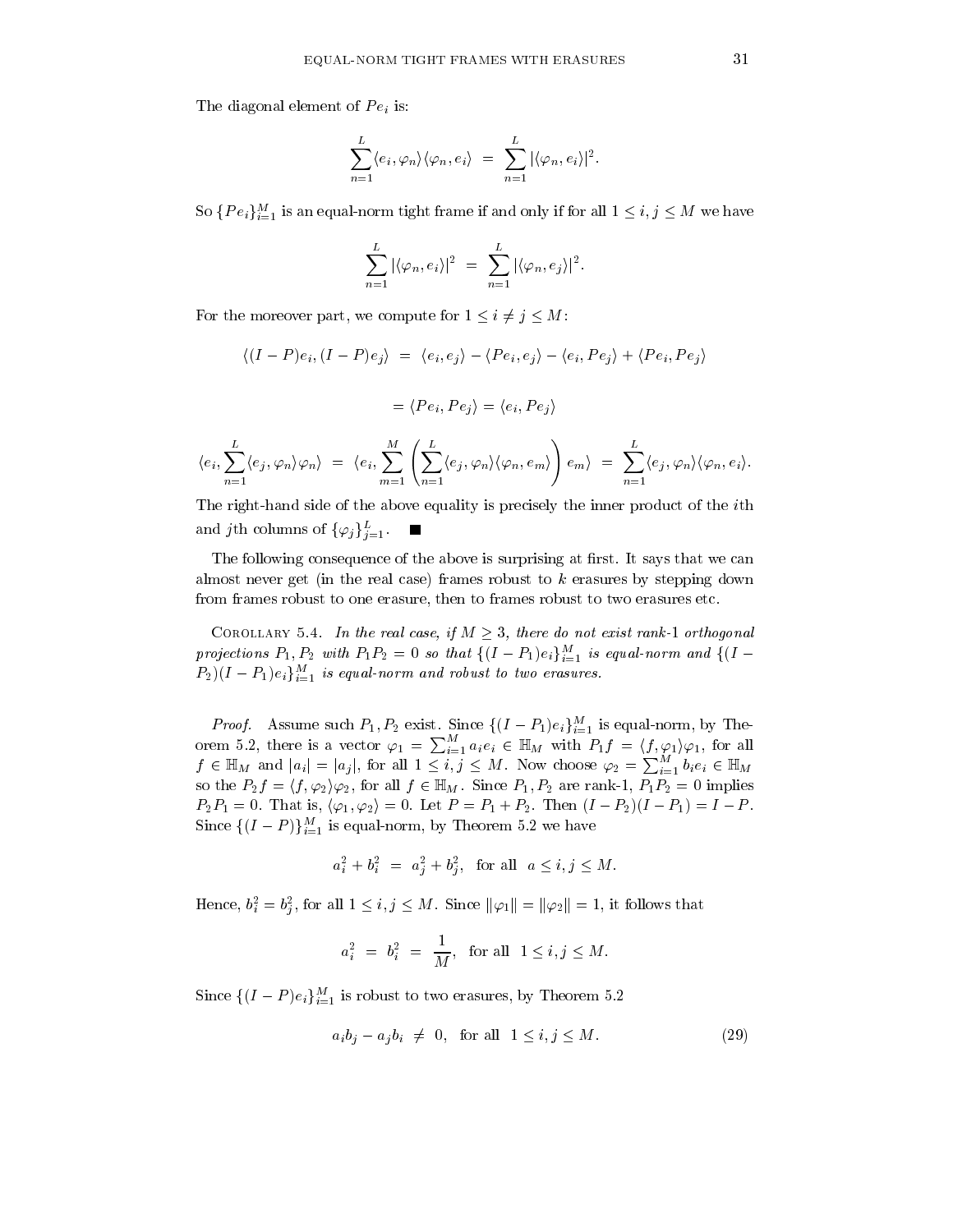However, for all i, j we have  $a_i = \pm a_j = \pm b_i$ . Hence, there is some i, j with either  $a_i = a_j$  and  $b_i = b_j$  or  $a_i = -a_j$  and  $b_i = -b_j$ . In either case (29) fails.

Corollary 5.4 is heavily dependent on having a real Hilbert space. In the complex case, we will show in Corollary 5.6 that the GHFs have the property that we can step down to the frame by successively applying rank-1 projections to the orthonormal basis. Corollary 5.4 shows that in general we cannot step down one dimension at a time to construct frames robust to k erasures. It would be interesting to extend this to a classification of when we can step down from  $k_1$  erasures to  $k_2$  erasures and so on. One reason is that this has implications for *entangled states* in quantum detection theory  $[12, 22]$ .

This raises the question of whether we can step down one dimension at a time as in Corollary 5.4 if we only ask for each level to be equal-norm. The answer is no as the next example shows.

EXAMPLE 5.1. Let  ${e_i}_{i=1}^4$  be an orthonormal basis for  $\mathbb{H}_4$  and let

$$
\varphi_1 = \frac{1}{\sqrt{2}}e_1 + \frac{1}{2}e_3 + \frac{1}{2}e_4,
$$

and

$$
\varphi_2 = \frac{1}{\sqrt{2}}e_2 + \frac{1}{2}e_3 + \frac{-1}{2}e_4
$$

Then  $\langle \varphi_1, \varphi_2 \rangle = 0$ , and if P is the orthogonal projection of  $\mathbb{H}_4$  onto the span of  $\{\varphi_1,\varphi_2\}$ , then by Theorem 5.2,  $\{(I-P)e_i\}_{i=1}^4$  is a equal-norm Parseval tight frame. However, there does not exist a rank-1 orthogonal projection  $P_1$  of  $\mathbb{H}_4$  into range of P so that  $\{(I-P_1)e_i\}_{i=1}^4$  is a equal-norm frame.

*Proof.* By Theorem 5.2, in order for such a  $P_1$  to exist, there must exist a vector in  $P\mathbb{H}_4$  of the form  $\sum_{i=1}^4 b_i e_i$  with  $|b_i|=|b_j|$ , for all  $1\leq i,j\leq 4$ . For any  $a_1,a_2$ ,

$$
a_1\varphi_1 + a_2\varphi_2 = \frac{a_1}{\sqrt{2}}e_1 + \frac{a_2}{\sqrt{2}}e_2 + \frac{a_1 + a_2}{2}e_3 + \frac{a_1 - a_2}{2}e_4
$$

If  $(|a_1 + a_2|)/2 = (|a_1 - a_2|)/2$ , then one of  $|a_1|, |a_2|$  equals 0 so  $|a_1| \neq |a_2|$ .

The next question is whether we can step down one dimension at a time as in Corollary 5.4 if all we want is for our frame to be robust to j erasures at the jth level but are willing to give up the requirement of equal-norm at each level. Surprisingly, the answer here is yes.

PROPOSITION 5.5. Let P be an orthogonal projection of  $\mathbb{H}_M$  onto an L-dimensional subspace  $\mathbb{H}_L$ . Let  $\{e_i\}_{i=1}^M$  be an orthonormal basis for  $\mathbb{H}_M$ . If  $\{(I-P)e_i\}_{i=1}^M$  is robust to k erasures  $(k \leq L)$ , then there are mutually orthogonal rank-1 projections  ${P_i}_{i=1}^L$  taking  $\mathbb{H}_M$  into  $\mathbb{H}_L$  so that  ${(I-P_j)(I-P_{j-1})\cdots (I-P_1)e_i}_{i=1}^M$  is robust to j erasures, for all  $1 \leq j \leq k$ , and robust to k erasures for all  $k \leq j \leq L$ .

*Proof.* See Appendix A.3.  $\blacksquare$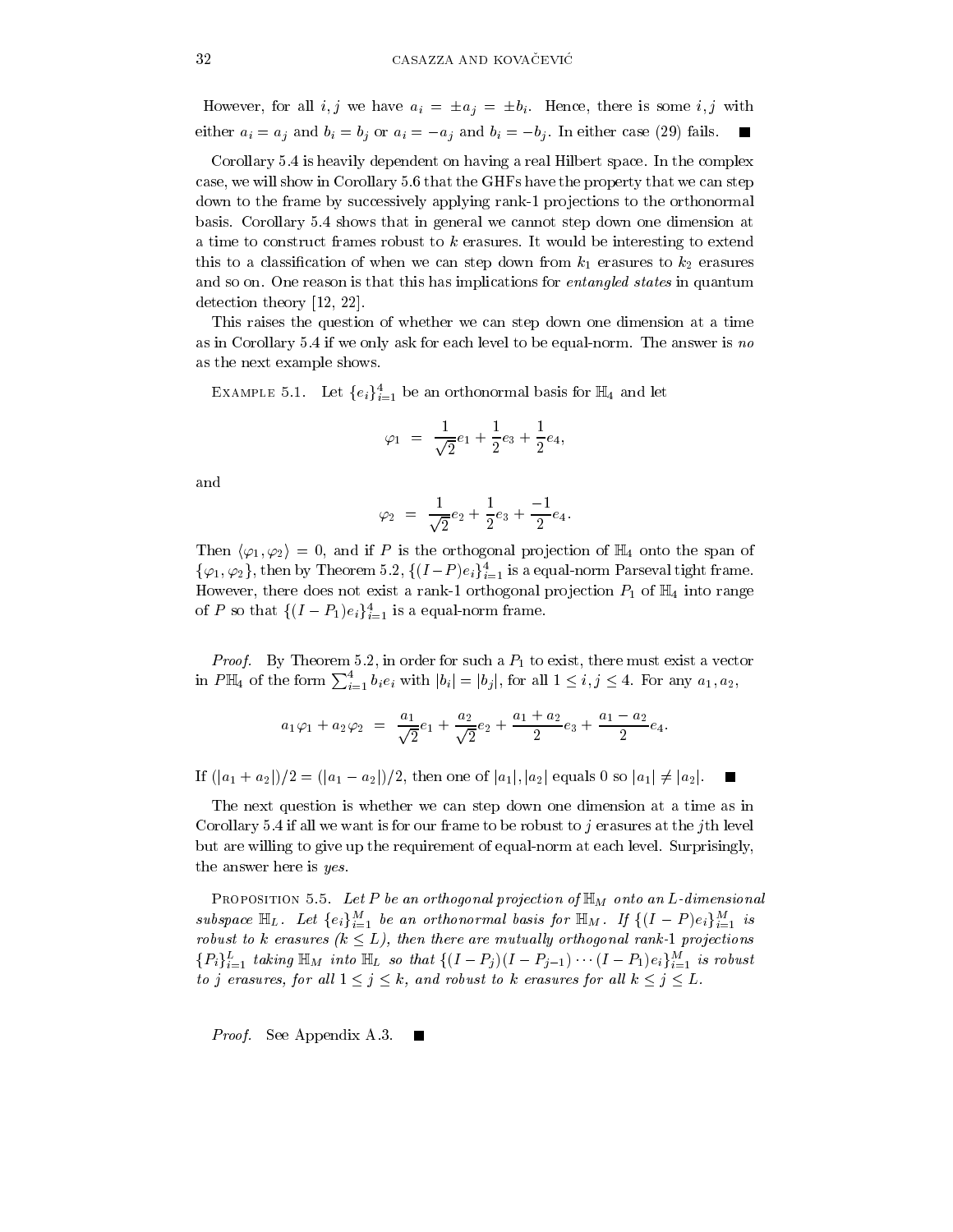### 5.3. ENTFs Robust to More than One Erasure: An Alternative Approach

In the previous sections we used the orthogonal projection  $P$  on  $\mathbb{H}_M$  to classify when  $\{(I-P)e_i\}_{i=1}^M$  is robust to k erasures and when it is equal-norm. However, if the dimension of  $P\mathbb{H}_M$  is large (that is, close to the dimension of  $\mathbb{H}_M$ ) these results become difficult to implement since they require knowledge about the orthonormal bases for the large-dimensional space  $P \mathbb{H}_M$ . In this case,  $\{(I-P)e_i\}_{i=1}^M$  is a *large* number of vectors in a small-dimensional space  $(I - P)\mathbb{H}_M$ . So it is easier in this case to work directly with  $(I - P) \mathbb{H}$  and  $\{(I - P)e_i\}$ . Or, equivalently, with PH and  $\{Pe_i\}$ , where dim  $P \mathbb{H}$  is small.

**PROPOSITION** 5.6. Let  $\{\varphi_i\}_{i=1}^N$  be an orthonormal sequence in  $\mathbb{H}_M$ , let  $\{e_i\}_{i=1}^M$ be an orthonormal basis for  $\mathbb{H}_M$  and let P be the orthogonal projection of  $\mathbb{H}_M$  onto the span of  $\{\varphi_i\}_{i=1}^N$ . Then the Parseval tight frame  $\{Pe_i\}_{i=1}^M$  is unitarily equivalent to  $\{g_i\}_{i=1}^M$  where for  $1 \leq j \leq M$  we have

$$
g_j \ = \ \sum_{i=1}^N \langle \varphi_i, e_j \rangle e_i
$$

That is,  $\{Pe_i\}_{i=1}^M$  is the frame obtained by turning the columns of  $\{\varphi_i\}_{i=1}^N$  into row vectors in  $\mathbb{H}_N$ .

*Proof.* For any  $1 \leq i \leq M$  we have:

$$
Pe_i = \sum_{n=1}^{L} \langle e_i, \varphi_n \rangle \varphi_n.
$$

Since  $\{\varphi_n\}_{n=1}^L$  is an orthonormal sequence, the operator  $T\varphi_n = e_n$ , for  $1 \leq n \leq L$ is a unitary operator which takes  $Pe_i$  to  $\{g_j\}_{j=1}^M$  where for  $1 \leq j \leq M$  and we have

$$
g_j = \sum_{i=1}^N \langle \varphi_i, e_j \rangle e_i
$$

| COROLLARY 5.5. Given the conditions in Proposition 5.6 we have: |  |  |  |  |  |  |  |
|-----------------------------------------------------------------|--|--|--|--|--|--|--|
|-----------------------------------------------------------------|--|--|--|--|--|--|--|

 $1.\{g_j\}_{j=1}^M$  is an equal-norm frame for  $\mathbb{H}_N$  if and only if

$$
\sum_{i=1}^N |\langle \varphi_I, e_j \rangle|^2 = \frac{N}{M}, \text{ for all } 1 \le j \le M.
$$

2. The following are equivalent:

- (a)  $\{g_j\}_{j=1}^M$  is robust to the erasure of  $\{g_j\}_{j\in I}$  for some  $I \subset \{1,2,\dots M\}$ .
- $(b)$  We have that

$$
\left(\langle \varphi_i, e_j \rangle\right)_{i=1, j \in I^c}^N
$$

has row rank N.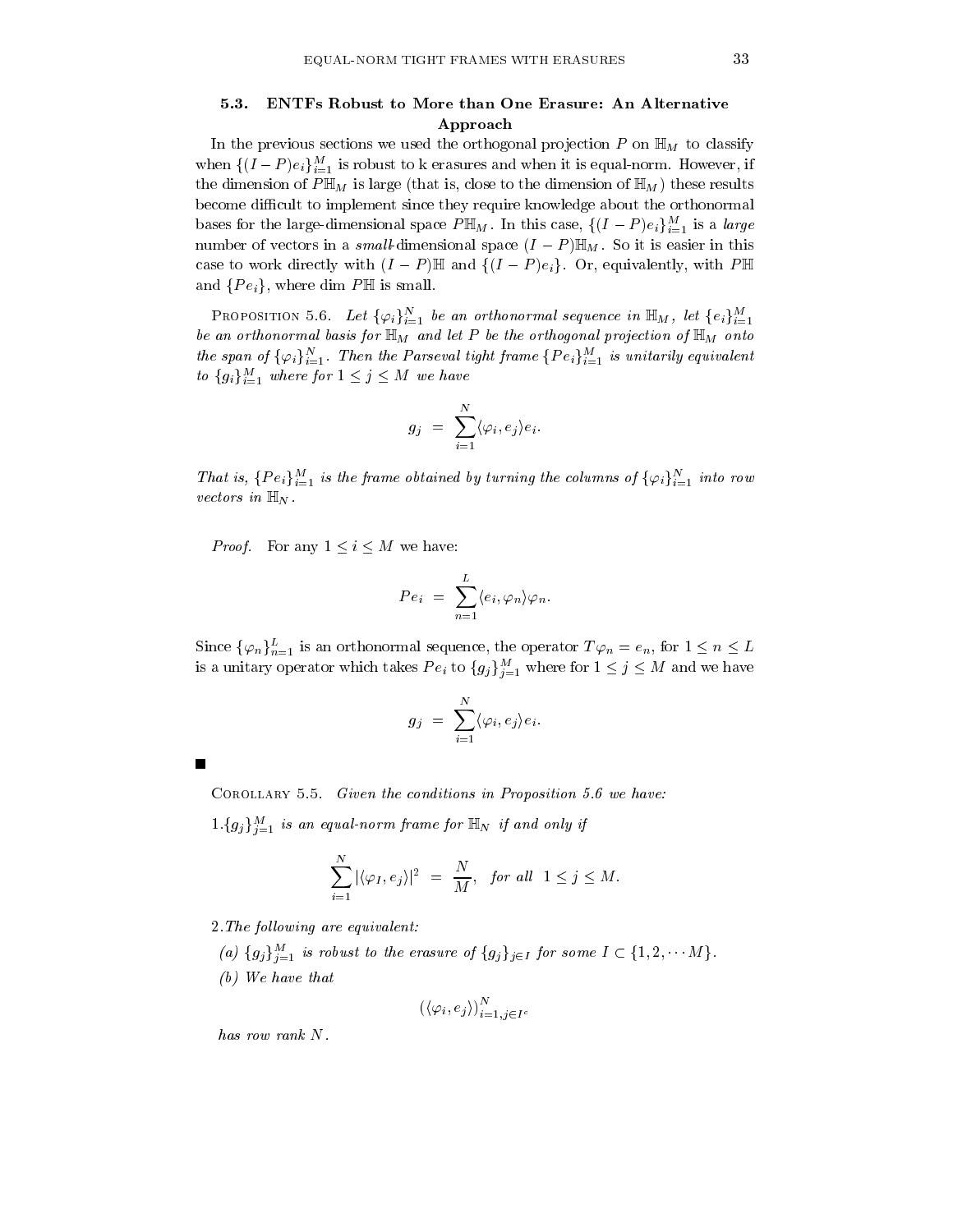Hence,  $\{g_j\}_{j=1}^M$  is robust to any choice of k erasures,  $k \leq M - N$ , if and only if every set of  $M - k$  columns of the matrix

$$
A = (\langle \varphi_i, e_j \rangle)_{i=1, j=1}^N
$$

has row rank N.

Finally, the angle between  $g_i$  and  $g_j$  is given by the inner product of the ith and *j*th columns of  $A$ .

It would be interesting and useful to classify the GHFs in the format of this section. That is, precisely when is  $\{(I-P)e_i\}_{i=1}^M$  a GHF? One important property of GHFs is contained in the following result which says they have the step-down property of Section 5.1.

COROLLARY 5.6. Let P be an orthogonal projection of  $\mathbb{H}_M$  onto an L-dimensional subspace  $\mathbb{H}_L$  and let  $\{e_i\}_{i=0}^{M-1}$  be an orthonormal basis for  $\mathbb{H}_M$ . If  $\{(I-P)e_i\}_{i=0}^{M-1}$ is a GHF then there is an orthogonal sequence of rank-1 projections  $\{P_i\}_{i=1}^L$  of  $\mathbb{H}_M$ into  $\mathbb{H}_L$  so that for all  $1 \leq j \leq L$  and for all permutations  $\sigma$  of  $\{1, 2, \dots, L\}$  we have that

$$
\{\prod_{m=0}^{j-1} (I - P_{\sigma(m)})e_i\}_{i=0}^{M-1},
$$

is a GHF and hence is an ENPTF which is robust to j erasures. Here,  $P_{\sigma(m)} = P_i$ for  $i = \sigma(m)$ .

*Proof.* We will do the proof for HTFs since the GHF case requires only notational changes but obscures the basic ideas of the proof. By Proposition 5.6, there is a unique way to get HTFs. Namely, let  ${e_i}_{i=0}^{M-1}$  be the natural orthonormal basis<br>for  $\mathbb{H}_M$ . Let  ${w_i}_{i=0}^{M-1}$  be distinct Mth roots of unity and consider the orthonormal basis  $\{\varphi_i\}_{i=0}^{M-1}$  for  $\mathbb{H}_M$  given by:

$$
\varphi_i \,\,=\,\,\sum_{j=0}^{M-1}\,w_i^j e_j.
$$

Without loss of generality, we may as well assume that  $\mathbb{H}_L = \text{span} \{ \varphi_i \}_{i=0}^L$ .<br>Now, turning the row vectors of  $\{ \varphi_i \}_{i=L}^{M-1}$  into column vectors gives an HTF for  $\mathbb{H}^{M-L}$ . Moreover, again by Proposition 5.6, this HTF is unitarily equivalent to  $\{(I-P)e_i\}_{i=0}^{M-1}$  where  $I-P$  is the orthogonal projection onto  $(\mathbb{H}_L)^{\perp}$ . Now, let  $P_i$ be the orthogonal rank-1 projection of  $\mathbb{H}_M$  onto span  $\varphi_i$  for  $0 \leq i \leq L-1$ . Fix a permutation  $\sigma$  of  $\{1, 2, \dots, L\}$  and let  $I_j = \{\sigma(0), \sigma(1), \dots, \sigma(j-1)\}\$ . Then, again by Proposition 5.6,

$$
\{\prod_{m=0}^{j-1} (I - P_{\sigma(m)})e_i\}_{i=0}^{M-1}
$$

is unitarily equivalent to the HTF obtained by turning the row vectors of  $\{\varphi_i\}_{i \notin I}$ , into column vectors. **The Second Service**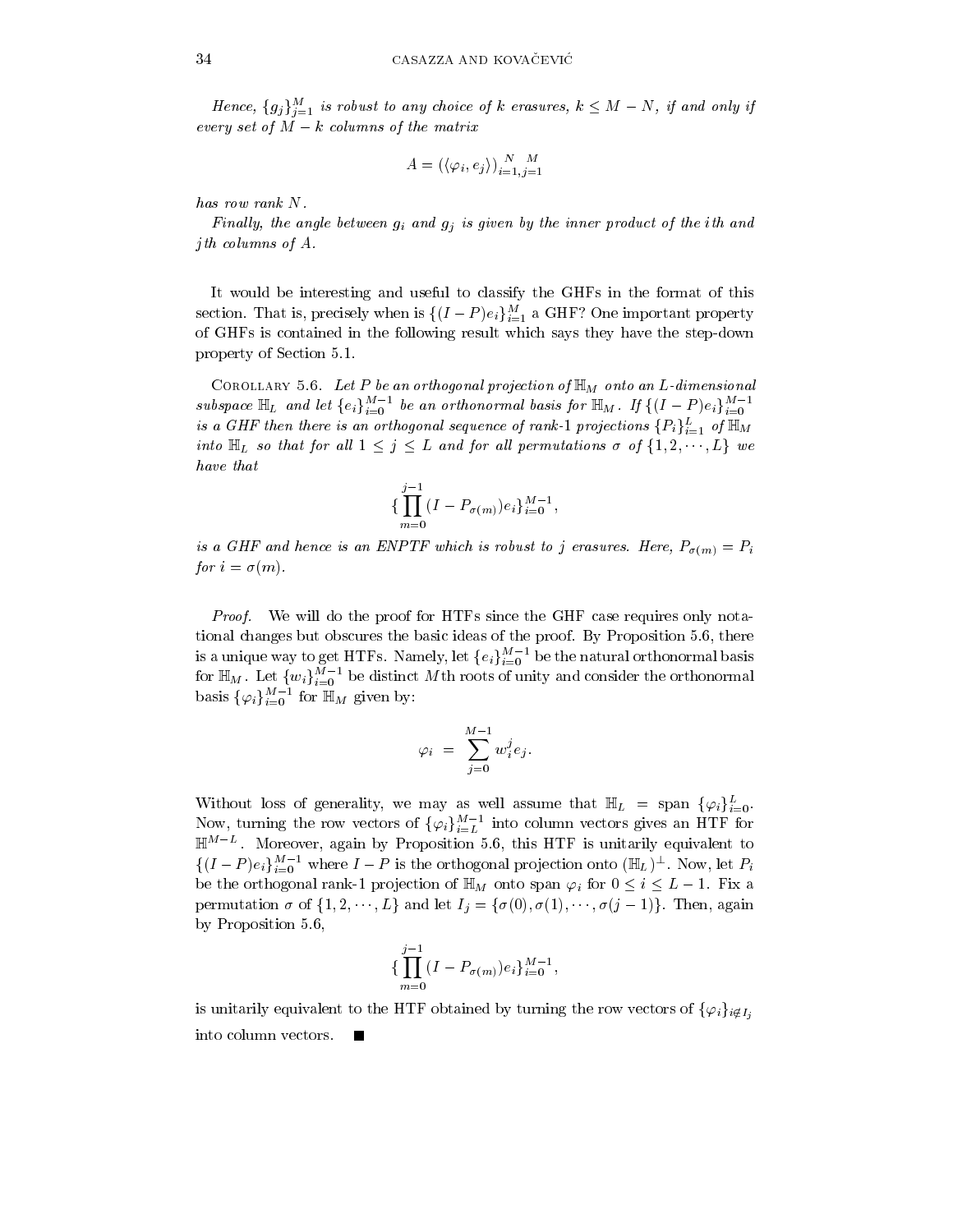It is possible that the property in Corollary 5.6 characterizes GHFs, but we do not have a proof for this. We can show that the use of permutations is necessary in Proposition 5.6. That is, there are ENPTFs which have the step-down property for erasures and for being equal-norm for one fixed ordering of the rank-1 projections  $P_i$  while failing to be equivalent to a GHF. This is the point of the next example.

EXAMPLE 5.2. In  $\mathbb{C}^4$ , let

$$
\varphi_1 = \sum_{i=1}^4 e_i, \qquad \varphi_2 = \sum_{i=1}^4 w_i e_i, \qquad \varphi_3 = e_1 + e_2 - e_3 - e_4,
$$

where  $w_1 = 1, w_2 = -1, w_3 = i$  and  $w_4 = -i$ . Let  $\{P_i\}_{i=1}^3$  be the rank-1 orthogonal projections of  $\mathbb{C}^4$  onto the span of  $\varphi_i$ . Then it follows easily from our results that:

- 1.  $\{(I-P_1)e_i\}_{i=1}^4$  is an ENPTF which is robust to one erasure.
- 2.  $\{(I-P_2)(I-P_1)e_i\}_{i=1}^4$  is a ENPTF which is robust to 2 erasures.

3.  $\{(I-P_3)(I-P_2)(I-P_1)e_i\}_{i=1}^4$  is an ENPTF which is robust to 3 erasures, but is not a harmonic frame since  $\{(I-P_3)(I-P_1)e_i\}_{i=1}^4$  is an ENPTF which is not robust to 2 erasures.

EXAMPLE 5.3. If  $\varphi_i = (1, w_i)$  in  $\mathbb{C}^2$  for  $1 \leq i \leq M$ , where  $|w_i| = 1$  and the  $\{w_i\}_{i=1}^M$  are distinct, then  $\{\varphi_i\}_{i=1}^M$  is an ENPTF for  $\mathbb{C}^2$  if and only if  $\sum_{i=1}^M w_i = 0$ . In this case, if  $P_i$  is an orthogonal rank-1 projection onto the span  $\varphi_i$ , then  $\{(I P_j)e_i\}_{i=1}^M$  is an ENPTF which is robust to one erasure while  $\{(I-P_j)(I-P_k)e_i\}_{i=1}^M$ is a ENPTF which is robust to 2 erasures for all  $1 \leq j \neq k \leq M$ .

*Proof.* This set is certainly equal-norm. The assumption  $\sum_{i=1}^{M} w_i = 0$  guarantees that the vectors

$$
(1, 1, 1, \dots 1)
$$
 and  $(w_1, w_2, \dots, w_M)$ 

are orthogonal in  $\mathbb{H}_M$  (and conversely). Hence,  $\{\varphi_i\}_{i=1}^M$  is an ENPTF for  $\mathbb{C}^2$  by Proposition 5.6.

EXAMPLE 5.4. In general, the frames constructed in Example 5.3 are not equivalent to harmonic frames even after a permutation.

*Proof.* The reason is that  $\{\varphi_j\}_{j=0}^{M-1}$  is a GHF implies that

$$
\langle \varphi_j, \varphi_{j+1} \rangle = \langle \varphi_{j+1}, \varphi_{j+2} \rangle
$$
, for all  $0 \le j \le M - 2$ ,

(see Proposition 2.5). This would imply in Example 5.3 that

$$
\langle \varphi_j, \varphi_{j+1} \rangle \ = \ 1 + w_j \overline{w_{j+1}} \ = \ 1 + w_{j+1} \overline{w_{j+2}} \ = \ \langle \varphi_{j+1}, \varphi_{j+2} \rangle.
$$

Hence,  $w_j \overline{w_{j+1}} = w_{j+1} \overline{w_{j+2}}$ . Now, let  $w_1 = 1$ ,  $w_2 = -1/2 + \sqrt{3/4}i$  and  $w_2 = -1/2 - \sqrt{3/4}i$ . Then  $|w_j| = 1$  and  $\sum_{j=1}^3 w_j = 0$ . Hence, by Example 5.3,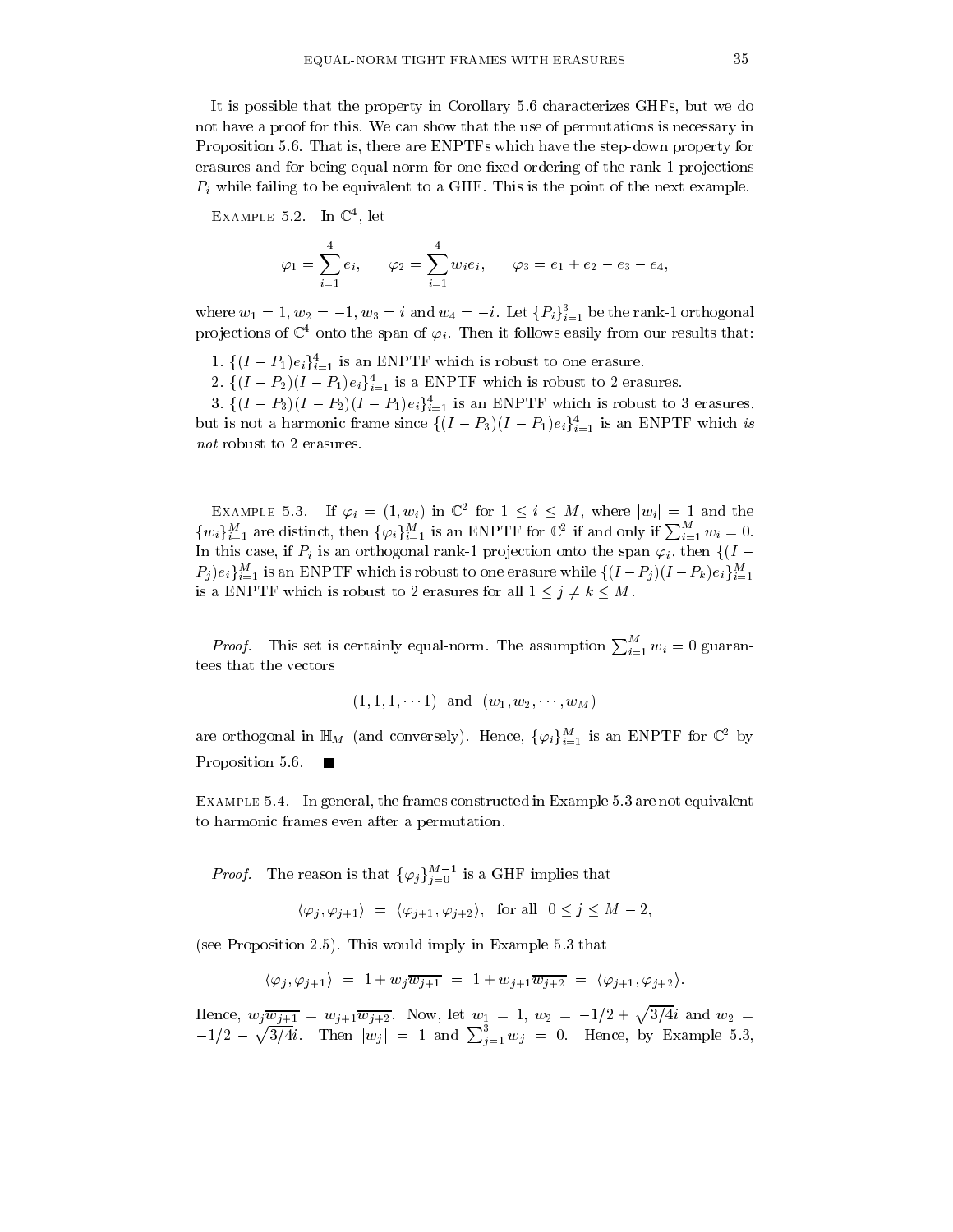$\{(1, w_j)\}_{j=1}^3$  is an ENPTF for  $\mathbb{C}^2$ . However, for any permutation  $\sigma$  of  $\{1, 2, 3\}$ , we do not have  $w_{\sigma(j)}\overline{w_{\sigma(j+1)}}=w_{\sigma(j+1)}\overline{w_{\sigma(j+2)}}$ , for all  $0\leq j\leq 2$  (with  $w_4=w_1$ ). It is not hard to see that in the case of  $\mathbb{R}^2$ , the condition in Corollary 5.6 is sufficient.

#### 6. **CONCLUDING REMARKS**

The results in this paper were motivated by our wish to find the "perfect frames", at least for the applications of transmission with losses. Prior to embarking on this work, the best frames we knew of were the HTFs; that is the case still. The HTFs remain the most computationally efficient, the ones with most structure (group structure) as well as the only good example we know of which remain frames with any number of up to  $M - N$  erasures. Thus our search for "perfect frames" continues...

### APPENDIX: PROOFS

### A.1. PROOF OF PROPOSITION 4.1

First note that if  ${c_k}_{k=1}^N$  are distinct Mth roots of c with  $|c|=1$ , then

$$
\sum_{i=0}^{M-1} c_k^i = 0, \qquad \sum_{i=0}^{M-1} |c_k^i|^2 = M, \qquad \sum_{\substack{i=0 \ k \neq l}}^{M-1} (c_k c_l)^i = 0, \qquad (A.1)
$$

and thus

$$
\sum_{i=0}^{M-1} (c_k \overline{c_l})^i = M \delta_{k-l}.
$$
\n(A.2)

We now check the necessity of our condition for a frame to be a general harmonic frame. If  $\{\psi_i\}_{i=1}^M$  is a general harmonic frame for  $\mathbb{H}_N$  then there exists a unitary operator V on  $\mathbb{H}_N$  with  $V\psi_k = \varphi_k$  and by the definition:

$$
\varphi_i = (c_1^i b_1, c_2^i b_2, \cdots, c_N^i b_N) = \sum_{k=1}^N c_k^i b_k e_k,
$$

where  $\{e_k\}_{k=1}^N$  is the natural unit vector orthonormal basis of  $\mathbb{H}_N$ ,  $|b_k| = 1/\sqrt{M}$ , and  ${c_k}_{k=1}^N$  are distinct Mth roots of c with  $|c|=1$ . Now let

$$
\varphi_0 = \sum_{k=1}^N b_k e_k.
$$

Define a unitary operator U on  $\mathbb{H}_N$  by  $Ue_k = c_k e_k$ . Then, for all  $0 \le i \le M - 1$ we have  $U^i e_k = c_k^i e_k$ , and thus,  $U^i \varphi_0 = \varphi_i$  for all  $0 \le i \le M - 1$ . So our frame has the form given in the proposition.

The sufficiency of the condition is checked similarly. If we assume that  $\{\varphi_i\}$  is of the form described in the proposition, then:

$$
\|\varphi_i\| = \|U^i \varphi_0\| = \|\varphi_0\| = \sqrt{\frac{N}{M}}.
$$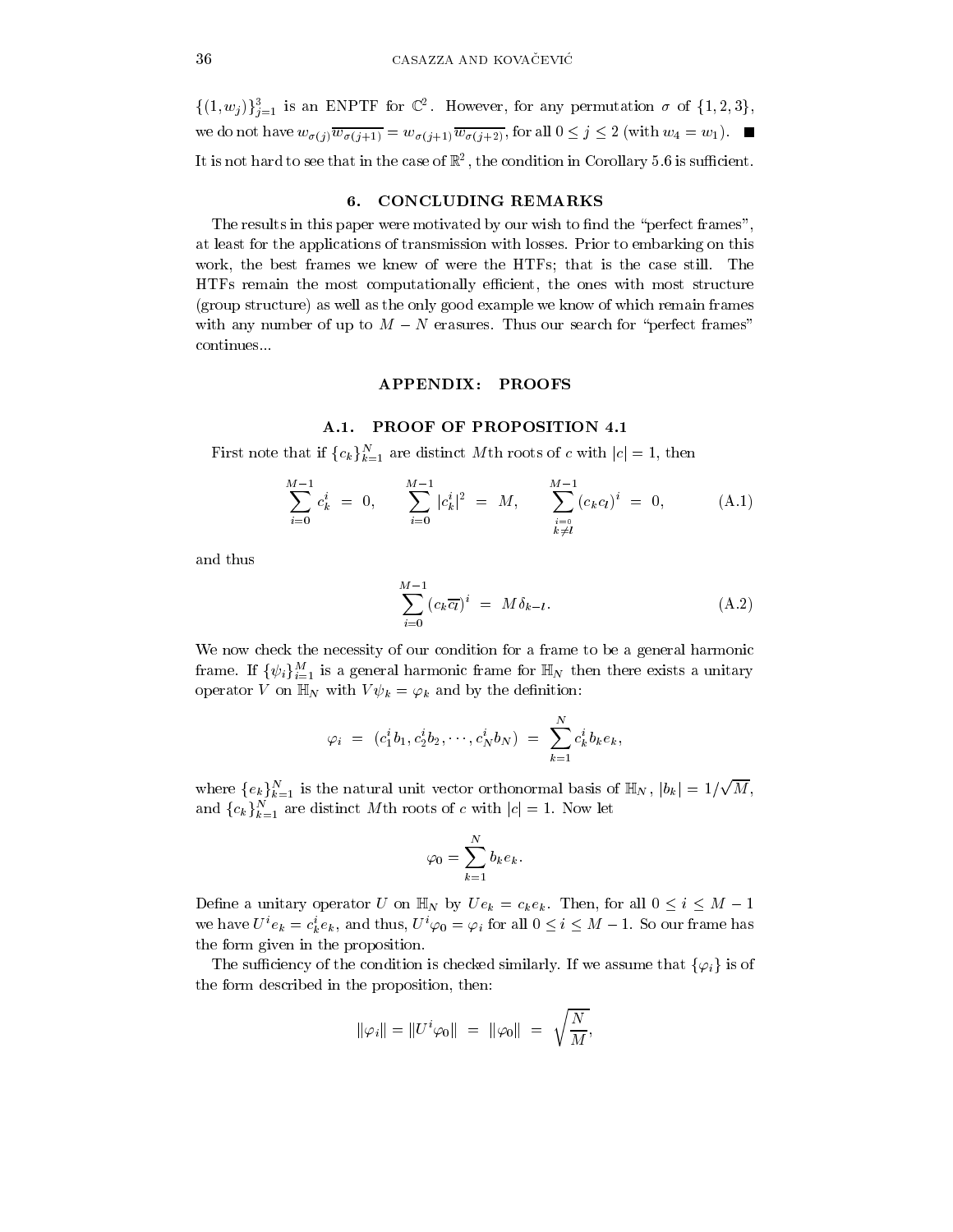since U is a unitary operator. So  $\{\varphi_i\}$  is an equal-norm frame. To see that  $\{\varphi_i\}$  is a Parseval tight frame, we let  $f = \sum_{k=1}^{N} a_k e_k \in \mathbb{H}_N$  and compute:

$$
\sum_{i=0}^{M-1} |\langle f, U^i \varphi_0 \rangle|^2 = \sum_{i=0}^{M-1} |\sum_{k=1}^N a_k c_k^i b_k|^2 =
$$
  
= 
$$
\sum_{i=0}^{M-1} \sum_{k=1}^N |a_k c_k^i b_k|^2 + \sum_{m \neq \ell} a_m \overline{b_\ell} \sum_{i=0}^{M-1} (c_m \overline{c_\ell})^i
$$
  
= 
$$
M \sum_{k=1}^N |a_k|^2 |b_k|^2 + 0 = M \sum_{k=1}^N |a_k|^2 |\frac{1}{\sqrt{M}}|^2 = ||f||^2,
$$

where in the next to last equality we used the fact that the  ${c_k}$  is a set of distinct Mth roots of c (see (A.2)). Hence,  $\{\varphi_i\}$  is an ENPTF. Thus, using (15) and writing  $f = e_j$ , we see that

$$
||e_j||^2 = 1 = \sum_{i=1}^M |\langle e_j, U^i \varphi_0 \rangle|^2 = \sum_{i=1}^M |\langle e_j, \sum_{k=1}^N c_k^i b_k e_k \rangle|^2 = \sum_{i=1}^M |c_j^i b_j|^2 = M |b_j|^2.
$$

So  $|b_j| = 1/\sqrt{M}$ , for all  $j, 0 \le j \le N - 1$ . This further means that

$$
\varphi_0 = (b_1, b_2, \cdots, b_N)
$$

with  $|b_i| = 1/\sqrt{M}$  and since  $\varphi_i = U^i \varphi_0$ ,

$$
\varphi_i = (c_1^i b_1, c_2^i b_2, \cdots, c_N^i b_N).
$$

#### PROOF OF THEOREM 4.1  $A.2.$

We prove the theorem in steps.

Step I: We first prove that there is a constant  $|c| = 1$  so that  $U^M = cI$ . This will show that the operators  $\{U^{i}\}_{i=0}^{M-1}$ , in fact, form a group with a single generator. Since the frame is a PTF, for every  $f \in \mathbb{H}_N$  we have,

$$
f = \sum_{i=0}^{M-1} \langle f, U^i \varphi_0 \rangle U^i \varphi_0.
$$

Hence,

$$
Uf = \sum_{i=0}^{M-1} \langle Uf, U^i \varphi_0 \rangle U^i \varphi_0 =
$$
  
= 
$$
\sum_{i=0}^{M-1} \langle f, U^{i-1} \varphi_0 \rangle U^i \varphi_0, \quad \text{since } U^* = U^{-1},
$$
  
= 
$$
U \left( \sum_{i=0}^{M-1} \langle f, U^{i-1} \varphi_0 \rangle U^{i-1} \varphi_0 \right) = U \left( \sum_{i=-1}^{M-2} \langle f, U^i \varphi_0 \rangle U^i \varphi_0 \right).
$$
 (A.3)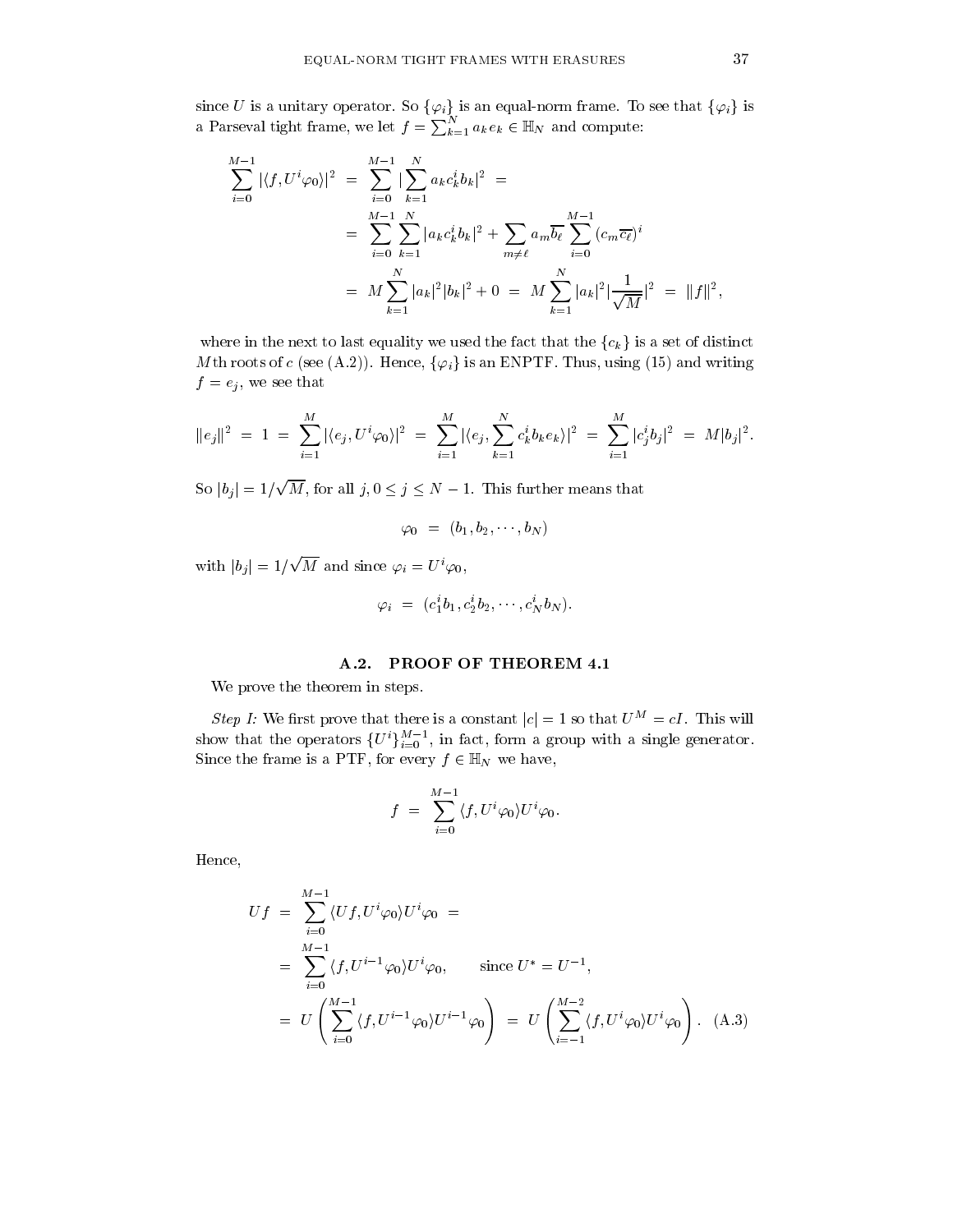Since  $U$  is one-to-one,

$$
f = \sum_{i=-1}^{M-2} \langle f, U^i \varphi_0 \rangle U^i \varphi_0 = \sum_{i=0}^{M-1} \langle f, U^i \varphi_0 \rangle U^i \varphi_0.
$$
 (A.4)

From  $(A.3)$  and  $(A.4)$ , it follows that,

$$
\langle f, U^{M-1}\varphi_0 \rangle U^{M-1}\varphi_0 = \langle f, U^{-1}\varphi_0 \rangle U^{-1}\varphi_0.
$$

Applying  $U$  we have

$$
\langle f, U^{M-1}\varphi_0 \rangle U^M \varphi_0 = \langle f, U^{-1}\varphi_0 \rangle U^0 \varphi_0 = \langle f, U^{-1}\varphi_0 \rangle \varphi_0. \tag{A.5}
$$

Hence, there is a  $c \in \mathbb{C}$  so that  $U^M \varphi_0 = c \varphi_0$ . Replacing f by  $U^{-1}f$  in (A.5) gives:

$$
\langle U^{-1}f, U^{M-1}\varphi_0\rangle U^M\varphi_0 = \langle f, U^M\varphi_0\rangle U^M\varphi_0
$$
  
=  $\langle f, c\varphi_0\rangle c\varphi_0 = |c|^2 \langle f, \varphi_0\rangle \varphi_0$   
=  $\langle U^{-1}f, U^{-1}\varphi_0\rangle \varphi_0 = \langle f, \varphi_0\rangle \varphi_0.$ 

So  $|c|^2 = 1$ . Also, for all  $0 \le i \le M - 1$ ,

$$
U^M U^i \varphi_0 = U^i U^M \varphi_0 = U^i c \varphi_0 = c U^i \varphi_0
$$

Since  $\{U^i\varphi_0\}$  spans  $\mathbb{H}_N$ , that is, for any  $f \in \mathbb{H}_N$   $f = \sum_i \langle f, U^i\varphi_0 \rangle U^i\varphi_0$ , it follows that  $U^M = cI$ . This completes Step I.

Step II: We want to prove:

1. U is diagonalizable with respect to an orthonormal basis  $\{e_k\}_{k=1}^N$  with diagonal elements  ${c_k}_{k=1}^N$  with  $c_k$  an Mth root of c.

2. 
$$
\varphi_0 = \sum_{k=1}^N b_k e_k
$$
 and  $|b_k| = \sqrt{\frac{1}{M}}$ , for all  $1 \le k \le N$ 

These two steps give us frame elements as in Definition 2.1.

Since  $U$  is unitary (and hence normal), and our space is finite dimensional, it follows that U is diagonalizable with respect to an orthonormal basis  $\{e_k\}_{k=1}^N$  with diagonal elements  ${c_k}_{k=1}^N$ . Writing  $\varphi_0$  as in 2., we have that

$$
U^i \varphi_0 = \sum_{k=1}^N c_k^i b_k e_k.
$$

Since  $U^M = cI$ , it follows that each  $c_k$  is an Mth root of c. Also, since the frame is a PTF, for all  $1 \leq j \leq N$  we have

$$
1 = \sum_{i=1}^{M} |\langle e_j, U^i \varphi_0 \rangle|^2 = \sum_{i=1}^{M} |\langle e_j, \sum_{k=1}^{N} c_k^i b_k e_k \rangle|^2 = \sum_{k=1}^{N} |c_j^k b_j|^2 = M |b_j|^2.
$$

So  $|b_j|=1/\sqrt{M}$ . This completes Step II.

38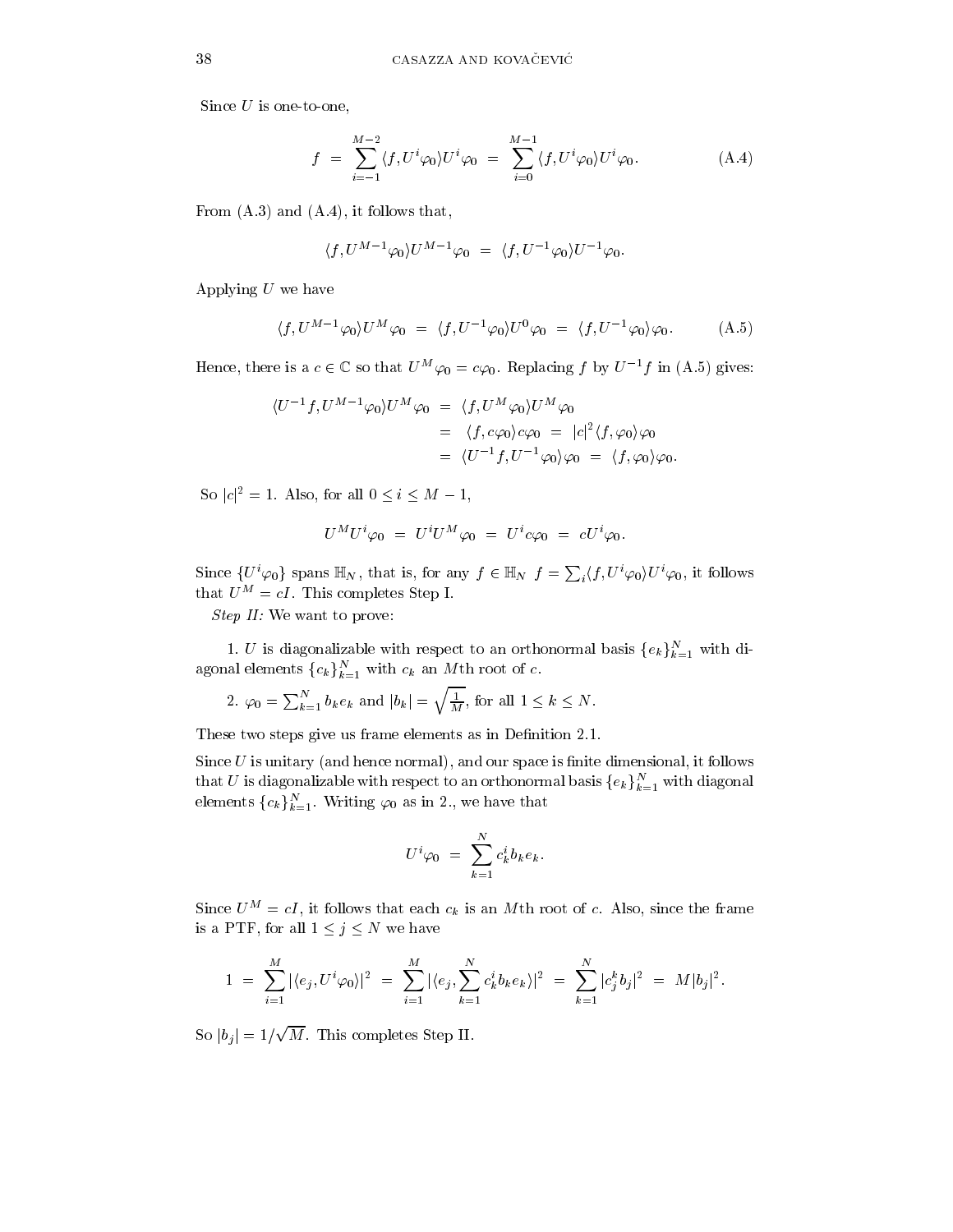*Step III:* We finally prove that the  $c_k$  are distinct Mth roots of c. This will complete the proof.

Fix  $1 \leq m \neq \ell \leq M$ . Since the columns of a Parseval tight frame are orthogonal vectors, that is,  $F^*F = I$ , we have for columns  $m, \ell$ ,

$$
0 = \sum_{i=0}^{M-1} b_m c_m^i \overline{b_\ell c_\ell^i} = b_m \overline{b_\ell} \sum_{i=0}^{M-1} (c_m \overline{c_\ell})^i.
$$

Hence,

$$
\sum_{i=0}^{M-1} (c_m \overline{c_\ell})^i = 0
$$

Thus,  $c_m$  and  $c_\ell$  are distinct Mth roots of c. This completes the proof of Step III and the theorem.

#### A.3. **PROOF OF PROPOSITION 5.5**

For all  $1 \leq j \leq L$ , let

$$
g_j = \sum_{i=1}^M \langle g_j, e_i \rangle e_i,
$$

be an orthonormal basis for  $\mathbb{H}_L$ . We will construct the projections  $\{P_j\}_{j=1}^L$  by finite induction. We start with  $P_1$ . Since  $\{(I-P)e_i\}_{i=1}^M$  is robust to 1 erasure, by Theorem 5.1, for every  $1 \leq i \leq M$  there exists a  $1 \leq j \leq L$  so that  $\langle g_i, e_i \rangle \neq 0$ . Choose scalars  $a_1, a_2 \cdots, a_L$  so that for any  $1 \leq j \leq L$ , if  $\langle g_j, e_i \rangle \neq 0$  for some  $1 \leq i \leq M$ , then

$$
|a_j\langle g_j, e_i\rangle| \geq 2 \sum_{k=1}^{j-1} |a_k\langle g_k, e_i\rangle|.
$$

It follows easily that

$$
\varphi_1 = \frac{\sum_{j=1}^L a_j g_j}{\|\sum_{j=1}^L a_j g_j\|},
$$

then  $\langle \varphi_1, e_i \rangle \neq 0$ , for all  $1 \leq i \leq M$ . Now, let  $P_1$  be the orthogonal projection onto the span  $\{\varphi_1\}$ , then  $\{(I-P_1)e_i\}_{i=1}^M$  is robust to 1 erasure by Corollary 5.1.

Now assume we have found orthonormal vectors  $\{\varphi_j\}_{j=1}^n$ ,  $n \leq k-1$  so that the rank-1 projections  $P_j$  onto span  $\{\varphi_j\}$  satisfy the proposition and span  $\{\varphi_j\}_{j=1}^n =$ span  $\{g_j\}_{j=1}^n$ . We will construct  $\varphi_{n+1}$  and  $P_{n+1}$ . Let  $\{g_j\}_{j=1}^L$  be an orthonormal basis for the orthogonal complement of span  $\{\varphi_j\}_{j=1}^n$  in  $\mathbb{H}_L$ . Fix  $1 \leq i_1 < i_2$  $. Since$ 

$$
\{(I-P_n)(I-P_{n-1})\cdots (I-P_1)e_i\}_{i=1}^M
$$

is robust to n erasures, if we row reduce  $\{\varphi_j\}_{j=1}^n$  using the columns  $\{i_1, i_2, \cdots i_n\}$ (and switching rows if necessary) we obtain vectors  $\{h_j\}_{j=1}^n$  with span  $\{h_j\}_{j=1}^n$ span  $\{\varphi_j\}_{j=1}^n$  and for every  $1 \leq j \leq n$  we have,

$$
\langle h_j, e_{i_l} \rangle = \delta_{j\ell}
$$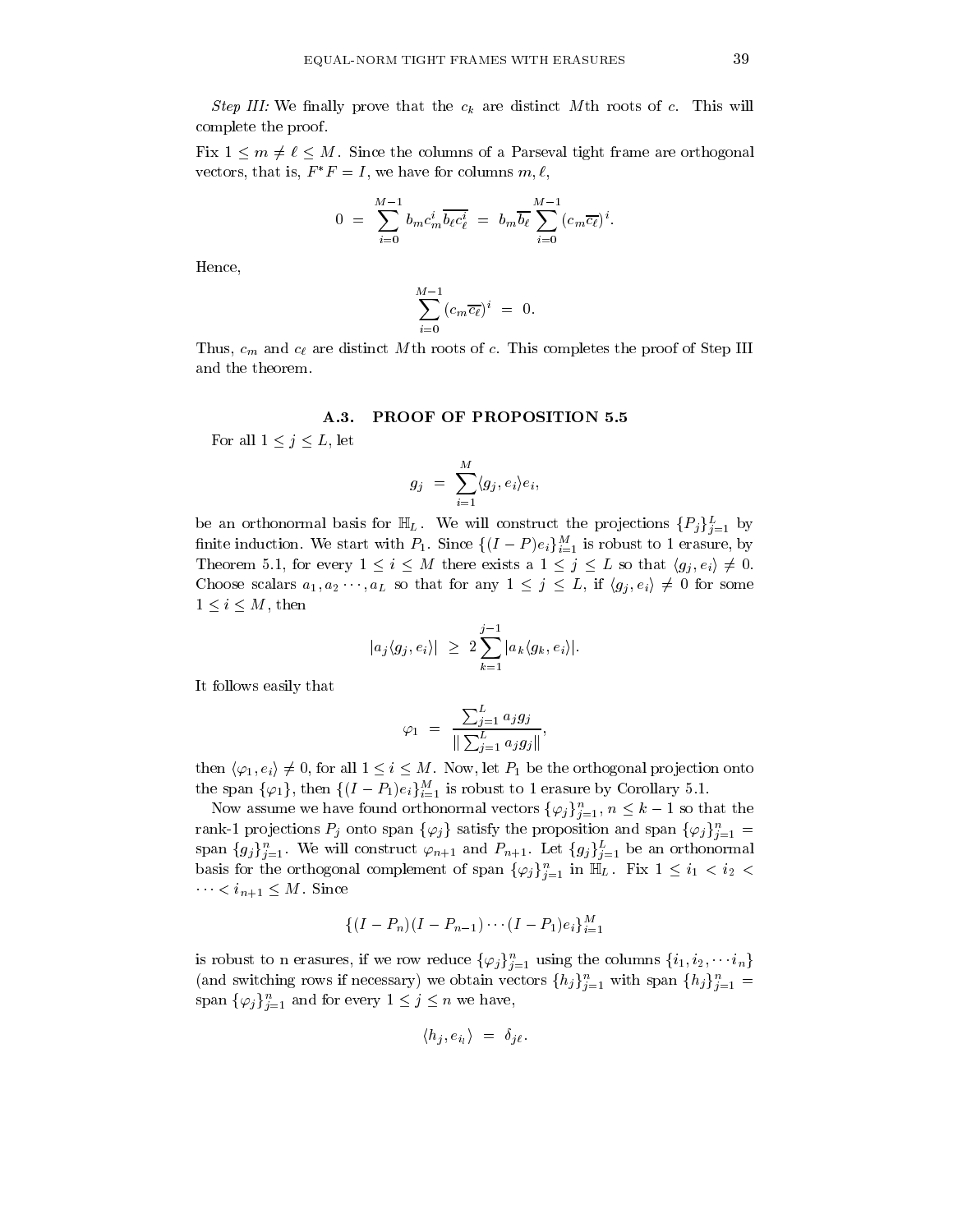Now we verify the following claim: **Claim:** For all but finitely many  $0 < x < 1$ , if

$$
h_{n+1} = \sum_{j=n+1}^{L} x^j g_j,
$$

then the row rank of

$$
\left(\langle h_j, e_{i_\ell}\rangle\right)_{j,\ell=1}^{n+1},
$$

is  $n+1$ .

*Proof of Claim:* Fix  $0 < x < 1$ . We row reduce this matrix by taking, for all  $1\leq \ell \leq M,$ 

$$
-\langle \sum_{j=n+1}^{L} x^{j} g_{j}, e_{i_{\ell}} \rangle h_{\ell} + h_{n+1}.
$$

We then arrive at a matrix with 1s in the jth row and the  $i_j$ th column for  $1 \leq j \leq n$ , zeroes otherwise, zeroes in the  $(n + 1)$ st row for columns  $i_j$  for all  $1 \leq j \leq n$ , and in the  $(n+1, n+1)$ st position we have:

$$
\langle h_{n+1}, e_{i_{n+1}} \rangle - \sum_{\ell=1}^n \langle \sum_{j=n+1}^L x^j g_j, e_{i_\ell} \rangle \langle h_\ell, e_{i_\ell} \rangle.
$$

If this number is nonzero, then our matrix is of rank  $n + 1$ . Now we check what it takes for this to be nonzero.

$$
\langle h_{n+1}, e_{i_{n+1}} \rangle - \sum_{\ell=1}^{n} \langle \sum_{j=n+1}^{L} x^{j} g_{j}, e_{i_{\ell}} \rangle \langle h_{\ell}, e_{i_{\ell}} \rangle
$$
  

$$
= \sum_{j=n+1}^{L} x^{j} \langle g_{j}, e_{i_{n+1}} \rangle - \sum_{j=n+1}^{L} x^{j} \sum_{j=1}^{n} \langle g_{j}, e_{i_{\ell}} \rangle \langle h_{\ell}, e_{i_{\ell}} \rangle
$$
  

$$
= \sum_{j=n+1}^{L} x^{j} \left[ \langle g_{j}, e_{i_{n+1}} \rangle - \sum_{\ell=1}^{n} \langle g_{j}, e_{i_{\ell}} \rangle \langle h_{\ell}, e_{i_{\ell}} \rangle \right].
$$

By the hypotheses on the proposition,

$$
\left(\langle g_j, e_{i_\ell}\rangle\right)_{j=1,\ell=1}^L, ,
$$

has rank  $n+1$ . It follows that there is a  $n+1\leq j\leq L$  so that

$$
\langle g_j, e_{i_{n+1}} \rangle - \sum_{\ell=1}^n \langle g_j, e_{i_\ell} \rangle \langle h_\ell, e_{i_\ell} \rangle \neq 0.
$$

Hence, the number of  $x$ 's with

$$
\langle h_{n+1}, e_{i_{n+1}} \rangle - \sum_{\ell=1}^n \langle \sum_{j=n+1}^L x^j g_j, e_{i_\ell} \rangle \langle h_\ell, e_{i_\ell} \rangle = 0,
$$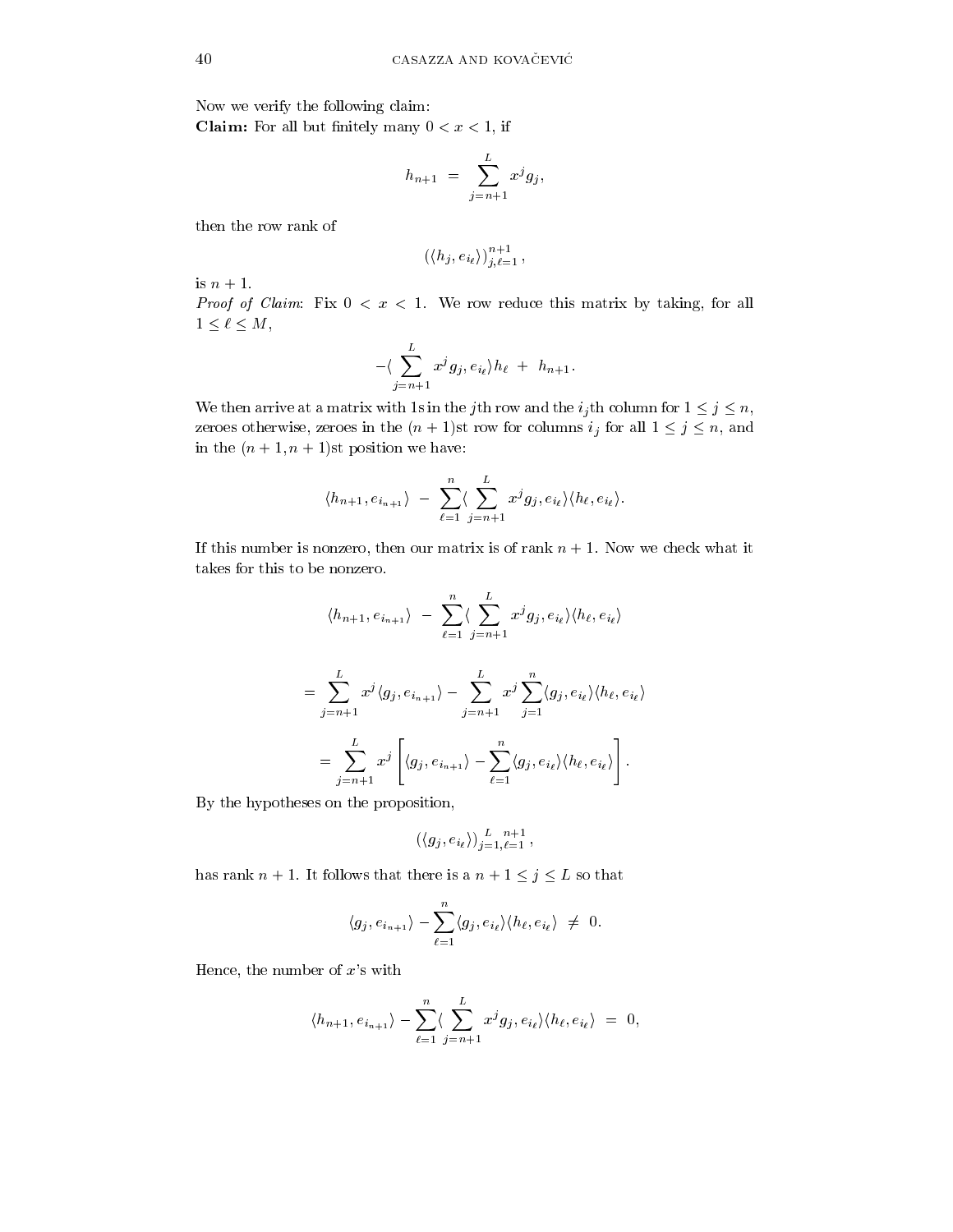is finite. This establishes the claim.

Applying the claim to all choices of  $1 \leq i_1 < i_2 < \cdots i_{n+1} \leq M$ , we see that for all but finitely many  $0 < x < 1$ , for all  $1 \leq i_1 < i_2 < \cdots < i_{n+1} \leq L$ , the rank of

$$
(\langle h_j, e_{i_\ell} \rangle)_{j=1, \ell=1}^{M} \xrightarrow{n+1}
$$

is  $n+1$ . Let

$$
\varphi_{n+1} = \frac{h_{n+1}}{\|h_{n+1}\|}
$$

and let  $P_{n+1}$  be the orthogonal projection of  $\mathbb{H}_M$  onto span  $\{\varphi_{n+1}\}\$ . Now,

$$
\{(I-P_{n+1})(I-P_n)\cdots (I-P_1)e_i\}_{i=1}^M
$$

is robust to  $(n + 1)$  erasures by Theorem 5.1. This completes the proof of the proposition.

## **ACKNOWLEDGMENT**

The first author would like to thank V. Paulsen for fruitful discussions.

### **REFERENCES**

- 1. N. I. Akhiezer and I. M. Glazman. Theory of Linear Operators in Hilbert Spaces, volume 1. Frederick Ungar Publisher, 1966.
- 2. J.J. Benedetto and D. Colella. Wavelet analysis of spectogram seizure chips. In Proc. SPIE Conf. on Wavelet Appl. in Signal and Image Proc., pages 512-521, San Diego, CA, July 1995.
- 3. J.J. Benedetto and G.E. Pfander. Wavelet periodicity detection algorithms. In Proc. SPIE Conf. on Wavelet Appl. in Signal and Image Proc., pages 48-55, San Diego, CA, July 1998.
- 4. H. Bolcskei and Y. Eldar. Geometrically uniform frames. Preprint, 2001.
- 5. H. Bolcskei, F. Hlawatsch, and H.G. Feichtinger. Frame-theoretic analysis of oversampled filter banks. IEEE Trans. Signal Proc., 46(12):3256-3269, December 1998.
- 6. P.G. Casazza. The art of frame theory. Taiwanese Journ. of Math., 4(2):129-202, 2000.
- 7. P.G. Casazza. Modern tools for Weyl-Heisenberg (Gabor) frame theory. Adv. in Imag. and Electron. Physics, 115:1-127, 2000.
- 8. Z. Cvetković and M. Vetterli. Oversampled filter banks. Signal Proc., 46(5):1245-1255, May 1998. Submitted.
- 9. I. Daubechies. The wavelet transform, time-frequency localization and signal analysis. IEEE Trans. Inform. Th., 36(5):961-1005, September 1990.
- 10. I. Daubechies. Ten Lectures on Wavelets. SIAM, Philadelphia, PA, 1992.
- 11. R. J. Duffin and A. C. Schaeffer. A class of nonharmonic Fourier series. Trans. Amer. Math.  $Soc., 72:341-366, 1952.$
- 12. Y. Eldar and G.D. Forney, Jr. Optimal tight frames and quantum measurement. Preprint, 2001.
- 13. G.J. Foschini and M.J. Gans. On the limits of wireless communications in a fading environment when using multiple antennas. Wireless Personal Comm.,  $6(3):311-335$ , March 1998.
- 14. V. K Goyal, M. Vetterli, and N. T. Thao. Quantized overcomplete expansions in  $\mathbb{R}^N$ : Analysis, synthesis, and algorithms. IEEE Trans. Inform. Th., 44(1):16-31, January 1998.
- 15. V.K Goyal. Single and Multiple Description Transform Coding with Bases and Frames. SIAM, 2002.
- 16. D. Han and D.R. Larson. Frames, bases and group representations. Number 697 in Memoirs AMS. American Mathematical Society, Providence, RI, 2000.